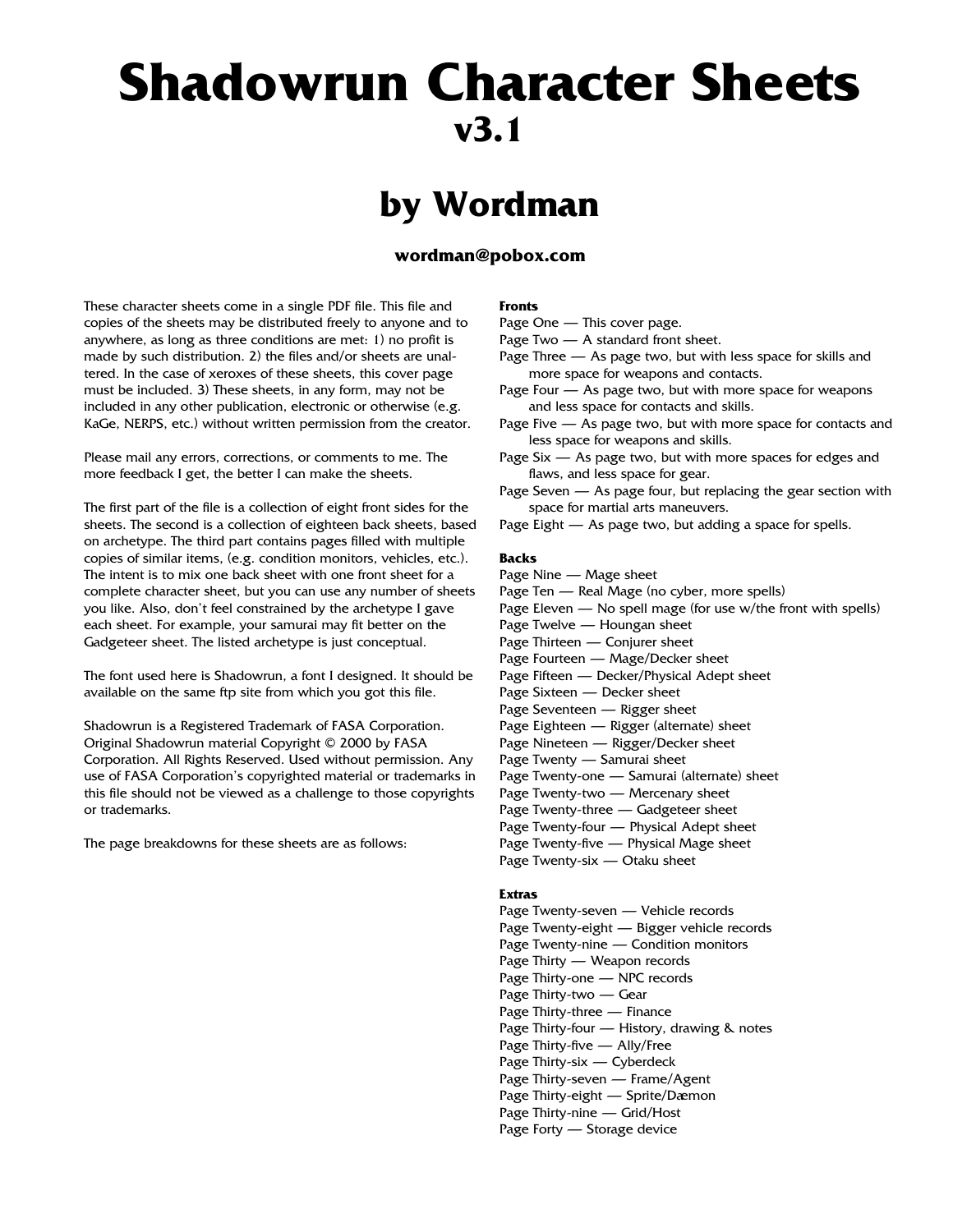| Street Name                                                                                                                                                                                                                                                                                                                                                                                      |                               | <b>CONTACTS</b>  |                                                |                        | <b>ATHLETICS</b>                         |                                                   |
|--------------------------------------------------------------------------------------------------------------------------------------------------------------------------------------------------------------------------------------------------------------------------------------------------------------------------------------------------------------------------------------------------|-------------------------------|------------------|------------------------------------------------|------------------------|------------------------------------------|---------------------------------------------------|
| Real Name                                                                                                                                                                                                                                                                                                                                                                                        | <b>Name</b>                   | <b>Archetype</b> | <b>Notes</b>                                   |                        |                                          | m/turn                                            |
|                                                                                                                                                                                                                                                                                                                                                                                                  |                               |                  |                                                |                        |                                          | <b>Running</b> (Walk*mod)______________m/turn     |
|                                                                                                                                                                                                                                                                                                                                                                                                  |                               |                  |                                                |                        |                                          |                                                   |
| <b>Vitals</b>                                                                                                                                                                                                                                                                                                                                                                                    |                               |                  |                                                |                        |                                          | <b>Swimming</b> (Run÷5)_________________m/turn    |
|                                                                                                                                                                                                                                                                                                                                                                                                  |                               |                  |                                                |                        |                                          |                                                   |
| Sex _____________ Weight ________                                                                                                                                                                                                                                                                                                                                                                |                               |                  |                                                |                        |                                          | <b>Sprint w/o test</b> $(B+2)$ __________turns    |
|                                                                                                                                                                                                                                                                                                                                                                                                  |                               |                  |                                                |                        |                                          |                                                   |
|                                                                                                                                                                                                                                                                                                                                                                                                  |                               |                  |                                                |                        |                                          |                                                   |
| Birthplace _______________________                                                                                                                                                                                                                                                                                                                                                               |                               |                  |                                                |                        |                                          | Lift_______kg Over head ______kg                  |
| Total Karma                                                                                                                                                                                                                                                                                                                                                                                      |                               |                  |                                                |                        |                                          |                                                   |
| Remaining Karma                                                                                                                                                                                                                                                                                                                                                                                  |                               |                  | <b>WEAPONS</b>                                 |                        |                                          |                                                   |
| <b>Assets</b>                                                                                                                                                                                                                                                                                                                                                                                    | <b>Type</b>                   |                  | Cncl Reach Mode Short Med. Long Extr. Ammo Dmg |                        |                                          |                                                   |
| Credsticks                                                                                                                                                                                                                                                                                                                                                                                       |                               |                  |                                                |                        |                                          |                                                   |
| Color/Bank                                                                                                                                                                                                                                                                                                                                                                                       |                               |                  |                                                |                        |                                          |                                                   |
| ¥                                                                                                                                                                                                                                                                                                                                                                                                |                               |                  |                                                |                        |                                          |                                                   |
| ¥                                                                                                                                                                                                                                                                                                                                                                                                |                               |                  |                                                |                        |                                          |                                                   |
| ¥                                                                                                                                                                                                                                                                                                                                                                                                |                               |                  |                                                |                        |                                          |                                                   |
| ¥<br>$\begin{picture}(150,10) \put(0,0){\dashbox{0.5}(10,0){ }} \put(15,0){\circle{10}} \put(15,0){\circle{10}} \put(15,0){\circle{10}} \put(15,0){\circle{10}} \put(15,0){\circle{10}} \put(15,0){\circle{10}} \put(15,0){\circle{10}} \put(15,0){\circle{10}} \put(15,0){\circle{10}} \put(15,0){\circle{10}} \put(15,0){\circle{10}} \put(15,0){\circle{10}} \put(15,0){\circle{10}} \put(15$ |                               |                  |                                                |                        |                                          |                                                   |
|                                                                                                                                                                                                                                                                                                                                                                                                  |                               |                  |                                                |                        |                                          |                                                   |
|                                                                                                                                                                                                                                                                                                                                                                                                  | Natural Reach                 |                  | <b>Natural Recoil Modifier</b>                 |                        |                                          |                                                   |
| Stock _________________                                                                                                                                                                                                                                                                                                                                                                          |                               | <b>SKILLS</b>    |                                                |                        | <b>GEAR</b>                              |                                                   |
|                                                                                                                                                                                                                                                                                                                                                                                                  |                               |                  |                                                |                        |                                          | <b>Rtng Cncl</b>                                  |
|                                                                                                                                                                                                                                                                                                                                                                                                  |                               |                  |                                                |                        |                                          |                                                   |
|                                                                                                                                                                                                                                                                                                                                                                                                  |                               |                  |                                                |                        |                                          |                                                   |
| <b>ATTRIBUTES</b>                                                                                                                                                                                                                                                                                                                                                                                |                               |                  |                                                |                        |                                          |                                                   |
| Nat. Aug. _____                                                                                                                                                                                                                                                                                                                                                                                  |                               |                  |                                                |                        |                                          |                                                   |
|                                                                                                                                                                                                                                                                                                                                                                                                  |                               |                  |                                                |                        |                                          |                                                   |
| Body                                                                                                                                                                                                                                                                                                                                                                                             |                               |                  |                                                |                        |                                          |                                                   |
| Quickness<br>$\frac{1}{2}$ and $\frac{1}{2}$ and $\frac{1}{2}$                                                                                                                                                                                                                                                                                                                                   |                               |                  |                                                |                        |                                          |                                                   |
| Strength                                                                                                                                                                                                                                                                                                                                                                                         |                               |                  |                                                |                        |                                          |                                                   |
| Charisma                                                                                                                                                                                                                                                                                                                                                                                         |                               |                  |                                                |                        |                                          |                                                   |
| Intelligence<br>$\frac{1}{\sqrt{1-\frac{1}{2}}}\left( \frac{1}{\sqrt{1-\frac{1}{2}}}\right)$                                                                                                                                                                                                                                                                                                     |                               |                  |                                                |                        |                                          |                                                   |
| Willpower                                                                                                                                                                                                                                                                                                                                                                                        |                               |                  |                                                |                        |                                          |                                                   |
| Essence                                                                                                                                                                                                                                                                                                                                                                                          |                               |                  |                                                |                        |                                          |                                                   |
| <b>Body Index</b>                                                                                                                                                                                                                                                                                                                                                                                |                               |                  |                                                |                        |                                          |                                                   |
|                                                                                                                                                                                                                                                                                                                                                                                                  |                               |                  |                                                |                        |                                          |                                                   |
| Magic<br>للمستر المستنقل المستنقلين                                                                                                                                                                                                                                                                                                                                                              |                               |                  |                                                |                        |                                          |                                                   |
| Reaction                                                                                                                                                                                                                                                                                                                                                                                         |                               |                  |                                                |                        |                                          |                                                   |
| Initiative Dice _____ ___ _                                                                                                                                                                                                                                                                                                                                                                      |                               |                  |                                                |                        |                                          |                                                   |
|                                                                                                                                                                                                                                                                                                                                                                                                  |                               |                  |                                                |                        |                                          |                                                   |
| <b>POOLS</b>                                                                                                                                                                                                                                                                                                                                                                                     |                               |                  |                                                |                        |                                          |                                                   |
| Karma<br><b>Hacking</b>                                                                                                                                                                                                                                                                                                                                                                          |                               |                  |                                                |                        |                                          |                                                   |
| Combat<br><b>Spell</b>                                                                                                                                                                                                                                                                                                                                                                           |                               |                  |                                                |                        |                                          |                                                   |
| Control<br>Task                                                                                                                                                                                                                                                                                                                                                                                  |                               |                  |                                                |                        |                                          |                                                   |
|                                                                                                                                                                                                                                                                                                                                                                                                  |                               |                  |                                                |                        |                                          |                                                   |
|                                                                                                                                                                                                                                                                                                                                                                                                  |                               |                  |                                                |                        |                                          |                                                   |
| <b>ARMOR</b>                                                                                                                                                                                                                                                                                                                                                                                     |                               |                  |                                                |                        |                                          |                                                   |
| Cncl Bllstc Impct<br>Type                                                                                                                                                                                                                                                                                                                                                                        |                               |                  |                                                |                        |                                          |                                                   |
|                                                                                                                                                                                                                                                                                                                                                                                                  |                               |                  |                                                |                        |                                          |                                                   |
|                                                                                                                                                                                                                                                                                                                                                                                                  |                               |                  |                                                |                        |                                          |                                                   |
|                                                                                                                                                                                                                                                                                                                                                                                                  |                               |                  |                                                |                        |                                          |                                                   |
|                                                                                                                                                                                                                                                                                                                                                                                                  |                               |                  |                                                |                        |                                          |                                                   |
|                                                                                                                                                                                                                                                                                                                                                                                                  |                               |                  |                                                |                        |                                          |                                                   |
| <b>EDGES &amp; FLAWS</b>                                                                                                                                                                                                                                                                                                                                                                         |                               | <b>VEHICLE</b>   |                                                |                        | <b>CONDITION MONITOR</b>                 |                                                   |
|                                                                                                                                                                                                                                                                                                                                                                                                  |                               |                  |                                                |                        |                                          |                                                   |
|                                                                                                                                                                                                                                                                                                                                                                                                  | Type                          |                  | Light Stun                                     | <b>Mental Physical</b> | Light Wound                              | Overdamage                                        |
|                                                                                                                                                                                                                                                                                                                                                                                                  | <b>Extras</b><br><b>Speed</b> |                  | +1 to target #'s<br>-1 to Initiative           |                        | $+1$ to target #'s<br>-1 to Initiative   |                                                   |
|                                                                                                                                                                                                                                                                                                                                                                                                  | Accel                         |                  | Moderate Stun                                  |                        | Moderate Wound                           |                                                   |
|                                                                                                                                                                                                                                                                                                                                                                                                  | <b>Handling</b>               |                  | +2 to target #'s -<br>-2 to Initiative         | M<br>M                 | $+2$ to target $\#s$<br>-2 to Initiative |                                                   |
|                                                                                                                                                                                                                                                                                                                                                                                                  | Bod/Amr _                     |                  |                                                |                        |                                          |                                                   |
|                                                                                                                                                                                                                                                                                                                                                                                                  | <b>Signature</b>              |                  | Serious Stun                                   |                        | Serious Wound                            |                                                   |
|                                                                                                                                                                                                                                                                                                                                                                                                  | Nav/Snsr _                    |                  | $+3$ to target $\#s$<br>-3 to Initiative       | S<br>S                 | +3 to target #'s<br>-3 to Initiative     |                                                   |
|                                                                                                                                                                                                                                                                                                                                                                                                  | <b>Seating</b>                |                  |                                                |                        |                                          | The total number of<br>boxes you have is equal    |
|                                                                                                                                                                                                                                                                                                                                                                                                  |                               |                  |                                                |                        |                                          | to your unmodified Body<br>score. Cross out extra |
|                                                                                                                                                                                                                                                                                                                                                                                                  | <b>Economy</b><br>L           | M<br>s           | Deadly Stun<br>D<br>Unconcious                 | D<br>D                 | Deadly Wound<br>Unconcious and           | space in the grid above.                          |
| <b>Allergy</b><br><b>Severity</b>                                                                                                                                                                                                                                                                                                                                                                | <b>Fuel</b>                   |                  | Wrap physical                                  |                        | dying                                    |                                                   |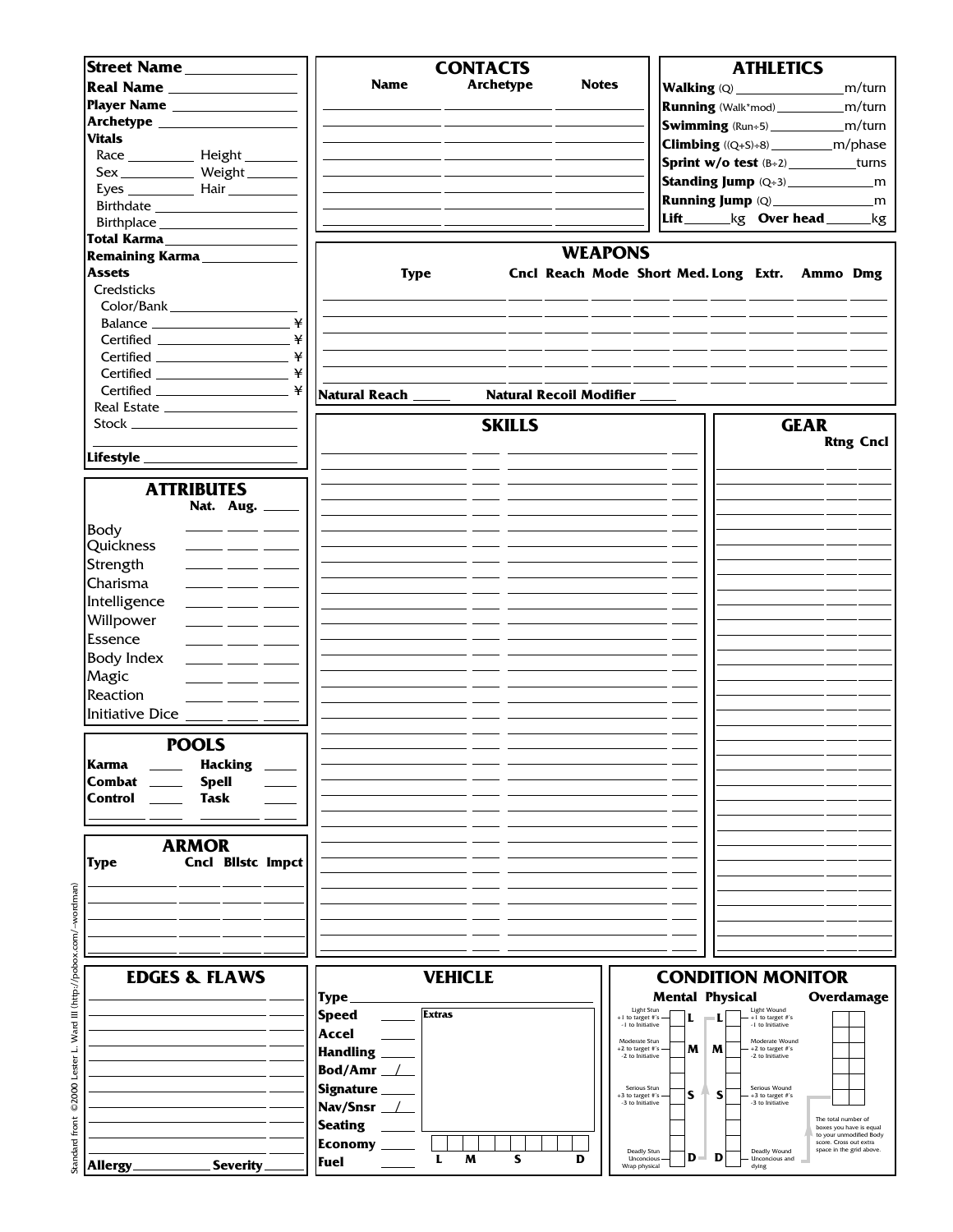| Street Name                                                        |                               | <b>CONTACTS</b>  |                            |                                                | <b>ATHLETICS</b>                         |                                                    |
|--------------------------------------------------------------------|-------------------------------|------------------|----------------------------|------------------------------------------------|------------------------------------------|----------------------------------------------------|
|                                                                    | <b>Name</b>                   | <b>Archetype</b> | <b>Notes</b>               |                                                |                                          | m/turn                                             |
|                                                                    |                               |                  |                            |                                                |                                          |                                                    |
|                                                                    |                               |                  |                            |                                                |                                          | <b>Running</b> (Walk*mod)______________m/turn      |
|                                                                    |                               |                  |                            |                                                |                                          | <b>Swimming</b> (Run÷5)________________m/turn      |
| <b>Vitals</b>                                                      |                               |                  |                            |                                                |                                          |                                                    |
|                                                                    |                               |                  |                            |                                                |                                          | <b>Sprint w/o test</b> $(B+2)$ _________turns      |
| Sex ______________ Weight ________                                 |                               |                  |                            |                                                |                                          |                                                    |
|                                                                    |                               |                  |                            |                                                |                                          |                                                    |
|                                                                    |                               |                  |                            |                                                |                                          |                                                    |
|                                                                    |                               |                  |                            |                                                |                                          | Lift_______kg Over head ______kg                   |
| Total Karma <b>Mana</b>                                            |                               |                  |                            |                                                |                                          |                                                    |
| Remaining Karma                                                    |                               |                  |                            |                                                | <b>NOTES</b>                             |                                                    |
| <b>Assets</b>                                                      |                               |                  |                            |                                                |                                          |                                                    |
| Credsticks                                                         |                               |                  |                            |                                                |                                          |                                                    |
| Color/Bank                                                         |                               |                  |                            |                                                |                                          |                                                    |
|                                                                    | ¥                             |                  |                            |                                                |                                          |                                                    |
|                                                                    | ¥                             |                  |                            |                                                |                                          |                                                    |
|                                                                    |                               |                  |                            |                                                |                                          |                                                    |
|                                                                    | ¥                             |                  | <b>WEAPONS</b>             |                                                |                                          |                                                    |
|                                                                    | <b>Type</b>                   |                  |                            | Cncl Reach Mode Short Med. Long Extr. Ammo Dmg |                                          |                                                    |
|                                                                    |                               |                  |                            |                                                |                                          |                                                    |
|                                                                    |                               |                  |                            |                                                |                                          |                                                    |
|                                                                    |                               |                  |                            |                                                |                                          |                                                    |
|                                                                    |                               |                  |                            |                                                |                                          |                                                    |
|                                                                    |                               |                  |                            |                                                |                                          |                                                    |
| <b>ATTRIBUTES</b>                                                  |                               |                  |                            |                                                |                                          |                                                    |
| Nat. Aug. _____                                                    |                               |                  |                            |                                                |                                          |                                                    |
|                                                                    |                               |                  |                            |                                                |                                          |                                                    |
| <b>Body</b>                                                        |                               |                  |                            |                                                |                                          |                                                    |
| Quickness                                                          |                               |                  |                            |                                                |                                          |                                                    |
| Strength                                                           |                               |                  |                            |                                                |                                          |                                                    |
| Charisma                                                           |                               |                  |                            |                                                |                                          |                                                    |
| Intelligence                                                       |                               |                  |                            |                                                |                                          |                                                    |
|                                                                    |                               |                  |                            |                                                |                                          |                                                    |
|                                                                    |                               |                  |                            |                                                |                                          |                                                    |
| Willpower<br>$\overline{\phantom{a}}$ and $\overline{\phantom{a}}$ |                               |                  | Natural Recoil Modifier __ |                                                |                                          |                                                    |
| Essence                                                            | Natural Reach _____           |                  |                            |                                                |                                          |                                                    |
| <b>Body Index</b>                                                  |                               | <b>SKILLS</b>    |                            |                                                |                                          | <b>GEAR</b>                                        |
| Magic                                                              |                               |                  |                            |                                                |                                          | <b>Rtng Cncl</b>                                   |
| Reaction                                                           |                               |                  |                            |                                                |                                          |                                                    |
|                                                                    |                               |                  |                            |                                                |                                          |                                                    |
| Initiative Dice ____ __ _                                          |                               |                  |                            |                                                |                                          |                                                    |
|                                                                    |                               |                  |                            |                                                |                                          |                                                    |
| <b>POOLS</b>                                                       |                               |                  |                            |                                                |                                          |                                                    |
| Karma<br><b>Hacking</b>                                            |                               |                  |                            |                                                |                                          |                                                    |
| Combat<br><b>Spell</b>                                             |                               |                  |                            |                                                |                                          |                                                    |
| Control<br>Task                                                    |                               |                  |                            |                                                |                                          |                                                    |
|                                                                    |                               |                  |                            |                                                |                                          |                                                    |
|                                                                    |                               |                  |                            |                                                |                                          |                                                    |
| <b>ARMOR</b>                                                       |                               |                  |                            |                                                |                                          |                                                    |
| <b>Cncl Bilstc Impct</b><br>Type                                   |                               |                  |                            |                                                |                                          |                                                    |
|                                                                    |                               |                  |                            |                                                |                                          |                                                    |
|                                                                    |                               |                  |                            |                                                |                                          |                                                    |
|                                                                    |                               |                  |                            |                                                |                                          |                                                    |
|                                                                    |                               |                  |                            |                                                |                                          |                                                    |
|                                                                    |                               |                  |                            |                                                |                                          |                                                    |
|                                                                    |                               |                  |                            |                                                |                                          |                                                    |
| <b>EDGES &amp; FLAWS</b>                                           |                               | <b>VEHICLE</b>   |                            |                                                | <b>CONDITION MONITOR</b>                 |                                                    |
|                                                                    | Type                          |                  |                            | <b>Mental Physical</b>                         |                                          | Overdamage                                         |
|                                                                    | <b>Extras</b><br><b>Speed</b> |                  |                            | Light Stun<br>+1 to target #'s<br>ш            | Light Wound<br>+1 to target #'s          |                                                    |
|                                                                    | Accel                         |                  |                            | -1 to Initiative                               | -1 to Initiative                         |                                                    |
|                                                                    | <b>Handling</b>               |                  |                            | Moderate Stun<br>M<br>M<br>+2 to target #'s    | Moderate Wound<br>+2 to target #'s       |                                                    |
|                                                                    |                               |                  |                            | -2 to Initiative                               | -2 to Initiative                         |                                                    |
|                                                                    | Bod/Amr _                     |                  |                            | Serious Stun                                   | Serious Wound                            |                                                    |
|                                                                    | <b>Signature</b>              |                  |                            | S<br>S<br>+3 to target #'s<br>-3 to Initiative | $+3$ to target $\#s$<br>-3 to Initiative |                                                    |
|                                                                    | Nav/Snsr                      |                  |                            |                                                |                                          | The total number of                                |
|                                                                    | <b>Seating</b>                |                  |                            |                                                |                                          | boxes you have is equal<br>to your unmodified Body |
|                                                                    | <b>Economy</b>                | S<br>L<br>M      | D                          | Deadly Stun<br>D<br>D<br>Unconcious            | Deadly Wound<br>Unconcious and           | score. Cross out extra<br>space in the grid above. |

Balanced front ©2000 Lester L. Ward III (http://pobox.com/~wordman) Balanced front ©2000 Lester L. Ward III (http://pobox.com/~wordman)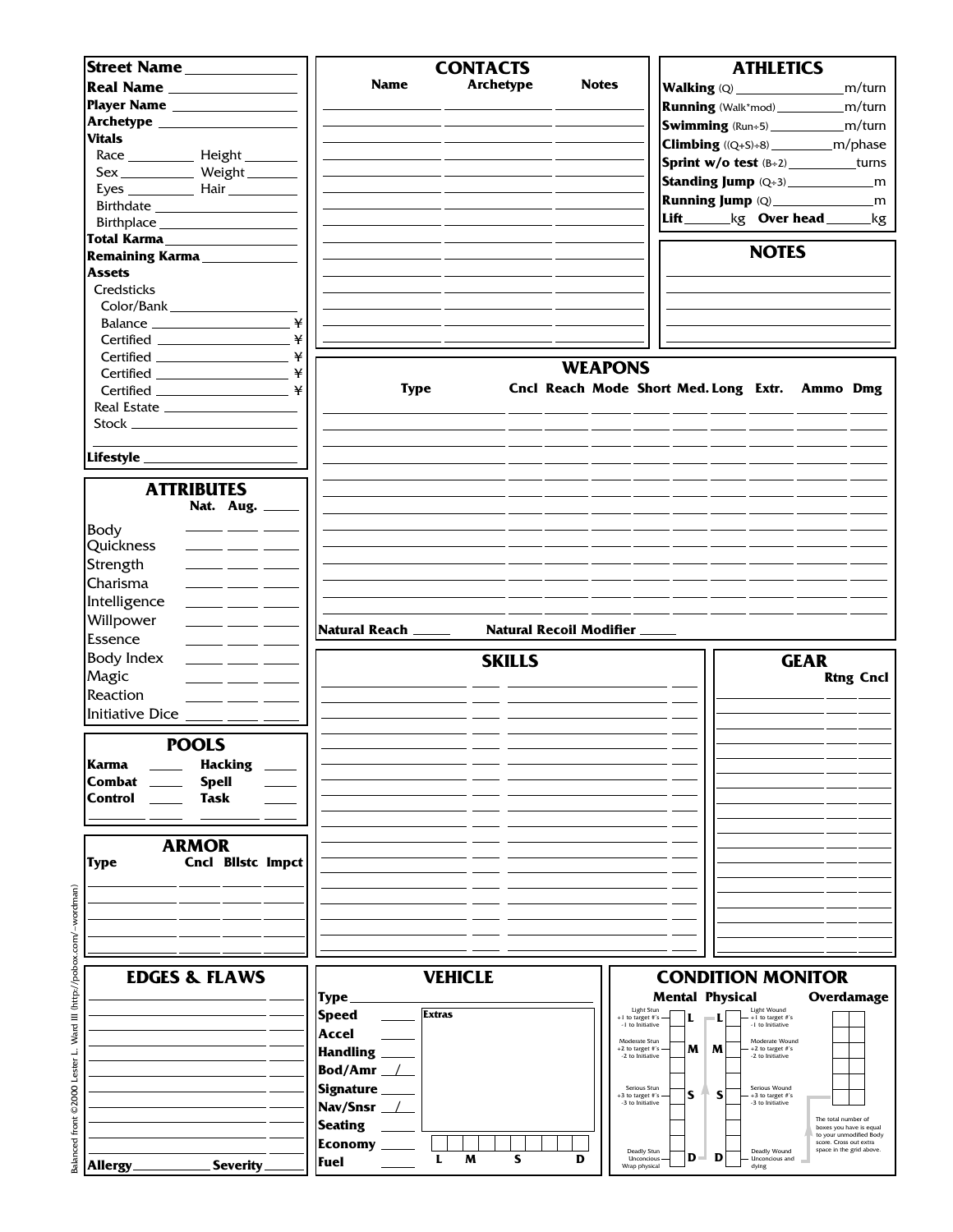| Street Name                                      |                                                                                                                                                                  |                        |               | <b>CONTACTS</b>  |               |   |                           |                                        |       |                        | <b>ATHLETICS</b>                     |                                                 |                          |
|--------------------------------------------------|------------------------------------------------------------------------------------------------------------------------------------------------------------------|------------------------|---------------|------------------|---------------|---|---------------------------|----------------------------------------|-------|------------------------|--------------------------------------|-------------------------------------------------|--------------------------|
|                                                  |                                                                                                                                                                  |                        |               |                  |               |   |                           |                                        |       |                        |                                      |                                                 |                          |
|                                                  | Real Name                                                                                                                                                        | <b>Name</b>            |               | <b>Archetype</b> |               |   | <b>Notes</b>              |                                        |       |                        |                                      |                                                 | m/turn                   |
|                                                  | Player Name __________________                                                                                                                                   |                        |               |                  |               |   |                           |                                        |       |                        |                                      | <b>Running</b> (Walk*mod)______________m/turn   |                          |
|                                                  |                                                                                                                                                                  |                        |               |                  |               |   |                           |                                        |       |                        |                                      | <b>Swimming</b> (Run÷5)______________m/turn     |                          |
| <b>Vitals</b>                                    |                                                                                                                                                                  |                        |               |                  |               |   |                           |                                        |       |                        |                                      |                                                 |                          |
|                                                  |                                                                                                                                                                  |                        |               |                  |               |   |                           |                                        |       |                        |                                      | <b>Climbing</b> ((Q+S)÷8) ______________m/phase |                          |
|                                                  |                                                                                                                                                                  |                        |               |                  |               |   |                           |                                        |       |                        |                                      | Sprint w/o test (B+2) _________turns            |                          |
|                                                  | Sex_____________ Weight________                                                                                                                                  |                        |               |                  |               |   |                           |                                        |       |                        |                                      |                                                 |                          |
|                                                  |                                                                                                                                                                  |                        |               |                  |               |   |                           |                                        |       |                        |                                      |                                                 |                          |
|                                                  |                                                                                                                                                                  |                        |               |                  |               |   |                           |                                        |       |                        |                                      |                                                 |                          |
|                                                  |                                                                                                                                                                  |                        |               |                  |               |   |                           |                                        |       |                        |                                      | Lift_______kg Over head ______kg                |                          |
|                                                  | Total Karma                                                                                                                                                      |                        |               |                  |               |   |                           |                                        |       |                        |                                      |                                                 |                          |
|                                                  | Remaining Karma                                                                                                                                                  |                        |               |                  |               |   | <b>WEAPONS</b>            |                                        |       |                        |                                      |                                                 |                          |
|                                                  |                                                                                                                                                                  |                        |               |                  |               |   |                           |                                        |       |                        |                                      |                                                 |                          |
| <b>Assets</b>                                    |                                                                                                                                                                  |                        | <b>Type</b>   |                  |               |   |                           |                                        |       |                        |                                      | Cncl Reach Mode Short Med. Long Extr. Ammo Dmg  |                          |
| Credsticks                                       |                                                                                                                                                                  |                        |               |                  |               |   |                           |                                        |       |                        |                                      |                                                 |                          |
| Color/Bank                                       |                                                                                                                                                                  |                        |               |                  |               |   |                           |                                        |       |                        |                                      |                                                 |                          |
|                                                  | ¥                                                                                                                                                                |                        |               |                  |               |   |                           |                                        |       |                        |                                      |                                                 |                          |
|                                                  | ¥                                                                                                                                                                |                        |               |                  |               |   |                           |                                        |       |                        |                                      |                                                 |                          |
|                                                  |                                                                                                                                                                  |                        |               |                  |               |   |                           |                                        |       |                        |                                      |                                                 |                          |
|                                                  |                                                                                                                                                                  |                        |               |                  |               |   |                           |                                        |       |                        |                                      |                                                 |                          |
|                                                  | ¥<br>Certified _____________________                                                                                                                             |                        |               |                  |               |   |                           |                                        |       |                        |                                      |                                                 |                          |
|                                                  | ¥<br>$\begin{tabular}{c} \bf{Certified} \end{tabular} \begin{tabular}{c} \textbf{1} & \textbf{2} & \textbf{3} & \textbf{4} & \textbf{5} \\ \hline \end{tabular}$ |                        |               |                  |               |   |                           |                                        |       |                        |                                      |                                                 |                          |
|                                                  |                                                                                                                                                                  |                        |               |                  |               |   |                           |                                        |       |                        |                                      |                                                 |                          |
|                                                  |                                                                                                                                                                  |                        |               |                  |               |   |                           |                                        |       |                        |                                      |                                                 |                          |
|                                                  |                                                                                                                                                                  |                        |               |                  |               |   |                           |                                        |       |                        |                                      |                                                 |                          |
|                                                  |                                                                                                                                                                  |                        |               |                  |               |   |                           |                                        |       |                        |                                      |                                                 |                          |
| Lifestyle ________                               |                                                                                                                                                                  |                        |               |                  |               |   |                           |                                        |       |                        |                                      |                                                 |                          |
|                                                  |                                                                                                                                                                  |                        |               |                  |               |   |                           |                                        |       |                        |                                      |                                                 |                          |
|                                                  | <b>ATTRIBUTES</b>                                                                                                                                                |                        |               |                  |               |   |                           |                                        |       |                        |                                      |                                                 |                          |
|                                                  | Nat. Aug. _                                                                                                                                                      |                        |               |                  |               |   |                           |                                        |       |                        |                                      |                                                 |                          |
|                                                  |                                                                                                                                                                  |                        |               |                  |               |   |                           |                                        |       |                        |                                      |                                                 |                          |
| Body                                             |                                                                                                                                                                  |                        |               |                  |               |   |                           |                                        |       |                        |                                      |                                                 |                          |
| Quickness                                        | للمستر المستنقص المستنقص                                                                                                                                         |                        |               |                  |               |   |                           |                                        |       |                        |                                      |                                                 |                          |
| Strength                                         |                                                                                                                                                                  |                        |               |                  |               |   |                           |                                        |       |                        |                                      |                                                 |                          |
|                                                  |                                                                                                                                                                  |                        |               |                  |               |   |                           |                                        |       |                        |                                      |                                                 |                          |
| Charisma                                         |                                                                                                                                                                  |                        |               |                  |               |   |                           |                                        |       |                        |                                      |                                                 |                          |
| Intelligence                                     |                                                                                                                                                                  |                        |               |                  |               |   |                           |                                        |       |                        |                                      |                                                 |                          |
|                                                  |                                                                                                                                                                  |                        |               |                  |               |   |                           |                                        |       |                        |                                      |                                                 |                          |
|                                                  |                                                                                                                                                                  |                        |               |                  |               |   |                           |                                        |       |                        |                                      |                                                 |                          |
| Willpower                                        | $  -$                                                                                                                                                            | Natural Reach _____    |               |                  |               |   | Natural Recoil Modifier _ |                                        |       |                        |                                      |                                                 |                          |
| Essence                                          | للمستنقذ المستند                                                                                                                                                 |                        |               |                  |               |   |                           |                                        |       |                        |                                      |                                                 |                          |
| Body Index                                       |                                                                                                                                                                  |                        |               |                  |               |   |                           |                                        |       |                        |                                      |                                                 |                          |
|                                                  |                                                                                                                                                                  |                        |               |                  | <b>SKILLS</b> |   |                           |                                        |       |                        |                                      | <b>GEAR</b>                                     |                          |
| Magic                                            | للمستنقذ المستند                                                                                                                                                 |                        |               |                  |               |   |                           |                                        |       |                        |                                      |                                                 | <b>Rtng Cncl</b>         |
| Reaction                                         | <u> 1989 - Johann Stoff, Amerikaansk konst</u>                                                                                                                   |                        |               |                  |               |   |                           |                                        |       |                        |                                      |                                                 |                          |
| Initiative Dice $\frac{1}{\sqrt{1-\frac{1}{2}}}$ |                                                                                                                                                                  |                        |               |                  |               |   |                           |                                        |       |                        |                                      |                                                 |                          |
|                                                  |                                                                                                                                                                  |                        |               |                  |               |   |                           |                                        |       |                        |                                      |                                                 |                          |
|                                                  |                                                                                                                                                                  |                        |               |                  |               |   |                           |                                        |       |                        |                                      |                                                 |                          |
|                                                  | <b>POOLS</b>                                                                                                                                                     |                        |               |                  |               |   |                           |                                        |       |                        |                                      |                                                 |                          |
| Karma                                            | <b>Hacking</b>                                                                                                                                                   |                        |               |                  |               |   |                           |                                        |       |                        |                                      |                                                 |                          |
| Combat                                           | <b>Spell</b>                                                                                                                                                     |                        |               |                  |               |   |                           |                                        |       |                        |                                      |                                                 |                          |
| Control                                          | <b>Task</b>                                                                                                                                                      |                        |               |                  |               |   |                           |                                        |       |                        |                                      |                                                 |                          |
|                                                  |                                                                                                                                                                  |                        |               |                  |               |   |                           |                                        |       |                        |                                      |                                                 |                          |
|                                                  |                                                                                                                                                                  |                        |               |                  |               |   |                           |                                        |       |                        |                                      |                                                 |                          |
|                                                  |                                                                                                                                                                  |                        |               |                  |               |   |                           |                                        |       |                        |                                      |                                                 |                          |
|                                                  | <b>ARMOR</b>                                                                                                                                                     |                        |               |                  |               |   |                           |                                        |       |                        |                                      |                                                 |                          |
| Type                                             | <b>Cncl Bilstc Impct</b>                                                                                                                                         |                        |               |                  |               |   |                           |                                        |       |                        |                                      |                                                 |                          |
|                                                  |                                                                                                                                                                  |                        |               |                  |               |   |                           |                                        |       |                        |                                      |                                                 |                          |
|                                                  |                                                                                                                                                                  |                        |               |                  |               |   |                           |                                        |       |                        |                                      |                                                 |                          |
|                                                  |                                                                                                                                                                  |                        |               |                  |               |   |                           |                                        |       |                        |                                      |                                                 |                          |
|                                                  |                                                                                                                                                                  |                        |               |                  |               |   |                           |                                        |       |                        |                                      |                                                 |                          |
|                                                  |                                                                                                                                                                  |                        |               |                  |               |   |                           |                                        |       |                        |                                      |                                                 |                          |
|                                                  |                                                                                                                                                                  |                        |               |                  |               |   |                           |                                        |       |                        |                                      |                                                 |                          |
|                                                  |                                                                                                                                                                  |                        |               |                  |               |   |                           |                                        |       |                        |                                      |                                                 |                          |
|                                                  | <b>EDGES &amp; FLAWS</b>                                                                                                                                         |                        |               | <b>VEHICLE</b>   |               |   |                           |                                        |       |                        |                                      | <b>CONDITION MONITOR</b>                        |                          |
|                                                  |                                                                                                                                                                  | <b>Type</b>            |               |                  |               |   |                           |                                        |       | <b>Mental Physical</b> |                                      |                                                 | Overdamage               |
|                                                  |                                                                                                                                                                  | <b>Speed</b>           | <b>Extras</b> |                  |               |   |                           | Light Stun<br>+1 to target #'s         | L     |                        | Light Wound<br>+1 to target #'s      |                                                 |                          |
|                                                  |                                                                                                                                                                  |                        |               |                  |               |   |                           | -1 to Initiative                       |       |                        | -1 to Initiative                     |                                                 |                          |
|                                                  |                                                                                                                                                                  | Accel                  |               |                  |               |   |                           | Moderate Stun                          |       |                        | Moderate Wound                       |                                                 |                          |
|                                                  |                                                                                                                                                                  | <b>Handling</b>        |               |                  |               |   |                           | $+2$ to target #'s<br>-2 to Initiative | M     | M                      | +2 to target #'s<br>-2 to Initiative |                                                 |                          |
|                                                  |                                                                                                                                                                  | Bod/Amr $\_\perp$      |               |                  |               |   |                           |                                        |       |                        |                                      |                                                 |                          |
|                                                  |                                                                                                                                                                  |                        |               |                  |               |   |                           |                                        |       |                        |                                      |                                                 |                          |
|                                                  |                                                                                                                                                                  | <b>Signature</b>       |               |                  |               |   |                           | Serious Stun<br>+3 to target #'s       | S     | S                      | Serious Wound<br>+3 to target #'s    |                                                 |                          |
|                                                  |                                                                                                                                                                  | Nav/Snsr _             |               |                  |               |   |                           | -3 to Initiative                       |       |                        | -3 to Initiative                     |                                                 |                          |
|                                                  |                                                                                                                                                                  | <b>Seating</b>         |               |                  |               |   |                           |                                        |       |                        |                                      | The total number of                             | boxes you have is equal  |
|                                                  |                                                                                                                                                                  |                        |               |                  |               |   |                           |                                        |       |                        |                                      | score. Cross out extra                          | to your unmodified Body  |
| Allergy                                          | <b>Severity</b>                                                                                                                                                  | <b>Economy</b><br>Fuel | L             | M                | S             | D |                           | Deadly Stun<br>Unconcious              | $D -$ | D                      | Deadly Wound<br>Unconcious and       |                                                 | space in the grid above. |

Extra weapon front ©2000 Lester L. Ward III (http://pobox.com/~wordman) Extra weapon front ©2000 Lester L. Ward III (http://pobox.com/~wordman)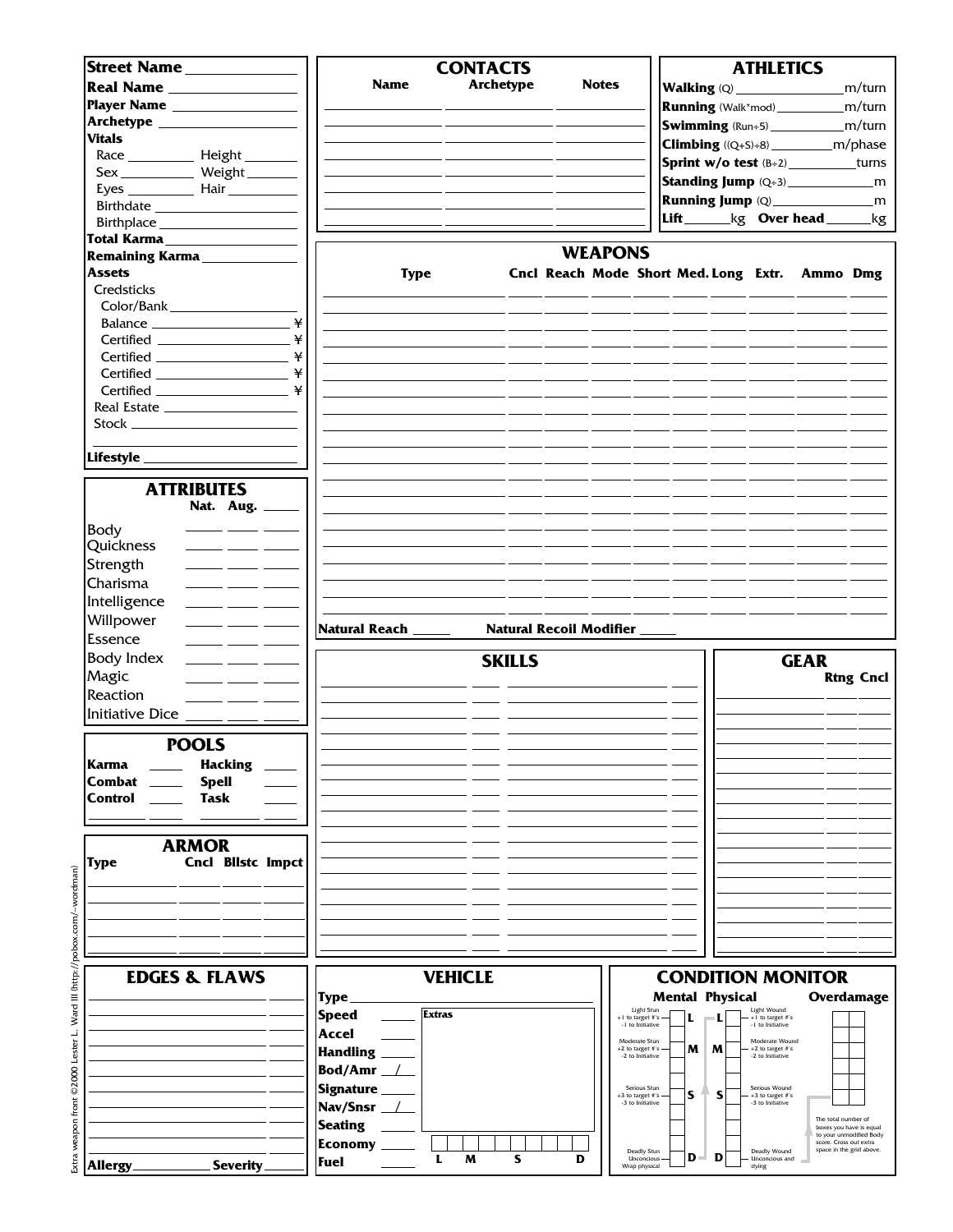| Street Name                                                          |                               | <b>CONTACTS</b>  |                                                |                          | <b>ATHLETICS</b>                       |                                                   |
|----------------------------------------------------------------------|-------------------------------|------------------|------------------------------------------------|--------------------------|----------------------------------------|---------------------------------------------------|
| Real Name                                                            | <b>Name</b>                   | <b>Archetype</b> | <b>Notes</b>                                   |                          |                                        | m/turn                                            |
| Player Name                                                          |                               |                  |                                                |                          |                                        |                                                   |
|                                                                      |                               |                  |                                                |                          |                                        | <b>Running</b> (Walk*mod)______________m/turn     |
| <b>Vitals</b>                                                        |                               |                  |                                                |                          |                                        | Swimming (Run÷5)________________m/turn            |
|                                                                      |                               |                  |                                                |                          |                                        |                                                   |
|                                                                      |                               |                  |                                                |                          |                                        | <b>Sprint w/o test</b> (B+2) _________turns       |
| Sex_____________ Weight________                                      |                               |                  |                                                |                          |                                        |                                                   |
|                                                                      |                               |                  |                                                |                          |                                        |                                                   |
|                                                                      |                               |                  |                                                |                          |                                        |                                                   |
| Birthplace _____________________                                     |                               |                  |                                                |                          |                                        | Lift_______kg Over head_______kg                  |
| Total Karma____________________                                      |                               |                  |                                                |                          |                                        |                                                   |
| Remaining Karma                                                      |                               |                  |                                                |                          | <b>NOTES</b>                           |                                                   |
| <b>Assets</b>                                                        |                               |                  |                                                |                          |                                        |                                                   |
| Credsticks                                                           |                               |                  |                                                |                          |                                        |                                                   |
| Color/Bank                                                           |                               |                  |                                                |                          |                                        |                                                   |
| ¥                                                                    |                               |                  |                                                |                          |                                        |                                                   |
|                                                                      |                               |                  |                                                |                          |                                        |                                                   |
|                                                                      |                               |                  |                                                |                          |                                        |                                                   |
| ¥<br>Certified ____________________                                  |                               |                  |                                                |                          |                                        |                                                   |
|                                                                      |                               |                  |                                                |                          |                                        |                                                   |
|                                                                      |                               |                  |                                                |                          |                                        |                                                   |
|                                                                      |                               |                  |                                                |                          |                                        |                                                   |
|                                                                      |                               |                  |                                                |                          |                                        |                                                   |
|                                                                      |                               |                  |                                                |                          |                                        |                                                   |
|                                                                      |                               |                  |                                                |                          |                                        |                                                   |
| <b>ATTRIBUTES</b>                                                    |                               |                  | <b>WEAPONS</b>                                 |                          |                                        |                                                   |
| Nat. Aug. _____                                                      | <b>Type</b>                   |                  | Cncl Reach Mode Short Med. Long Extr. Ammo Dmg |                          |                                        |                                                   |
|                                                                      |                               |                  |                                                |                          |                                        |                                                   |
| $\overline{\phantom{a}}$ and $\overline{\phantom{a}}$<br><b>Body</b> |                               |                  |                                                |                          |                                        |                                                   |
| Quickness                                                            |                               |                  |                                                |                          |                                        |                                                   |
| Strength                                                             |                               |                  |                                                |                          |                                        |                                                   |
| Charisma                                                             |                               |                  |                                                |                          |                                        |                                                   |
| Intelligence                                                         |                               |                  |                                                |                          |                                        |                                                   |
| Willpower                                                            |                               |                  |                                                |                          |                                        |                                                   |
| Essence                                                              | Natural Reach _____           |                  | Natural Recoil Modifier _                      |                          |                                        |                                                   |
| <b>Body Index</b><br><u> 1999 - Jan James James</u>                  |                               |                  |                                                |                          |                                        | <b>GEAR</b>                                       |
|                                                                      |                               | <b>SKILLS</b>    |                                                |                          |                                        |                                                   |
| Magic<br>المستنقل المستنب                                            |                               |                  |                                                |                          |                                        | <b>Rtng Cncl</b>                                  |
| Reaction                                                             |                               |                  |                                                |                          |                                        |                                                   |
| Initiative Dice _____ ___ _                                          |                               |                  |                                                |                          |                                        |                                                   |
|                                                                      |                               |                  |                                                |                          |                                        |                                                   |
| <b>POOLS</b>                                                         |                               |                  |                                                |                          |                                        |                                                   |
| Karma<br><b>Hacking</b>                                              |                               |                  |                                                |                          |                                        |                                                   |
| Combat<br><b>Spell</b>                                               |                               |                  |                                                |                          |                                        |                                                   |
| Control<br>Task                                                      |                               |                  |                                                |                          |                                        |                                                   |
|                                                                      |                               |                  |                                                |                          |                                        |                                                   |
|                                                                      |                               |                  |                                                |                          |                                        |                                                   |
| <b>ARMOR</b>                                                         |                               |                  |                                                |                          |                                        |                                                   |
| Cncl Bllstc Impct<br>Type                                            |                               |                  |                                                |                          |                                        |                                                   |
|                                                                      |                               |                  |                                                |                          |                                        |                                                   |
|                                                                      |                               |                  |                                                |                          |                                        |                                                   |
|                                                                      |                               |                  |                                                |                          |                                        |                                                   |
|                                                                      |                               |                  |                                                |                          |                                        |                                                   |
|                                                                      |                               |                  |                                                |                          |                                        |                                                   |
|                                                                      |                               |                  |                                                |                          |                                        |                                                   |
| <b>EDGES &amp; FLAWS</b>                                             |                               | <b>VEHICLE</b>   |                                                | <b>CONDITION MONITOR</b> |                                        |                                                   |
|                                                                      | Type.                         |                  |                                                | <b>Mental Physical</b>   |                                        | Overdamage                                        |
|                                                                      | <b>Extras</b><br><b>Speed</b> |                  | Light Stun<br>+1 to target #'s                 |                          | Light Wound<br>+1 to target #'s        |                                                   |
|                                                                      | Accel                         |                  | -1 to Initiative                               |                          | -1 to Initiative                       |                                                   |
|                                                                      |                               |                  | Moderate Stun<br>+2 to target #'s              | M<br>M                   | Moderate Wound<br>$+2$ to target $\#s$ |                                                   |
|                                                                      | <b>Handling</b>               |                  | -2 to Initiative                               |                          | -2 to Initiative                       |                                                   |
|                                                                      | Bod/Amr _                     |                  |                                                |                          |                                        |                                                   |
|                                                                      | <b>Signature</b>              |                  | Serious Stun<br>+3 to target #'s               | s<br>S                   | Serious Wound<br>+3 to target #'s      |                                                   |
|                                                                      | Nav/Snsr _                    |                  | -3 to Initiative                               |                          | -3 to Initiative                       |                                                   |
|                                                                      | <b>Seating</b>                |                  |                                                |                          |                                        | The total number of<br>boxes you have is equal    |
|                                                                      | <b>Economy</b>                |                  |                                                |                          |                                        | to your unmodified Body<br>score. Cross out extra |
| Severity.<br><b>Allergy</b>                                          | L<br>Fuel                     | M<br>s           | Deadly Stun<br>D<br>Unconcious                 | D<br>D<br>o.             | Deadly Wound<br><b>Unconcious</b> and  | space in the grid above.                          |
|                                                                      |                               |                  | Wrap physical                                  |                          | dying                                  |                                                   |

Extra contact front ©2000 Lester L. Ward III (http://pobox.com/~wordman) Extra contact front ©2000 Lester L. Ward III (http://pobox.com/~wordman)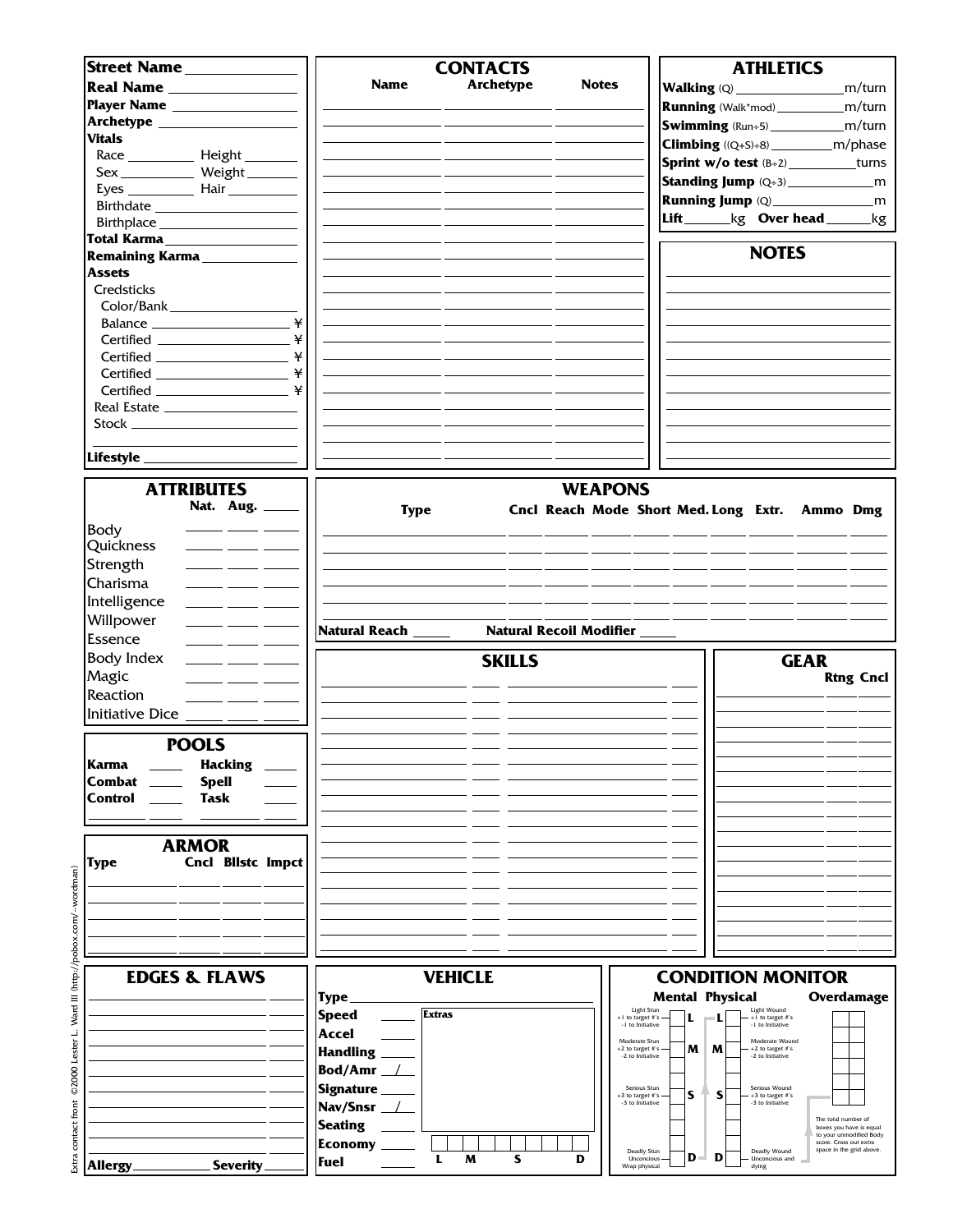| Street Name                                                       | <b>CONTACTS</b>                                   | <b>ATHLETICS</b>                                                                       |
|-------------------------------------------------------------------|---------------------------------------------------|----------------------------------------------------------------------------------------|
|                                                                   | <b>Name</b><br><b>Archetype</b><br><b>Notes</b>   | m/turn                                                                                 |
| Player Name ___________________                                   |                                                   |                                                                                        |
|                                                                   |                                                   | <b>Running</b> (Walk*mod)______________m/turn                                          |
|                                                                   |                                                   | <b>Swimming</b> (Run÷5)_________________m/turn                                         |
| <b>Vitals</b>                                                     |                                                   | <b>Climbing</b> ((Q+S)+8) _______________m/phase                                       |
|                                                                   |                                                   | Sprint w/o test (B+2) _________turns                                                   |
| Sex______________ Weight ________                                 |                                                   |                                                                                        |
|                                                                   |                                                   |                                                                                        |
|                                                                   |                                                   |                                                                                        |
|                                                                   |                                                   | Lift_______kg Over head ______kg                                                       |
| Total Karma__________________                                     |                                                   |                                                                                        |
| Remaining Karma                                                   |                                                   | <b>NOTES</b>                                                                           |
| <b>Assets</b>                                                     |                                                   |                                                                                        |
| Credsticks                                                        |                                                   |                                                                                        |
| Color/Bank                                                        |                                                   |                                                                                        |
| ¥                                                                 |                                                   |                                                                                        |
| ¥                                                                 |                                                   |                                                                                        |
|                                                                   |                                                   |                                                                                        |
| ¥                                                                 |                                                   | <b>WEAPONS</b>                                                                         |
|                                                                   | <b>Type</b>                                       | Cncl Reach Mode Short Med. Long Extr. Ammo Dmg                                         |
|                                                                   |                                                   |                                                                                        |
| Real Estate                                                       |                                                   |                                                                                        |
|                                                                   |                                                   |                                                                                        |
|                                                                   |                                                   |                                                                                        |
|                                                                   |                                                   |                                                                                        |
|                                                                   |                                                   |                                                                                        |
| <b>ATTRIBUTES</b>                                                 |                                                   |                                                                                        |
| Nat. Aug. _____                                                   |                                                   |                                                                                        |
| Body                                                              |                                                   |                                                                                        |
| Quickness                                                         | Natural Reach _____<br>Natural Recoil Modifier __ |                                                                                        |
| Strength<br>$\overline{\phantom{a}}$ and $\overline{\phantom{a}}$ |                                                   |                                                                                        |
|                                                                   | <b>SKILLS</b>                                     | <b>EDGES</b>                                                                           |
| Charisma<br>$\overline{\phantom{a}}$ and $\overline{\phantom{a}}$ |                                                   |                                                                                        |
| Intelligence                                                      |                                                   |                                                                                        |
| Willpower                                                         |                                                   |                                                                                        |
| Essence<br>المستنا المستندر المستندر                              |                                                   |                                                                                        |
| <b>Body Index</b>                                                 |                                                   |                                                                                        |
| Magic                                                             |                                                   |                                                                                        |
| Reaction                                                          |                                                   |                                                                                        |
|                                                                   |                                                   |                                                                                        |
| Initiative Dice ____ __ _                                         |                                                   |                                                                                        |
|                                                                   |                                                   |                                                                                        |
| <b>POOLS</b>                                                      |                                                   |                                                                                        |
| Karma<br><b>Hacking</b>                                           |                                                   |                                                                                        |
| Combat<br><b>Spell</b>                                            |                                                   | <b>FLAWS</b>                                                                           |
| Control<br>Task                                                   |                                                   |                                                                                        |
|                                                                   |                                                   |                                                                                        |
|                                                                   |                                                   |                                                                                        |
| <b>ARMOR</b>                                                      |                                                   |                                                                                        |
| <b>Cncl Blistc Impct</b><br>Type                                  |                                                   |                                                                                        |
|                                                                   |                                                   |                                                                                        |
|                                                                   |                                                   |                                                                                        |
|                                                                   |                                                   |                                                                                        |
|                                                                   |                                                   |                                                                                        |
|                                                                   |                                                   | <b>Allergy</b><br><b>Severity</b>                                                      |
|                                                                   |                                                   |                                                                                        |
| <b>GEAR</b>                                                       | <b>VEHICLE</b>                                    | <b>CONDITION MONITOR</b>                                                               |
| <b>Rtng Cncl</b>                                                  | <b>Type</b>                                       | <b>Mental Physical</b><br><b>Overdamage</b>                                            |
|                                                                   | <b>Extras</b><br><b>Speed</b>                     | Light Wound<br>Light Stun                                                              |
|                                                                   |                                                   | +1 to target #'s<br>+1 to target #'s<br>ш<br>-1 to Initiative<br>-1 to Initiative      |
|                                                                   | Accel                                             | Moderate Stun<br>Moderate Wound                                                        |
|                                                                   | <b>Handling</b>                                   | M<br>M<br>+2 to target #'s<br>+2 to target #'s<br>-2 to Initiative<br>-2 to Initiative |
|                                                                   | Bod/Amr_                                          |                                                                                        |
|                                                                   | <b>Signature</b>                                  | Serious Stun<br>Serious Wound<br>S<br>S                                                |
|                                                                   | Nav/Snsr_                                         | +3 to target #'s<br>$+3$ to target $\#s$<br>-3 to Initiative<br>-3 to Initiative       |
|                                                                   | <b>Seating</b>                                    | The total number of<br>boxes you have is equal                                         |
|                                                                   |                                                   | to your unmodified Body<br>score. Cross out extra                                      |
|                                                                   | <b>Economy</b><br>S                               | space in the grid above.<br>Deadly Wound<br>Deadly Stun<br>D<br>D                      |
|                                                                   | L<br>M<br>D<br>Fuel                               | Unconcious<br>Unconcious and<br>Wrap physical<br>dying                                 |

Extra edges & flaws front ©2000 Lester L. Ward III (http://pobox.com/~wordman) Extra edges & flaws front ©2000 Lester L. Ward III (http://pobox.com/~wordman)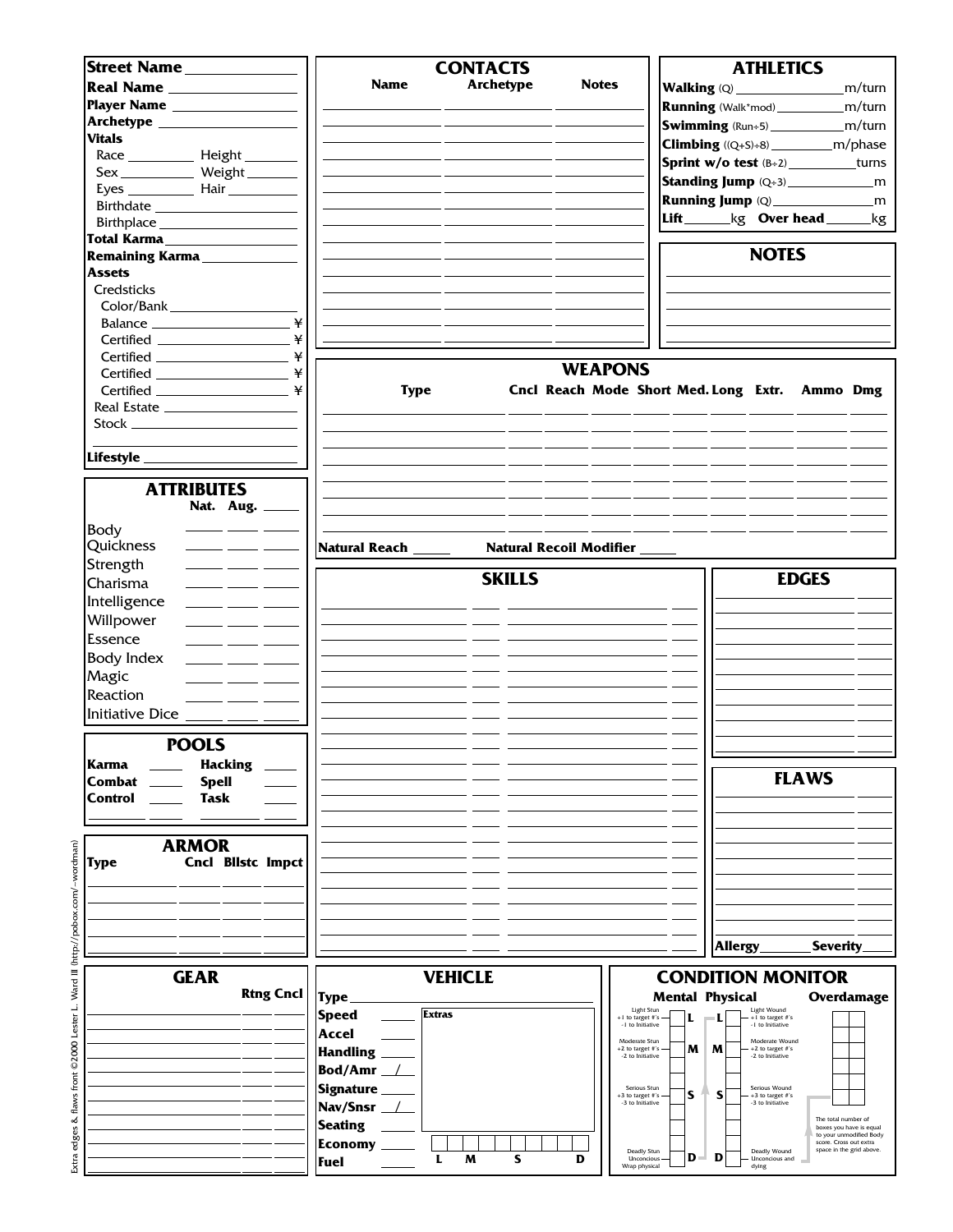| Street Name                                      |                                                                                                                                                                  |                        |               | <b>CONTACTS</b>  |               |   |                           |                                            |       |                        | <b>ATHLETICS</b>                               |                                                 |                          |
|--------------------------------------------------|------------------------------------------------------------------------------------------------------------------------------------------------------------------|------------------------|---------------|------------------|---------------|---|---------------------------|--------------------------------------------|-------|------------------------|------------------------------------------------|-------------------------------------------------|--------------------------|
|                                                  |                                                                                                                                                                  |                        |               |                  |               |   |                           |                                            |       |                        |                                                |                                                 |                          |
|                                                  | Real Name                                                                                                                                                        | <b>Name</b>            |               | <b>Archetype</b> |               |   | <b>Notes</b>              |                                            |       |                        |                                                |                                                 | m/turn                   |
|                                                  | Player Name __________________                                                                                                                                   |                        |               |                  |               |   |                           |                                            |       |                        |                                                | <b>Running</b> (Walk*mod)______________m/turn   |                          |
|                                                  |                                                                                                                                                                  |                        |               |                  |               |   |                           |                                            |       |                        |                                                | <b>Swimming</b> (Run÷5)______________m/turn     |                          |
| <b>Vitals</b>                                    |                                                                                                                                                                  |                        |               |                  |               |   |                           |                                            |       |                        |                                                |                                                 |                          |
|                                                  |                                                                                                                                                                  |                        |               |                  |               |   |                           |                                            |       |                        |                                                | <b>Climbing</b> ((Q+S)÷8) ______________m/phase |                          |
|                                                  |                                                                                                                                                                  |                        |               |                  |               |   |                           |                                            |       |                        |                                                | Sprint w/o test (B+2) _________turns            |                          |
|                                                  | Sex_____________ Weight________                                                                                                                                  |                        |               |                  |               |   |                           |                                            |       |                        |                                                |                                                 |                          |
|                                                  |                                                                                                                                                                  |                        |               |                  |               |   |                           |                                            |       |                        |                                                |                                                 |                          |
|                                                  |                                                                                                                                                                  |                        |               |                  |               |   |                           |                                            |       |                        |                                                |                                                 |                          |
|                                                  |                                                                                                                                                                  |                        |               |                  |               |   |                           |                                            |       |                        |                                                | Lift_______kg Over head ______kg                |                          |
|                                                  |                                                                                                                                                                  |                        |               |                  |               |   |                           |                                            |       |                        |                                                |                                                 |                          |
|                                                  | Total Karma                                                                                                                                                      |                        |               |                  |               |   |                           |                                            |       |                        |                                                |                                                 |                          |
|                                                  | Remaining Karma                                                                                                                                                  |                        |               |                  |               |   | <b>WEAPONS</b>            |                                            |       |                        |                                                |                                                 |                          |
| <b>Assets</b>                                    |                                                                                                                                                                  |                        | <b>Type</b>   |                  |               |   |                           |                                            |       |                        |                                                | Cncl Reach Mode Short Med. Long Extr. Ammo Dmg  |                          |
| Credsticks                                       |                                                                                                                                                                  |                        |               |                  |               |   |                           |                                            |       |                        |                                                |                                                 |                          |
| Color/Bank                                       |                                                                                                                                                                  |                        |               |                  |               |   |                           |                                            |       |                        |                                                |                                                 |                          |
|                                                  |                                                                                                                                                                  |                        |               |                  |               |   |                           |                                            |       |                        |                                                |                                                 |                          |
|                                                  | ¥                                                                                                                                                                |                        |               |                  |               |   |                           |                                            |       |                        |                                                |                                                 |                          |
|                                                  | ¥                                                                                                                                                                |                        |               |                  |               |   |                           |                                            |       |                        |                                                |                                                 |                          |
|                                                  |                                                                                                                                                                  |                        |               |                  |               |   |                           |                                            |       |                        |                                                |                                                 |                          |
|                                                  | ¥<br>Certified _____________________                                                                                                                             |                        |               |                  |               |   |                           |                                            |       |                        |                                                |                                                 |                          |
|                                                  |                                                                                                                                                                  |                        |               |                  |               |   |                           |                                            |       |                        |                                                |                                                 |                          |
|                                                  | ¥<br>$\begin{tabular}{c} \bf{Certified} \end{tabular} \begin{tabular}{c} \textbf{1} & \textbf{2} & \textbf{3} & \textbf{4} & \textbf{5} \\ \hline \end{tabular}$ |                        |               |                  |               |   |                           |                                            |       |                        |                                                |                                                 |                          |
|                                                  |                                                                                                                                                                  |                        |               |                  |               |   |                           |                                            |       |                        |                                                |                                                 |                          |
|                                                  |                                                                                                                                                                  |                        |               |                  |               |   |                           |                                            |       |                        |                                                |                                                 |                          |
|                                                  |                                                                                                                                                                  |                        |               |                  |               |   |                           |                                            |       |                        |                                                |                                                 |                          |
|                                                  |                                                                                                                                                                  |                        |               |                  |               |   |                           |                                            |       |                        |                                                |                                                 |                          |
| Lifestyle ________                               |                                                                                                                                                                  |                        |               |                  |               |   |                           |                                            |       |                        |                                                |                                                 |                          |
|                                                  |                                                                                                                                                                  |                        |               |                  |               |   |                           |                                            |       |                        |                                                |                                                 |                          |
|                                                  | <b>ATTRIBUTES</b>                                                                                                                                                |                        |               |                  |               |   |                           |                                            |       |                        |                                                |                                                 |                          |
|                                                  | Nat. Aug. _                                                                                                                                                      |                        |               |                  |               |   |                           |                                            |       |                        |                                                |                                                 |                          |
|                                                  |                                                                                                                                                                  |                        |               |                  |               |   |                           |                                            |       |                        |                                                |                                                 |                          |
| Body                                             |                                                                                                                                                                  |                        |               |                  |               |   |                           |                                            |       |                        |                                                |                                                 |                          |
| Quickness                                        |                                                                                                                                                                  |                        |               |                  |               |   |                           |                                            |       |                        |                                                |                                                 |                          |
|                                                  |                                                                                                                                                                  |                        |               |                  |               |   |                           |                                            |       |                        |                                                |                                                 |                          |
| Strength                                         |                                                                                                                                                                  |                        |               |                  |               |   |                           |                                            |       |                        |                                                |                                                 |                          |
| Charisma                                         |                                                                                                                                                                  |                        |               |                  |               |   |                           |                                            |       |                        |                                                |                                                 |                          |
|                                                  |                                                                                                                                                                  |                        |               |                  |               |   |                           |                                            |       |                        |                                                |                                                 |                          |
| Intelligence                                     |                                                                                                                                                                  |                        |               |                  |               |   |                           |                                            |       |                        |                                                |                                                 |                          |
|                                                  |                                                                                                                                                                  |                        |               |                  |               |   |                           |                                            |       |                        |                                                |                                                 |                          |
|                                                  | $\overline{\phantom{a}}$ and $\overline{\phantom{a}}$                                                                                                            |                        |               |                  |               |   |                           |                                            |       |                        |                                                |                                                 |                          |
| Willpower                                        |                                                                                                                                                                  | Natural Reach _____    |               |                  |               |   | Natural Recoil Modifier _ |                                            |       |                        |                                                |                                                 |                          |
| Essence                                          | $\overline{\phantom{a}}$ and $\overline{\phantom{a}}$                                                                                                            |                        |               |                  |               |   |                           |                                            |       |                        |                                                |                                                 |                          |
| Body Index                                       |                                                                                                                                                                  |                        |               |                  | <b>SKILLS</b> |   |                           |                                            |       |                        |                                                | <b>MANEUVERS</b>                                |                          |
|                                                  |                                                                                                                                                                  |                        |               |                  |               |   |                           |                                            |       |                        |                                                |                                                 |                          |
| Magic                                            | للمستحدث المستنب                                                                                                                                                 |                        |               |                  |               |   |                           |                                            |       |                        |                                                |                                                 |                          |
| Reaction                                         |                                                                                                                                                                  |                        |               |                  |               |   |                           |                                            |       |                        |                                                |                                                 |                          |
|                                                  |                                                                                                                                                                  |                        |               |                  |               |   |                           |                                            |       |                        |                                                |                                                 |                          |
| Initiative Dice $\frac{1}{\sqrt{1-\frac{1}{2}}}$ |                                                                                                                                                                  |                        |               |                  |               |   |                           |                                            |       |                        |                                                |                                                 |                          |
|                                                  |                                                                                                                                                                  |                        |               |                  |               |   |                           |                                            |       |                        |                                                |                                                 |                          |
|                                                  | <b>POOLS</b>                                                                                                                                                     |                        |               |                  |               |   |                           |                                            |       |                        |                                                |                                                 |                          |
| Karma                                            | <b>Hacking</b>                                                                                                                                                   |                        |               |                  |               |   |                           |                                            |       |                        |                                                |                                                 |                          |
| Combat                                           | <b>Spell</b>                                                                                                                                                     |                        |               |                  |               |   |                           |                                            |       |                        |                                                |                                                 |                          |
| Control                                          |                                                                                                                                                                  |                        |               |                  |               |   |                           |                                            |       |                        |                                                |                                                 |                          |
|                                                  | <b>Task</b>                                                                                                                                                      |                        |               |                  |               |   |                           |                                            |       |                        |                                                |                                                 |                          |
|                                                  |                                                                                                                                                                  |                        |               |                  |               |   |                           |                                            |       |                        |                                                |                                                 |                          |
|                                                  |                                                                                                                                                                  |                        |               |                  |               |   |                           |                                            |       |                        |                                                |                                                 |                          |
|                                                  | <b>ARMOR</b>                                                                                                                                                     |                        |               |                  |               |   |                           |                                            |       |                        |                                                |                                                 |                          |
|                                                  | <b>Cncl Bilstc Impct</b>                                                                                                                                         |                        |               |                  |               |   |                           |                                            |       |                        |                                                |                                                 |                          |
| <b>Type</b>                                      |                                                                                                                                                                  |                        |               |                  |               |   |                           |                                            |       |                        |                                                |                                                 |                          |
|                                                  |                                                                                                                                                                  |                        |               |                  |               |   |                           |                                            |       |                        |                                                |                                                 |                          |
|                                                  |                                                                                                                                                                  |                        |               |                  |               |   |                           |                                            |       |                        |                                                |                                                 |                          |
|                                                  |                                                                                                                                                                  |                        |               |                  |               |   |                           |                                            |       |                        |                                                |                                                 |                          |
|                                                  |                                                                                                                                                                  |                        |               |                  |               |   |                           |                                            |       |                        |                                                |                                                 |                          |
|                                                  |                                                                                                                                                                  |                        |               |                  |               |   |                           |                                            |       |                        |                                                |                                                 |                          |
|                                                  |                                                                                                                                                                  |                        |               |                  |               |   |                           |                                            |       |                        |                                                |                                                 |                          |
|                                                  |                                                                                                                                                                  |                        |               |                  |               |   |                           |                                            |       |                        |                                                |                                                 |                          |
|                                                  | <b>EDGES &amp; FLAWS</b>                                                                                                                                         |                        |               | <b>VEHICLE</b>   |               |   |                           |                                            |       |                        |                                                | <b>CONDITION MONITOR</b>                        |                          |
|                                                  |                                                                                                                                                                  | <b>Type</b>            |               |                  |               |   |                           |                                            |       | <b>Mental Physical</b> |                                                |                                                 | Overdamage               |
|                                                  |                                                                                                                                                                  |                        |               |                  |               |   |                           | Light Stun                                 |       |                        | Light Wound                                    |                                                 |                          |
|                                                  |                                                                                                                                                                  | <b>Speed</b>           | <b>Extras</b> |                  |               |   |                           | +1 to target #'s<br>-1 to Initiative       | L     |                        | +1 to target #'s<br>-1 to Initiative           |                                                 |                          |
|                                                  |                                                                                                                                                                  | Accel                  |               |                  |               |   |                           | Moderate Stun                              |       |                        | Moderate Wound                                 |                                                 |                          |
|                                                  |                                                                                                                                                                  |                        |               |                  |               |   |                           | $+2$ to target #'s                         | M     | M                      | +2 to target #'s                               |                                                 |                          |
|                                                  |                                                                                                                                                                  | <b>Handling</b>        |               |                  |               |   |                           | -2 to Initiative                           |       |                        | -2 to Initiative                               |                                                 |                          |
|                                                  |                                                                                                                                                                  | Bod/Amr $\perp$        |               |                  |               |   |                           |                                            |       |                        |                                                |                                                 |                          |
|                                                  |                                                                                                                                                                  | Signature              |               |                  |               |   |                           | Serious Stun                               |       |                        | Serious Wound                                  |                                                 |                          |
|                                                  |                                                                                                                                                                  |                        |               |                  |               |   |                           | +3 to target #'s<br>-3 to Initiative       | S     | S                      | +3 to target #'s<br>-3 to Initiative           |                                                 |                          |
|                                                  |                                                                                                                                                                  | Nav/Snsr _             |               |                  |               |   |                           |                                            |       |                        |                                                | The total number of                             |                          |
|                                                  |                                                                                                                                                                  | <b>Seating</b>         |               |                  |               |   |                           |                                            |       |                        |                                                |                                                 | boxes you have is equal  |
|                                                  |                                                                                                                                                                  |                        |               |                  |               |   |                           |                                            |       |                        |                                                | score. Cross out extra                          | to your unmodified Body  |
| Allergy                                          | <b>Severity</b>                                                                                                                                                  | <b>Economy</b><br>Fuel | L             | M                | S             | D |                           | Deadly Stun<br>Unconcious<br>Wrap physical | $D -$ | D                      | Deadly Wound<br><b>Unconcious</b> and<br>dying |                                                 | space in the grid above. |

Maneuvers front ©2000 Lester L. Ward III (http://pobox.com/~wordman) Maneuvers front ©2000 Lester L. Ward III (http://pobox.com/~wordman)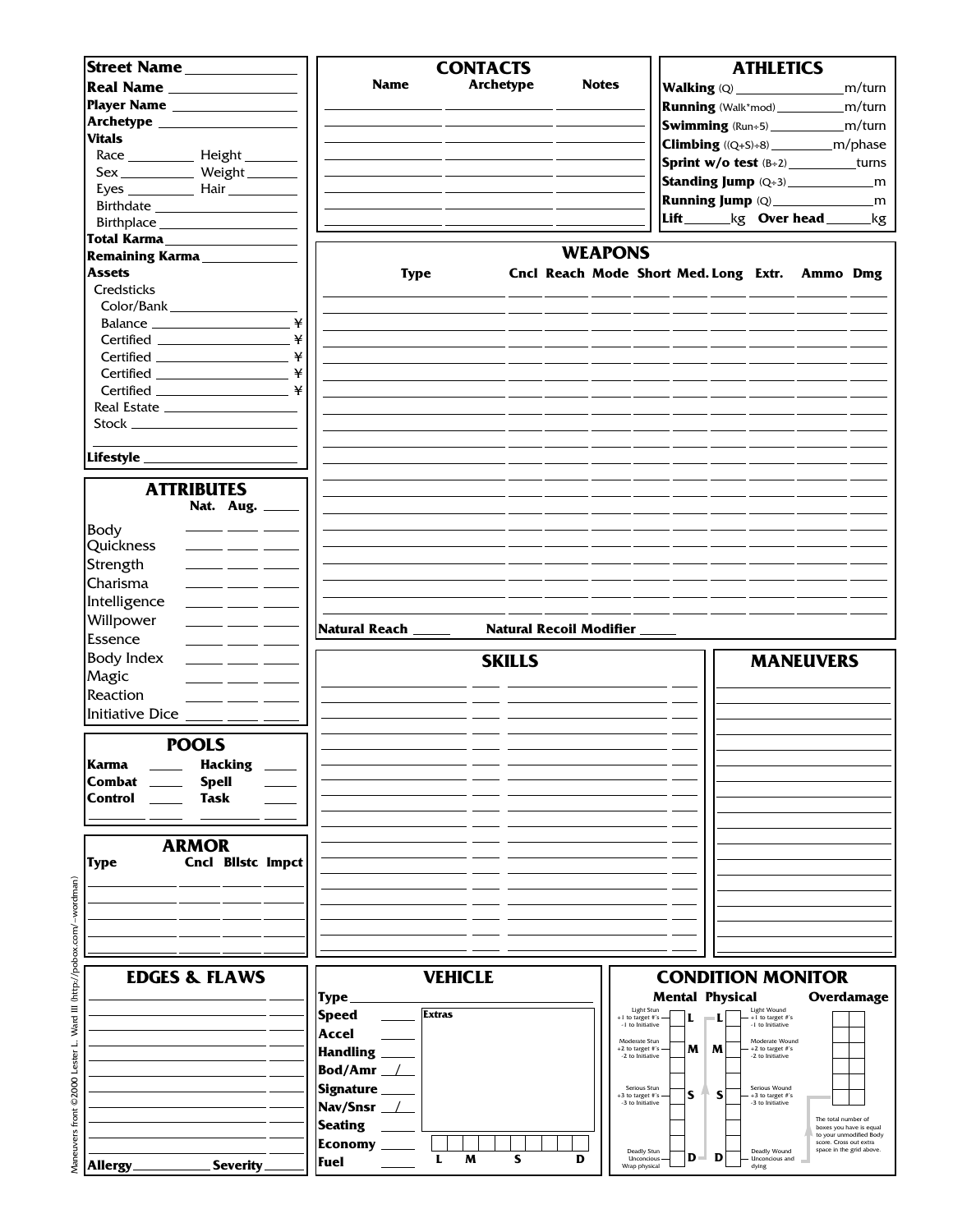| <b>Street Name</b>                                                                           |                     | <b>CONTACTS</b> |                                   |                                           | <b>ATHLETICS</b>                               |                                                                              |
|----------------------------------------------------------------------------------------------|---------------------|-----------------|-----------------------------------|-------------------------------------------|------------------------------------------------|------------------------------------------------------------------------------|
|                                                                                              | <b>Name</b>         | Archetype       | <b>Notes</b>                      |                                           | Walking (Q) _________________                  | m/turn                                                                       |
|                                                                                              |                     |                 |                                   |                                           |                                                |                                                                              |
| Player Name __________________                                                               |                     |                 |                                   |                                           | <b>Running</b> (Walk*mod)_______________m/turn |                                                                              |
|                                                                                              |                     |                 |                                   |                                           | <b>Swimming</b> (Run÷5)________________m/turn  |                                                                              |
| <b>Vitals</b>                                                                                |                     |                 |                                   |                                           |                                                |                                                                              |
|                                                                                              |                     |                 |                                   |                                           | <b>Sprint w/o test</b> $(B+2)$ _________turns  |                                                                              |
| Sex _____________ Weight ________                                                            |                     |                 |                                   |                                           |                                                |                                                                              |
|                                                                                              |                     |                 |                                   |                                           |                                                |                                                                              |
|                                                                                              |                     |                 |                                   |                                           |                                                |                                                                              |
|                                                                                              |                     |                 |                                   |                                           | Lift________kg Over head ______kg              |                                                                              |
| Total Karma                                                                                  |                     |                 |                                   |                                           |                                                |                                                                              |
| Remaining Karma                                                                              |                     |                 | <b>WEAPONS</b>                    |                                           |                                                |                                                                              |
| <b>Assets</b>                                                                                | <b>Type</b>         |                 |                                   |                                           | Cncl Reach Mode Short Med. Long Extr. Ammo Dmg |                                                                              |
| Credsticks                                                                                   |                     |                 |                                   |                                           |                                                |                                                                              |
| Color/Bank                                                                                   |                     |                 |                                   |                                           |                                                |                                                                              |
| ¥                                                                                            |                     |                 |                                   |                                           |                                                |                                                                              |
| ¥                                                                                            |                     |                 |                                   |                                           |                                                |                                                                              |
|                                                                                              |                     |                 |                                   |                                           |                                                |                                                                              |
| ¥                                                                                            |                     |                 |                                   |                                           |                                                |                                                                              |
|                                                                                              | Natural Reach _____ |                 | Natural Recoil Modifier _         |                                           |                                                |                                                                              |
|                                                                                              |                     |                 |                                   |                                           |                                                |                                                                              |
|                                                                                              |                     |                 |                                   |                                           |                                                | <b>GEAR</b>                                                                  |
|                                                                                              |                     | <b>SKILLS</b>   |                                   |                                           |                                                |                                                                              |
|                                                                                              |                     |                 |                                   |                                           |                                                | <b>Rtng Cncl</b>                                                             |
|                                                                                              |                     |                 |                                   |                                           |                                                |                                                                              |
| <b>ATTRIBUTES</b>                                                                            |                     |                 |                                   |                                           |                                                |                                                                              |
| Nat. Aug. _____                                                                              |                     |                 |                                   |                                           |                                                |                                                                              |
|                                                                                              |                     |                 |                                   |                                           |                                                |                                                                              |
| Body                                                                                         |                     |                 |                                   |                                           |                                                |                                                                              |
| Quickness                                                                                    |                     |                 |                                   |                                           |                                                |                                                                              |
| Strength<br>$\frac{1}{2}$ and $\frac{1}{2}$ and $\frac{1}{2}$                                |                     |                 |                                   |                                           |                                                |                                                                              |
| Charisma                                                                                     |                     |                 |                                   |                                           |                                                |                                                                              |
| Intelligence<br>$\frac{1}{\sqrt{1-\frac{1}{2}}}\left( \frac{1}{\sqrt{1-\frac{1}{2}}}\right)$ |                     |                 |                                   |                                           |                                                |                                                                              |
| Willpower                                                                                    |                     |                 |                                   |                                           |                                                |                                                                              |
|                                                                                              |                     |                 |                                   |                                           |                                                |                                                                              |
| Essence<br>للمستنقذ المستنقذ                                                                 |                     |                 |                                   |                                           |                                                |                                                                              |
| <b>Body Index</b>                                                                            |                     |                 |                                   |                                           |                                                |                                                                              |
| Magic                                                                                        |                     |                 |                                   |                                           |                                                |                                                                              |
| Reaction                                                                                     |                     |                 | <b>SPELLS</b>                     |                                           |                                                |                                                                              |
| Initiative Dice _____ ___ _                                                                  | <b>Name</b>         |                 | <b>Force Duration Type Target</b> | <b>Range</b>                              | <b>Resist</b>                                  | Drain                                                                        |
|                                                                                              |                     |                 |                                   |                                           |                                                |                                                                              |
| <b>POOLS</b>                                                                                 |                     |                 |                                   |                                           |                                                |                                                                              |
| <b>Karma</b><br><b>Hacking</b>                                                               |                     |                 |                                   |                                           |                                                |                                                                              |
| Combat<br><b>Spell</b>                                                                       |                     |                 |                                   |                                           |                                                |                                                                              |
| <b>Task</b><br>Control                                                                       |                     |                 |                                   |                                           |                                                |                                                                              |
|                                                                                              |                     |                 |                                   |                                           |                                                |                                                                              |
|                                                                                              |                     |                 |                                   |                                           |                                                |                                                                              |
| <b>ARMOR</b>                                                                                 |                     |                 |                                   |                                           |                                                |                                                                              |
| <b>Cncl Blistc Impct</b><br>Type                                                             |                     |                 |                                   |                                           |                                                |                                                                              |
|                                                                                              |                     |                 |                                   |                                           |                                                |                                                                              |
|                                                                                              |                     |                 |                                   |                                           |                                                |                                                                              |
|                                                                                              |                     |                 |                                   |                                           |                                                |                                                                              |
|                                                                                              |                     |                 |                                   |                                           |                                                |                                                                              |
|                                                                                              |                     |                 |                                   |                                           |                                                |                                                                              |
|                                                                                              |                     |                 |                                   |                                           |                                                |                                                                              |
| <b>EDGES &amp; FLAWS</b>                                                                     |                     | <b>VEHICLE</b>  |                                   |                                           | <b>CONDITION MONITOR</b>                       |                                                                              |
|                                                                                              | <b>Type</b>         |                 |                                   | <b>Mental Physical</b><br>Light Stun      | Light Wound                                    | Overdamage                                                                   |
|                                                                                              | <b>Speed</b>        | <b>Extras</b>   |                                   | +1 to target #'s<br>L<br>-1 to Initiative | +1 to target #'s<br>-1 to Initiative           |                                                                              |
|                                                                                              | Accel               |                 |                                   | Moderate Stun                             | Moderate Wound                                 |                                                                              |
|                                                                                              | <b>Handling</b>     |                 |                                   | M<br>+2 to target #'s<br>-2 to Initiative | M<br>+2 to target #'s<br>-2 to Initiative      |                                                                              |
|                                                                                              | Bod/Amr $\_\perp$   |                 |                                   |                                           |                                                |                                                                              |
|                                                                                              | Signature _         |                 |                                   | Serious Stun                              | Serious Wound                                  |                                                                              |
|                                                                                              | Nav/Snsr __/        |                 |                                   | S<br>+3 to target #'s<br>-3 to Initiative | S<br>+3 to target #'s<br>-3 to Initiative      |                                                                              |
|                                                                                              | <b>Seating</b>      |                 |                                   |                                           |                                                | The total number of                                                          |
|                                                                                              |                     |                 |                                   |                                           |                                                | boxes you have is equal<br>to your unmodified Body<br>score. Cross out extra |
|                                                                                              | <b>Economy</b>      | S<br>L<br>M     | D                                 | Deadly Stun<br>D<br>Unconcious            | Deadly Wound<br>D<br>Unconcious and            | space in the grid above.                                                     |
| Allergy<br><b>Severity</b>                                                                   | Fuel                |                 |                                   | Wrap physical                             | dying                                          |                                                                              |

Spells front ©2000 Lester L. Ward III (http://pobox.com/~wordman) Spells front ©2000 Lester L. Ward III (http://pobox.com/~wordman)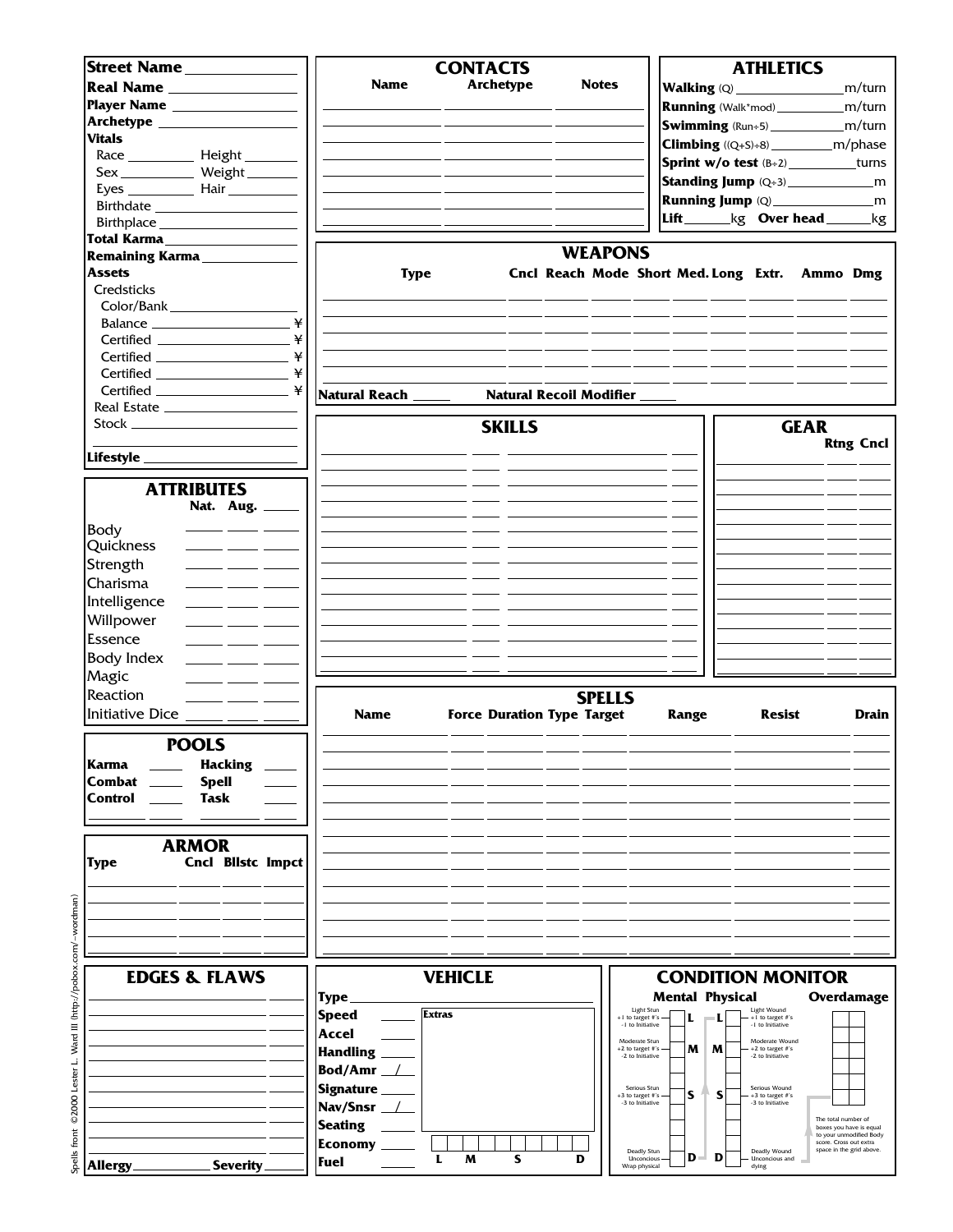| <b>Type</b> | <b>Rating Cost</b> | <b>CYBERWARE &amp; BIONETICS</b> | <b>Notes</b> |
|-------------|--------------------|----------------------------------|--------------|
|             |                    |                                  |              |
|             |                    |                                  |              |
|             |                    |                                  |              |

| Name |  | Force Dmg Duration Type | <b>SPELLS</b><br>Target | <b>Resist</b> |  | Range Drain Notes |
|------|--|-------------------------|-------------------------|---------------|--|-------------------|
|      |  |                         |                         |               |  |                   |
|      |  |                         |                         |               |  |                   |
|      |  |                         |                         |               |  |                   |
|      |  |                         |                         |               |  |                   |
|      |  |                         |                         |               |  |                   |
|      |  |                         |                         |               |  |                   |
|      |  |                         |                         |               |  |                   |
|      |  |                         |                         |               |  |                   |
|      |  |                         |                         |               |  |                   |
|      |  |                         |                         |               |  |                   |
|      |  |                         |                         |               |  |                   |
|      |  |                         |                         |               |  |                   |
|      |  |                         |                         |               |  |                   |
|      |  |                         |                         |               |  |                   |
|      |  |                         |                         |               |  |                   |
|      |  |                         |                         |               |  |                   |
|      |  |                         |                         |               |  |                   |
|      |  |                         |                         |               |  |                   |

 $f =$  force÷2 round down  $F =$  Force  $MR =$  Magic Rating #s = number of successes LOS = line of sight

## **MAGICAL DATA**

|                                                                                                  | <b>MAGICAL DATA</b>                       |                   | <b>MAGIC ITEMS</b>                                 |                                   |
|--------------------------------------------------------------------------------------------------|-------------------------------------------|-------------------|----------------------------------------------------|-----------------------------------|
| Tradition____________________<br>Totem ________________________<br>Strictures __________________ | <b>Magical Group</b><br><b>Strictures</b> | <b>Item</b>       | <b>Rating</b>                                      | <b>Description</b>                |
| Library                                                                                          | Conjuring <u>containing</u>               |                   |                                                    |                                   |
| Initiation                                                                                       | <u> The Common State Common</u>           | <b>Type</b>       | <b>BOUND SPIRITS</b><br>Force                      | <b>Notes</b>                      |
| <b>Ordeals Completed</b>                                                                         | Notes                                     | Reaction ________ | <b>ASTRAL DATA</b><br><b>Initiative___________</b> | <b>Pool</b><br><b>Base Damage</b> |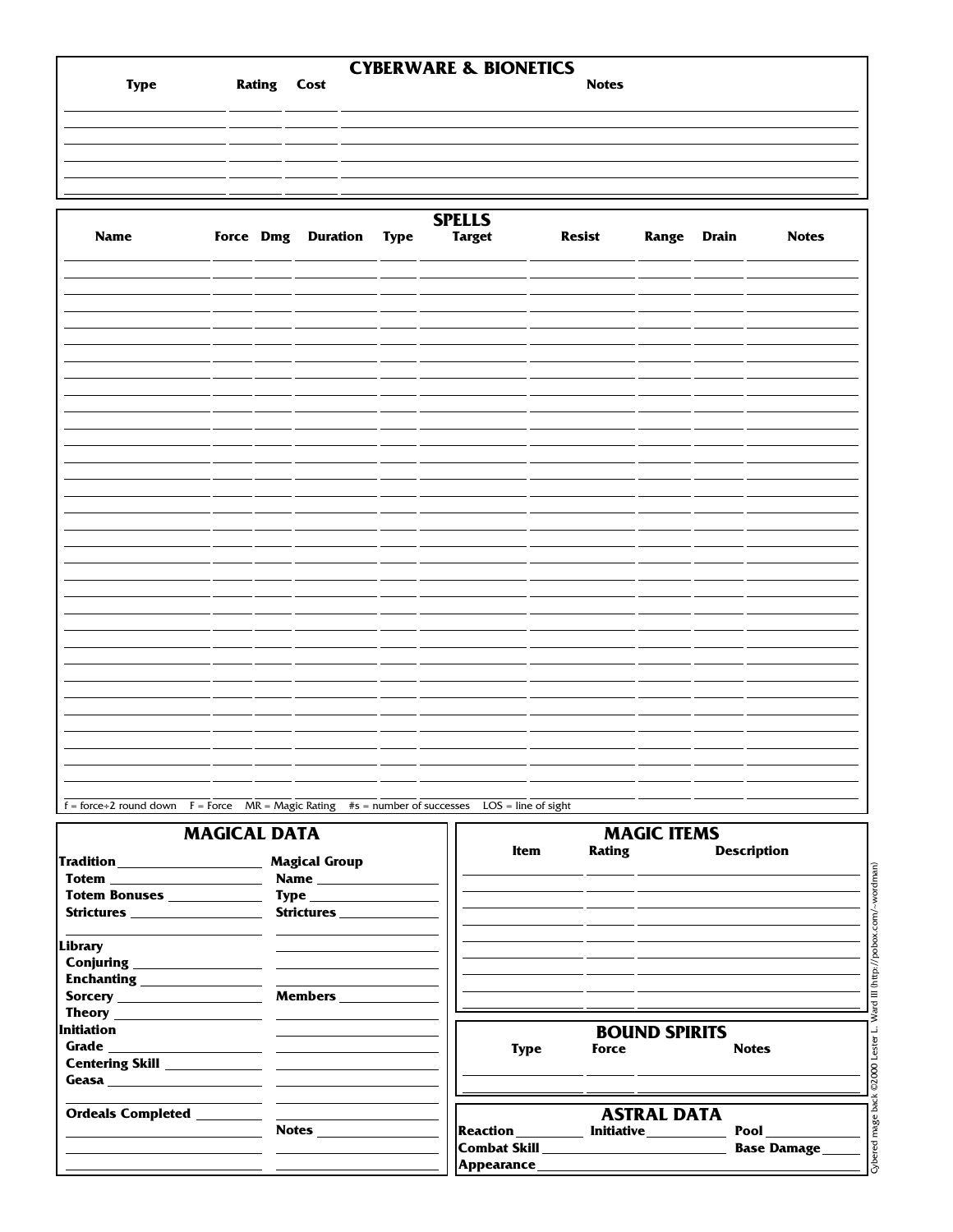| Name |  | <b>SPELLS</b><br>Force Dmg Duration Type Target |  | <b>Resist</b> Range Drain |  | <b>Notes</b> |
|------|--|-------------------------------------------------|--|---------------------------|--|--------------|
|      |  |                                                 |  |                           |  |              |
|      |  |                                                 |  |                           |  |              |
|      |  |                                                 |  |                           |  |              |
|      |  |                                                 |  |                           |  |              |
|      |  |                                                 |  |                           |  |              |
|      |  |                                                 |  |                           |  |              |
|      |  |                                                 |  |                           |  |              |
|      |  |                                                 |  |                           |  |              |
|      |  |                                                 |  |                           |  |              |
|      |  |                                                 |  |                           |  |              |
|      |  |                                                 |  |                           |  |              |
|      |  |                                                 |  |                           |  |              |
|      |  |                                                 |  |                           |  |              |
|      |  |                                                 |  |                           |  |              |
|      |  |                                                 |  |                           |  |              |
|      |  |                                                 |  |                           |  |              |
|      |  |                                                 |  |                           |  |              |
|      |  |                                                 |  |                           |  |              |
|      |  |                                                 |  |                           |  |              |
|      |  |                                                 |  |                           |  |              |
|      |  |                                                 |  |                           |  |              |
|      |  |                                                 |  |                           |  |              |
|      |  |                                                 |  |                           |  |              |
|      |  |                                                 |  |                           |  |              |
|      |  |                                                 |  |                           |  |              |
|      |  |                                                 |  |                           |  |              |
|      |  |                                                 |  |                           |  |              |
|      |  |                                                 |  |                           |  |              |

### **MAGICAL DATA**

|                                                                                             | <b>MAGICAL DATA</b>                                                                                                                                                                                                                  | <b>MAGIC ITEMS</b>                        |                                                                                                                                         |                                                                                                                                                                                                                                                                    |  |  |  |
|---------------------------------------------------------------------------------------------|--------------------------------------------------------------------------------------------------------------------------------------------------------------------------------------------------------------------------------------|-------------------------------------------|-----------------------------------------------------------------------------------------------------------------------------------------|--------------------------------------------------------------------------------------------------------------------------------------------------------------------------------------------------------------------------------------------------------------------|--|--|--|
| Tradition ____________________<br><b>Totem _______________________</b><br><b>Strictures</b> | <b>Magical Group</b><br><b>Strictures</b>                                                                                                                                                                                            | Item                                      | <b>Rating</b><br><u> 1989 - Andrea Samhain, ann an t-Aontaithe ann an t-Aontaithe ann an t-Aontaithe ann an t-Aontaithe ann an t-Ao</u> | <b>Description</b>                                                                                                                                                                                                                                                 |  |  |  |
| Library<br>Conjuring <u>containing</u>                                                      |                                                                                                                                                                                                                                      | <b>Type</b>                               | <b>BOUND SPIRITS</b><br>Force                                                                                                           | <b>Notes</b>                                                                                                                                                                                                                                                       |  |  |  |
| Initiation                                                                                  |                                                                                                                                                                                                                                      |                                           | <u> 1989 - Andrea Santa Andrea Andrea Andrea Andrea Andrea Andrea Andrea Andrea Andrea Andrea Andrea Andrea Andr</u>                    |                                                                                                                                                                                                                                                                    |  |  |  |
|                                                                                             | <u> 1999 - Johann Harry Harry Harry Harry Harry Harry Harry Harry Harry Harry Harry Harry Harry Harry Harry Harry Harry Harry Harry Harry Harry Harry Harry Harry Harry Harry Harry Harry Harry Harry Harry Harry Harry Harry Ha</u> | Reaction___________ Initiative___________ | <b>ASTRAL DATA</b>                                                                                                                      | <b>Pool</b><br><b>Base Damage</b><br>Appearance Appearance and the contract of the contract of the contract of the contract of the contract of the contract of the contract of the contract of the contract of the contract of the contract of the contract of the |  |  |  |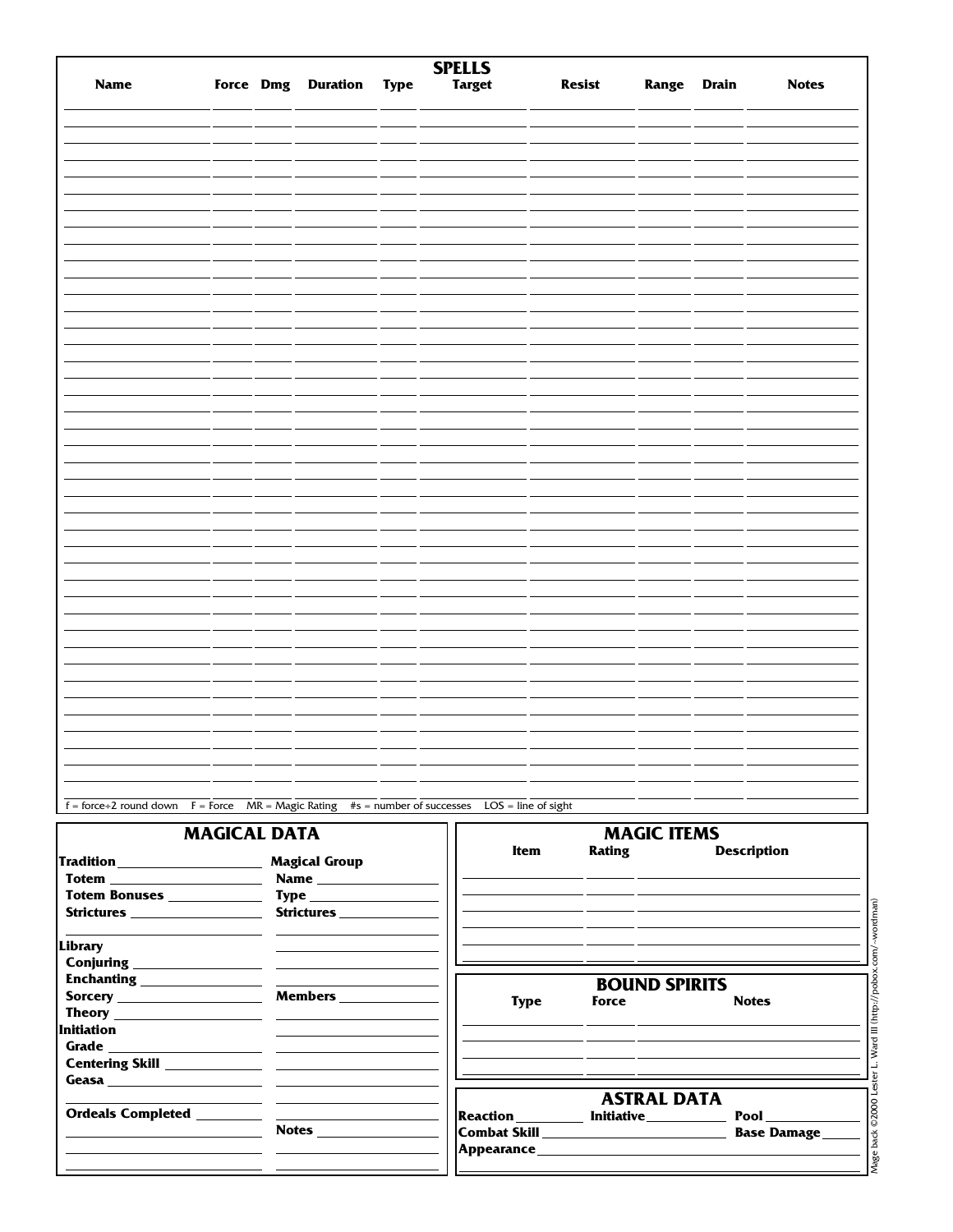|             |                    | <b>CYBERWARE &amp; BIONETICS</b> |
|-------------|--------------------|----------------------------------|
| <b>Type</b> | <b>Rating Cost</b> | <b>Notes</b>                     |
|             |                    |                                  |
|             |                    |                                  |
|             |                    |                                  |
|             |                    |                                  |
|             |                    |                                  |
|             |                    |                                  |
|             |                    |                                  |
|             |                    |                                  |
|             |                    |                                  |
|             |                    |                                  |

| <b>NOTES</b> | <b>GEAR</b> |  |
|--------------|-------------|--|
|              |             |  |
|              |             |  |
|              |             |  |
|              |             |  |
|              |             |  |
|              |             |  |
|              |             |  |

|             | <b>BOUND SPIRITS</b> |                                |  |  |  |  |  |  |  |  |              |
|-------------|----------------------|--------------------------------|--|--|--|--|--|--|--|--|--------------|
| <b>Type</b> |                      | Force Services B Q S C I W E R |  |  |  |  |  |  |  |  | <b>Notes</b> |
|             |                      |                                |  |  |  |  |  |  |  |  |              |
|             |                      |                                |  |  |  |  |  |  |  |  |              |
|             |                      |                                |  |  |  |  |  |  |  |  |              |
|             |                      |                                |  |  |  |  |  |  |  |  |              |
|             |                      |                                |  |  |  |  |  |  |  |  |              |
|             |                      |                                |  |  |  |  |  |  |  |  |              |

|                                                                                                      | <b>MAGICAL DATA</b>                                                                    |      | <b>MAGIC ITEMS</b>                                                                                                                              |                    |
|------------------------------------------------------------------------------------------------------|----------------------------------------------------------------------------------------|------|-------------------------------------------------------------------------------------------------------------------------------------------------|--------------------|
| Tradition ____________________<br><b>Totem _______________________</b><br>Totem Bonuses ____________ | <b>Magical Group</b><br><b>Name</b> ______________<br>$\mathbf{Type}\_\_\_\_\_\_\_\_\$ | Item | <b>Rating Example 1</b><br><u> 1989 - Jan James James James James James James James James James James James James James James James James J</u> | <b>Description</b> |
| Strictures __________________                                                                        | Strictures                                                                             |      | <u> 1989 - Andrea San Aonaichte ann an Comhair ann an Comhair ann an Comhair ann an Comhair ann an Comhair ann an </u>                          |                    |
| Library<br>Conjuring <u>containing</u><br>Enchanting ________________                                |                                                                                        |      |                                                                                                                                                 |                    |
| Sorcery _____________________                                                                        | Members ____________                                                                   |      |                                                                                                                                                 |                    |
| <b>Initiation</b>                                                                                    |                                                                                        |      |                                                                                                                                                 |                    |
|                                                                                                      |                                                                                        |      | <u> 1989 - Andrea San Andrea Andrea Andrea Andrea Andrea Andrea Andrea Andrea Andrea Andrea Andrea Andrea Andrea </u>                           |                    |
|                                                                                                      |                                                                                        |      | <b>ASTRAL DATA</b><br>Reaction _________ Initiative __________                                                                                  | <b>Pool</b>        |
|                                                                                                      |                                                                                        |      |                                                                                                                                                 | <b>Base Damage</b> |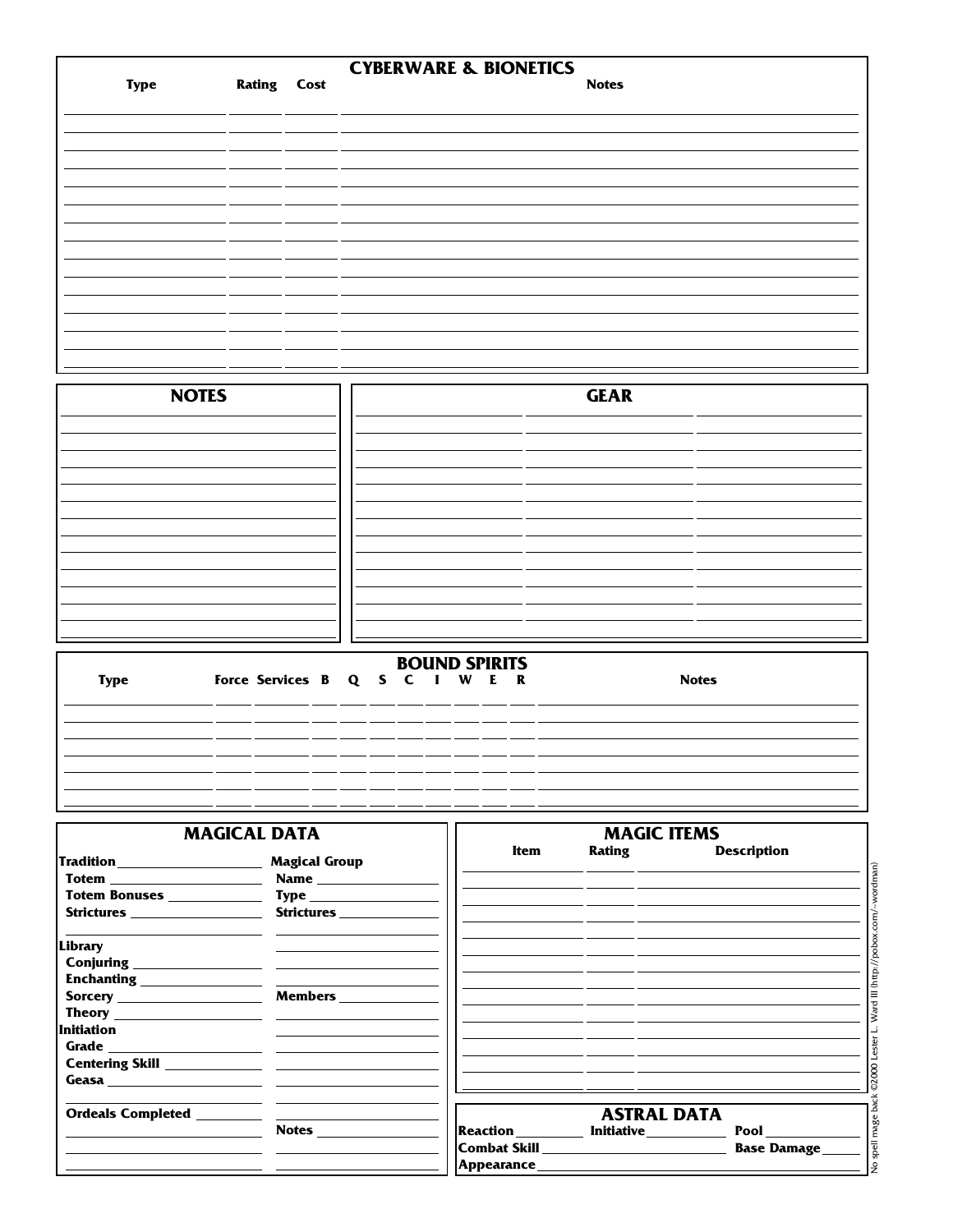| <b>Type</b> | <b>Rating Cost</b> | <b>CYBERWARE &amp; BIONETICS</b> | <b>Notes</b> |
|-------------|--------------------|----------------------------------|--------------|
|             |                    |                                  |              |
|             |                    |                                  |              |
|             |                    |                                  |              |
|             |                    |                                  |              |

| <b>Name</b> |  | Force Dmg Duration Type | <b>SPELLS</b><br><b>Target</b> | <b>Resist</b> | Range Drain | <b>Notes</b> |
|-------------|--|-------------------------|--------------------------------|---------------|-------------|--------------|
|             |  |                         |                                |               |             |              |
|             |  |                         |                                |               |             |              |
|             |  |                         |                                |               |             |              |
|             |  |                         |                                |               |             |              |
|             |  |                         |                                |               |             |              |
|             |  |                         |                                |               |             |              |
|             |  |                         |                                |               |             |              |
|             |  |                         |                                |               |             |              |
|             |  |                         |                                |               |             |              |
|             |  |                         |                                |               |             |              |
|             |  |                         |                                |               |             |              |
|             |  |                         |                                |               |             |              |
|             |  |                         |                                |               |             |              |
|             |  |                         |                                |               |             |              |

 $f = force + 2$  round down  $F = Force$   $MR = Magic$  Rating  $#s = number of successes$   $LOS = line of sight$ **MAGICAL DATA MAGIC ITEMS**<br> **D Item Rating Description Mait Tete Magical Group Bonuses Name Type Gifts Strictures**  $\sim$ **Other Bound Loa**  $\overline{\phantom{0}}$ **Members HonfourInitiation Grade BOUND WORK LOA**<br>Force Notes **Centering Skill Type** Force **Geasa Ordeals Completed Notes ASTRAL DATA** Reaction **Initiative Pool**<br>Combat Skill **Combat Skill Combat Skill Base Damage Appearance**

Houngan back ©2000 Lester L. Ward III (http://pobox.com/~wordman)

Houngan back ©2000 Lester L. Ward III (http://pobox.com/~wordman)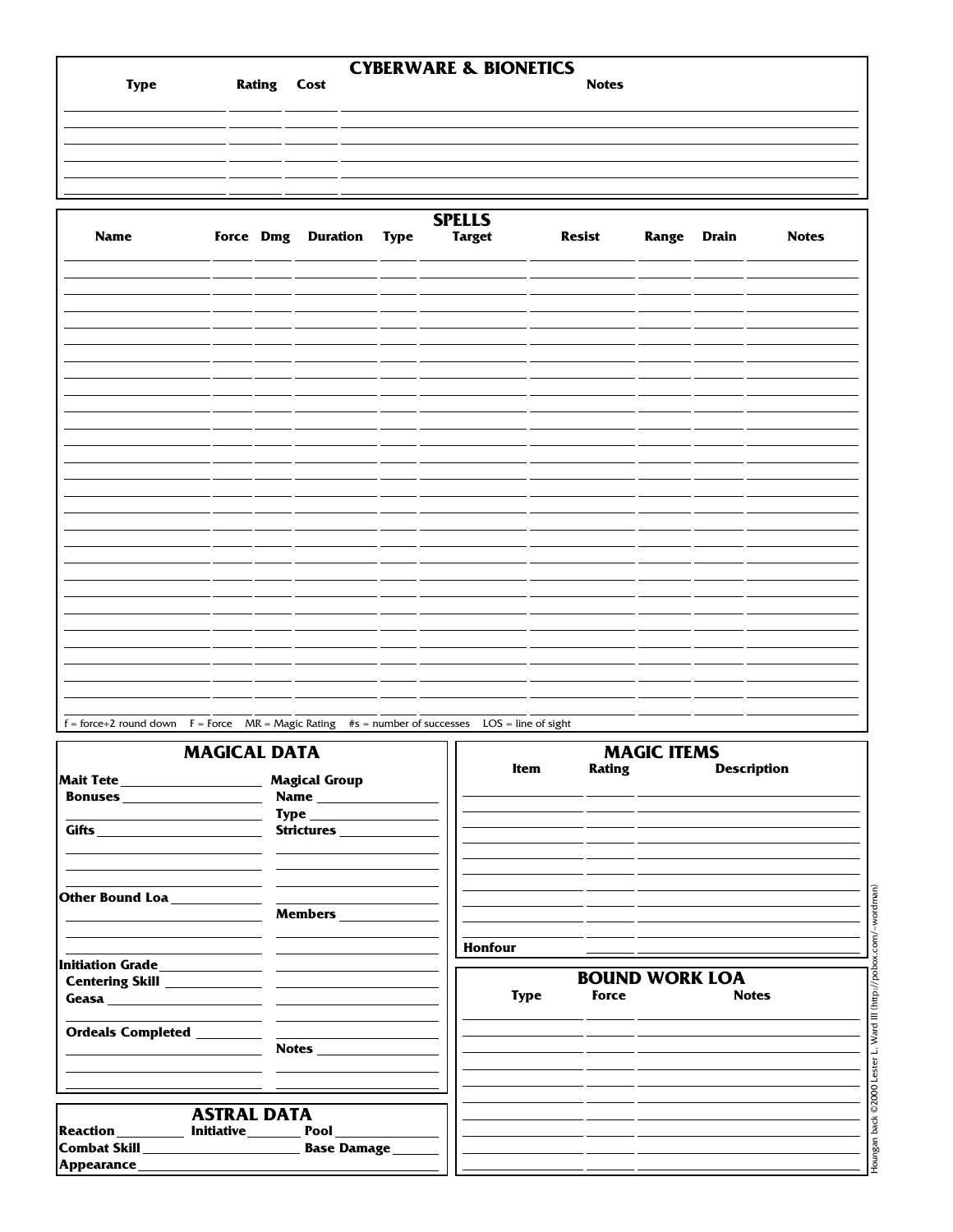|             |                    | <b>CYBERWARE &amp; BIONETICS</b> |              |
|-------------|--------------------|----------------------------------|--------------|
| <b>Type</b> | <b>Rating Cost</b> |                                  | <b>Notes</b> |
|             |                    |                                  |              |
|             |                    |                                  |              |
|             |                    |                                  |              |
|             |                    |                                  |              |
|             |                    |                                  |              |
|             |                    |                                  |              |
|             |                    |                                  |              |
|             |                    |                                  |              |
|             |                    |                                  |              |
|             |                    |                                  |              |
|             |                    |                                  |              |
|             |                    |                                  |              |
|             |                    |                                  |              |
|             |                    |                                  |              |
|             |                    |                                  |              |
|             |                    |                                  |              |
|             |                    |                                  |              |
|             |                    |                                  |              |
|             |                    |                                  |              |
|             |                    |                                  |              |

|             |                                |  |  | <b>BOUND SPIRITS</b> |  |              |
|-------------|--------------------------------|--|--|----------------------|--|--------------|
| <b>Type</b> | Force Services B Q S C I W E R |  |  |                      |  | <b>Notes</b> |
|             |                                |  |  |                      |  |              |
|             |                                |  |  |                      |  |              |
|             |                                |  |  |                      |  |              |
|             |                                |  |  |                      |  |              |
|             |                                |  |  |                      |  |              |
|             |                                |  |  |                      |  |              |
|             |                                |  |  |                      |  |              |
|             |                                |  |  |                      |  |              |
|             |                                |  |  |                      |  |              |

|                                                               | <b>MAGICAL DATA</b>                       | <b>MAGIC ITEMS, LODGES &amp; CIRCLES</b>                                                                                                                                           |
|---------------------------------------------------------------|-------------------------------------------|------------------------------------------------------------------------------------------------------------------------------------------------------------------------------------|
| Tradition____________________<br><b>Strictures Strictures</b> | <b>Magical Group</b><br><b>Strictures</b> | <b>Rating Example</b><br><b>Description</b><br><b>Item</b><br><u> 1989 - Andrea Santa Andrea Andrea Andrea Andrea Andrea Andrea Andrea Andrea Andrea Andrea Andrea Andrea Andr</u> |
| Library<br>Conjuring <u>_________________</u>                 | Sorcery Members                           | <u> 1989 - Jan Sterling von de Sterling von de Sterling von de Sterling von de Sterling von de Sterling von de S</u>                                                               |
| Initiation                                                    |                                           |                                                                                                                                                                                    |
|                                                               |                                           | <b>ASTRAL DATA</b><br>Reaction __________ Initiative __________<br><b>Pool</b><br>Combat Skill ____________________________<br><b>Base Damage</b>                                  |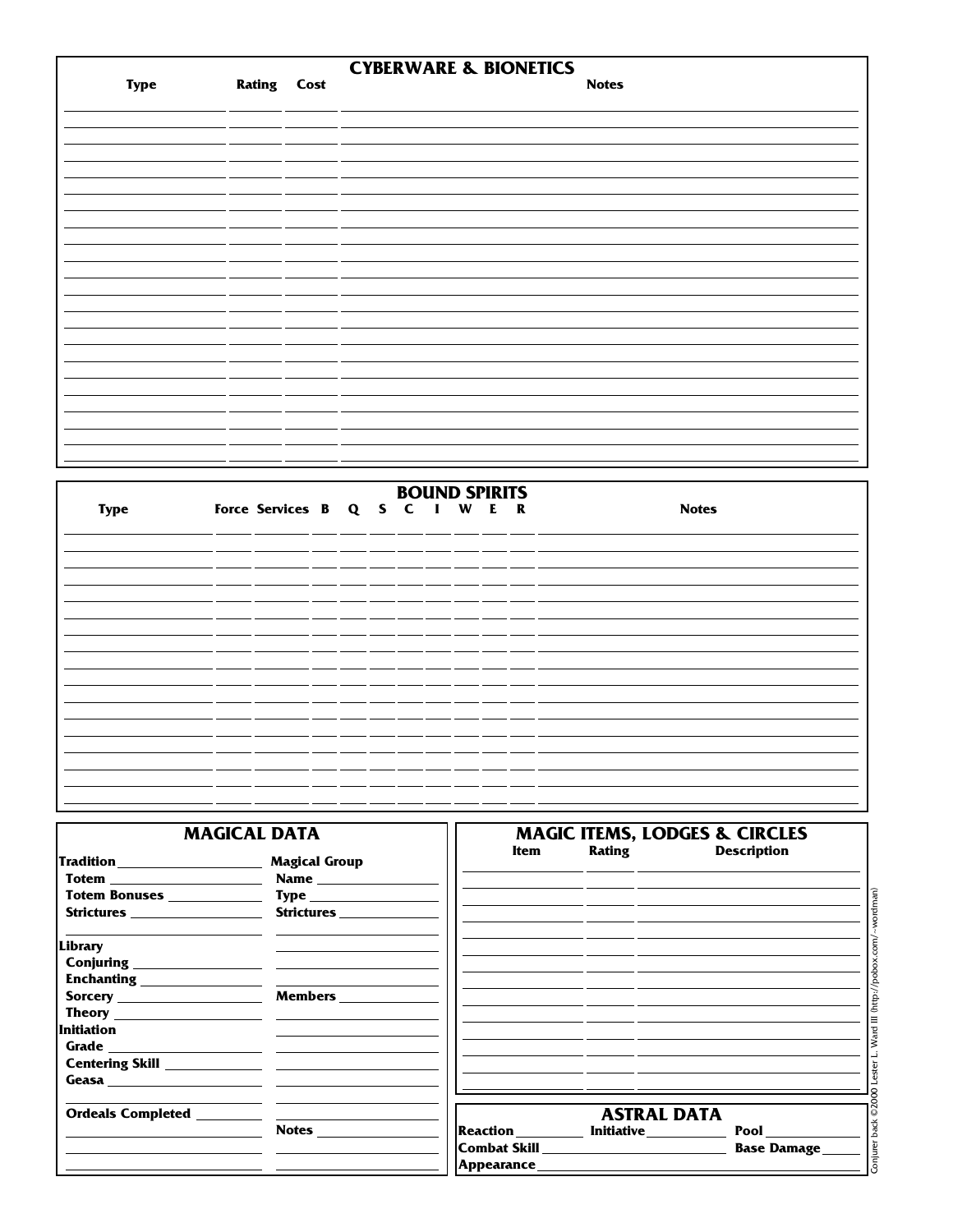| <b>Type</b> | <b>Rating Cost</b>         | <b>CYBERWARE &amp; BIONETICS</b> | <b>Notes</b>                                    |               | <b>MPCP</b><br>I/O                                                                         | <b>CYBERDECK</b><br><b>Rating</b><br>$\sim$ 100 $\sim$<br>Hardening ______ ICCM<br>Response ____<br>$\frac{1}{2}$ and $\frac{1}{2}$<br>Memory _____<br>Storage _____<br><b>Detection Factor</b> | <b>ASIST</b><br>hot cold<br>yes no<br>Reality on off<br>Case<br><b>Ports</b><br><b>H.</b> Jacks _____<br>Icon Rating _____ Bandwidth_ |
|-------------|----------------------------|----------------------------------|-------------------------------------------------|---------------|--------------------------------------------------------------------------------------------|-------------------------------------------------------------------------------------------------------------------------------------------------------------------------------------------------|---------------------------------------------------------------------------------------------------------------------------------------|
| <b>Type</b> | <b>Rating Size Active?</b> | <b>Programs</b>                  | <b>Options/Notes</b>                            |               | $\mathbf{L}$<br><b>Bod</b><br><b>Evasion</b><br><b>Masking</b><br><b>Sensors</b><br>Extras | $\overline{M}$<br><b>Reality Filter</b><br>Decker Icon_____                                                                                                                                     | $\overline{\mathbf{s}}$<br>$\overline{D}$<br><b>Rating Effective</b>                                                                  |
| <b>Name</b> |                            |                                  | <b>SPELLS</b><br>Force Dmg Duration Type Target | <b>Resist</b> |                                                                                            | <b>Range Drain</b>                                                                                                                                                                              | <b>Notes</b>                                                                                                                          |
|             |                            |                                  |                                                 |               |                                                                                            |                                                                                                                                                                                                 |                                                                                                                                       |

| <b>MAGICAL DATA</b> | <b>MAGIC ITEMS</b> |
|---------------------|--------------------|
|                     |                    |
|                     |                    |
|                     |                    |

| Tradition_________________           | <b>Magical Group</b>                                                                                                                                                                                                                                                                                                                                                                                                                   | <b>Item</b>                                | Rating               | <b>Description</b>             |
|--------------------------------------|----------------------------------------------------------------------------------------------------------------------------------------------------------------------------------------------------------------------------------------------------------------------------------------------------------------------------------------------------------------------------------------------------------------------------------------|--------------------------------------------|----------------------|--------------------------------|
|                                      |                                                                                                                                                                                                                                                                                                                                                                                                                                        |                                            |                      |                                |
| Totem Bonuses <u>_______________</u> | $\mathbf{Type} \begin{tabular}{c} \hspace{-0.1cm} \textbf{Type} \hspace{-0.1cm} \textbf{1} & \textbf{1} & \textbf{1} & \textbf{1} & \textbf{1} \\ \hspace{-0.1cm} \textbf{1} & \textbf{1} & \textbf{1} & \textbf{1} & \textbf{1} & \textbf{1} \\ \textbf{1} & \textbf{1} & \textbf{1} & \textbf{1} & \textbf{1} & \textbf{1} \\ \textbf{1} & \textbf{1} & \textbf{1} & \textbf{1} & \textbf{1} & \textbf{1} \\ \textbf{1} & \textbf{1$ |                                            |                      |                                |
|                                      | Strictures <b>Strictures</b>                                                                                                                                                                                                                                                                                                                                                                                                           |                                            |                      |                                |
| Library                              |                                                                                                                                                                                                                                                                                                                                                                                                                                        |                                            |                      |                                |
| Conjuring <u>containing</u>          |                                                                                                                                                                                                                                                                                                                                                                                                                                        |                                            |                      |                                |
| Enchanting ________________          |                                                                                                                                                                                                                                                                                                                                                                                                                                        |                                            | <b>BOUND SPIRITS</b> |                                |
|                                      | <b>Members</b>                                                                                                                                                                                                                                                                                                                                                                                                                         | <b>Type</b>                                | Force                | Vard III (http<br><b>Notes</b> |
|                                      |                                                                                                                                                                                                                                                                                                                                                                                                                                        |                                            |                      |                                |
| <b>Initiation</b>                    |                                                                                                                                                                                                                                                                                                                                                                                                                                        |                                            |                      |                                |
|                                      |                                                                                                                                                                                                                                                                                                                                                                                                                                        |                                            |                      |                                |
|                                      |                                                                                                                                                                                                                                                                                                                                                                                                                                        |                                            |                      |                                |
|                                      |                                                                                                                                                                                                                                                                                                                                                                                                                                        |                                            |                      |                                |
|                                      |                                                                                                                                                                                                                                                                                                                                                                                                                                        |                                            | <b>ASTRAL DATA</b>   |                                |
|                                      |                                                                                                                                                                                                                                                                                                                                                                                                                                        | Reaction _________ Initiative __________   |                      |                                |
|                                      |                                                                                                                                                                                                                                                                                                                                                                                                                                        | Combat Skill _____________________________ |                      | <b>Base Damage</b>             |
|                                      |                                                                                                                                                                                                                                                                                                                                                                                                                                        | Appearance ______________                  |                      | Mage/decker                    |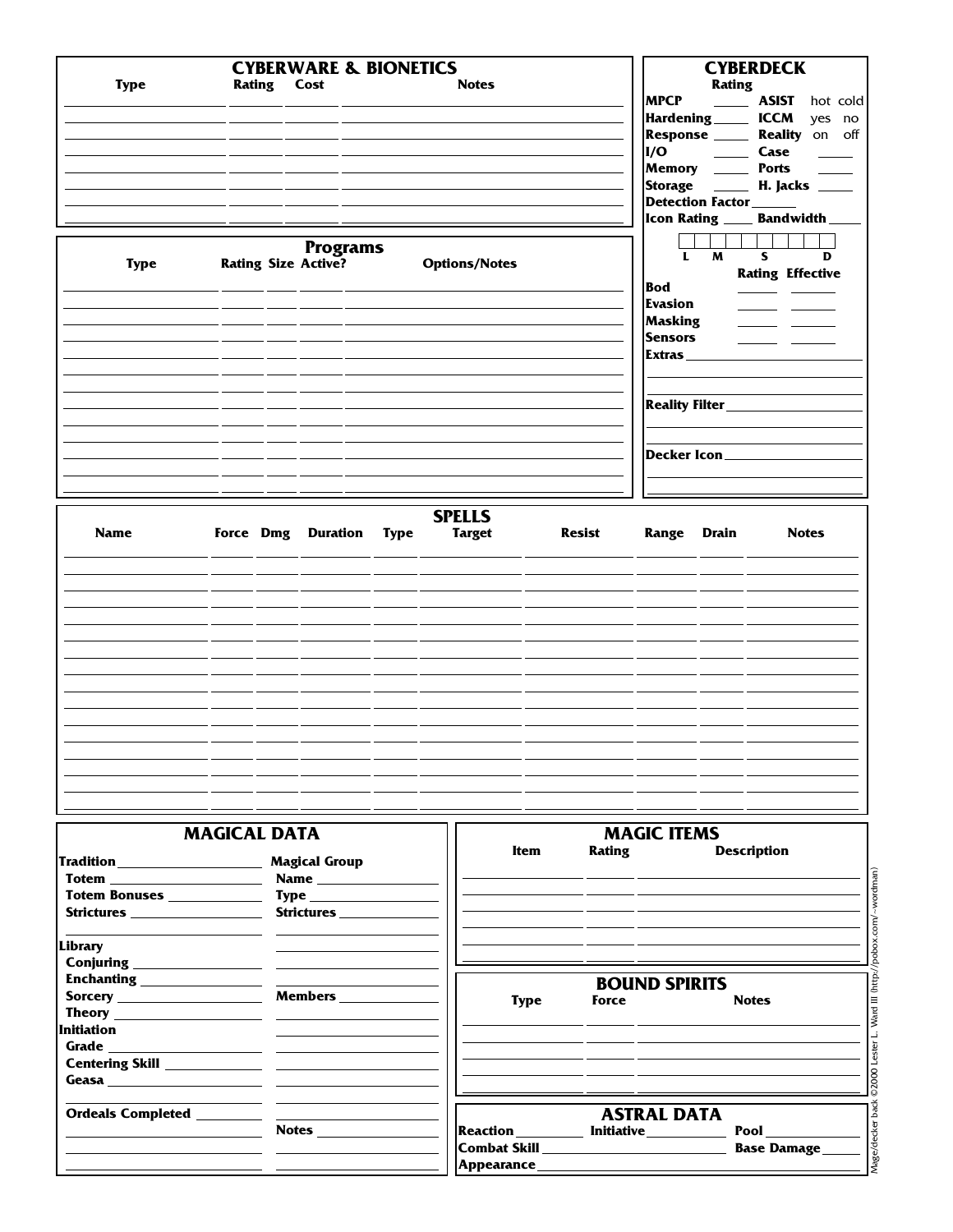| <b>Type</b><br>Rating Cost<br><b>Notes</b>                        | <b>Rating</b>                          |
|-------------------------------------------------------------------|----------------------------------------|
|                                                                   |                                        |
| <b>MPCP</b>                                                       | <b>ASIST</b><br>hot cold               |
|                                                                   | Hardening ______ ICCM<br>yes no        |
|                                                                   | Response ______ Reality on off         |
|                                                                   | I/O Case                               |
|                                                                   | Memory _______ Ports                   |
|                                                                   | Storage _____ H. Jacks ____            |
|                                                                   | Detection Factor_______                |
|                                                                   | Icon Rating _____ Bandwidth __         |
|                                                                   |                                        |
| <b>Programs</b>                                                   | M<br>$\mathbf{s}$<br>$\mathbf{L}$<br>D |
| <b>Rating Size Active?</b><br><b>Options/Notes</b><br><b>Type</b> | <b>Rating Effective</b>                |
| <b>Bod</b>                                                        | <b>Contract Contract</b>               |
| Evasion                                                           |                                        |
| Masking                                                           |                                        |
| <b>Sensors</b>                                                    |                                        |
| Extras                                                            |                                        |
|                                                                   |                                        |
|                                                                   |                                        |
|                                                                   |                                        |
|                                                                   |                                        |
|                                                                   | Decker Icon__________________          |
|                                                                   |                                        |
|                                                                   |                                        |
|                                                                   |                                        |
| <b>ABILITIES</b>                                                  |                                        |
| <b>Ability</b><br><b>Notes</b><br>Level<br>Cost                   |                                        |

| <b>Ability</b> | Level Cost | <b>Notes</b> |
|----------------|------------|--------------|
|                |            |              |
|                |            |              |
|                |            |              |
|                |            |              |
|                |            |              |
|                |            |              |
|                |            |              |
|                |            |              |
|                |            |              |
|                |            |              |
|                |            |              |
|                |            |              |
|                |            |              |
|                |            |              |
|                |            |              |

| <b>MAGICAL DATA</b><br>Initiation Grade _____________                                                                                                                                                                                                                 | <b>GEAR</b> | Item            | <b>MAGIC ITEMS</b>           | wordman)<br>Rating Description |
|-----------------------------------------------------------------------------------------------------------------------------------------------------------------------------------------------------------------------------------------------------------------------|-------------|-----------------|------------------------------|--------------------------------|
| Centering Skill _____________<br>Geasa <b>Experimental Contract Contract Contract Contract Contract Contract Contract Contract Contract Contract Contract Contract Contract Contract Contract Contract Contract Contract Contract Contract Contract Contract Cont</b> |             |                 |                              |                                |
| Ordeals Completed ________                                                                                                                                                                                                                                            |             |                 |                              | http://pobox.com               |
| <b>Magical Group</b>                                                                                                                                                                                                                                                  |             |                 | <b>ASTRAL DATA</b>           | Ward III                       |
|                                                                                                                                                                                                                                                                       |             | <b>Reaction</b> | <b>Initiative___________</b> | <b>Base Damage_</b>            |
| $\mathbf{Type} \_\_\_\_\_\_$                                                                                                                                                                                                                                          |             |                 |                              | <b>DOO</b> Lester              |
|                                                                                                                                                                                                                                                                       |             |                 | <b>NOTES</b>                 | adept back ©2                  |
|                                                                                                                                                                                                                                                                       |             |                 |                              |                                |
|                                                                                                                                                                                                                                                                       |             |                 |                              | <b>Decker/Physical</b>         |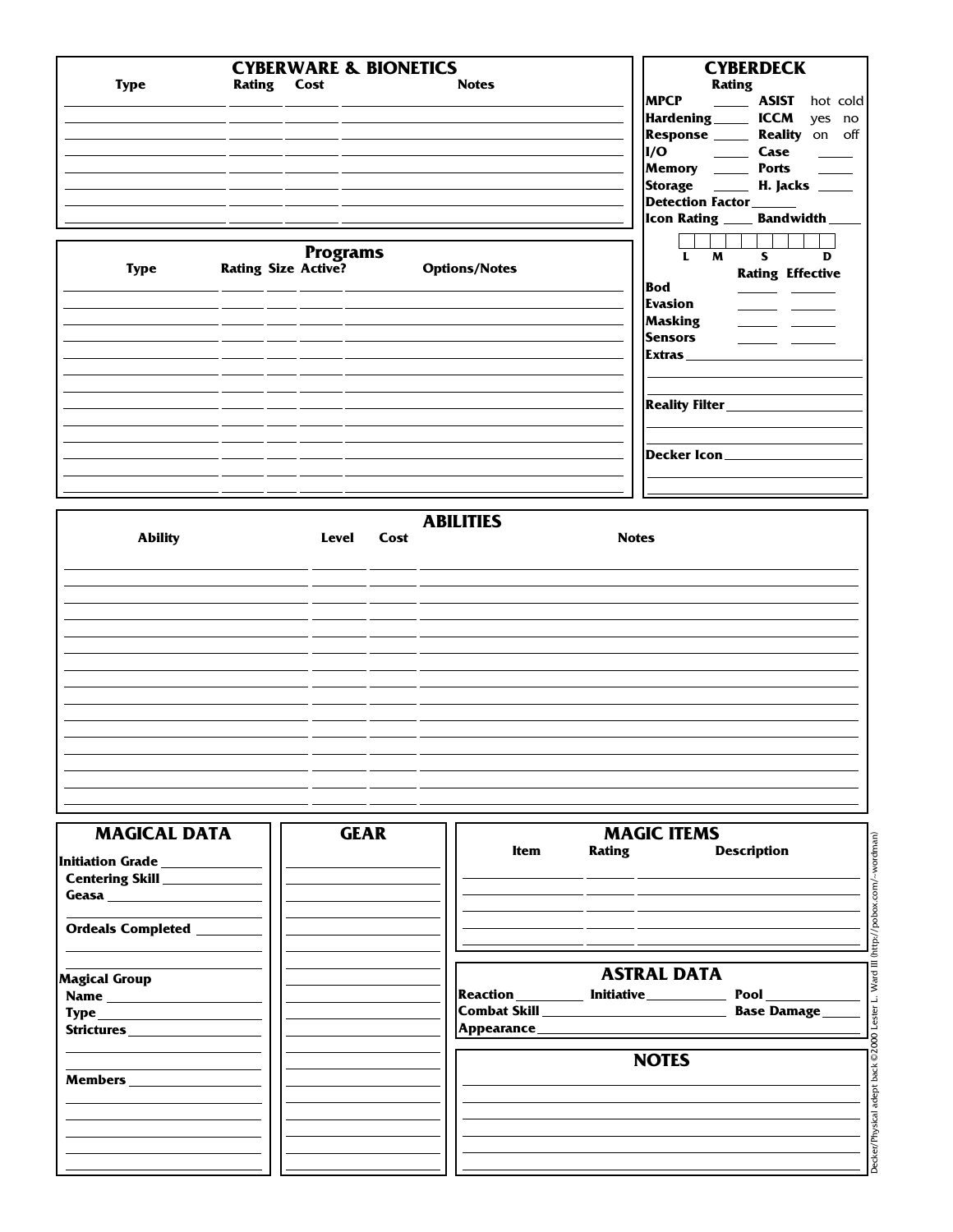|             |                    | <b>CYBERWARE &amp; BIONETICS</b> |                            |                 | <b>CYBERDECK</b>                                                                               |
|-------------|--------------------|----------------------------------|----------------------------|-----------------|------------------------------------------------------------------------------------------------|
| <b>Type</b> | <b>Rating Cost</b> |                                  | <b>Notes</b>               |                 | Rating                                                                                         |
|             |                    |                                  |                            |                 | MPCP _______ ASIST hot cold<br>Hardening ______ ICCM yes no                                    |
|             |                    |                                  |                            |                 | Response ______ Reality on off                                                                 |
|             |                    |                                  |                            |                 | I/O<br>Case<br>$\frac{1}{2}$                                                                   |
|             |                    |                                  |                            |                 | Memory _____ Ports ____                                                                        |
|             |                    |                                  |                            |                 | Storage ______ H. Jacks _____                                                                  |
|             |                    |                                  |                            |                 | Detection Factor______                                                                         |
|             |                    |                                  |                            |                 | Icon Rating ____ Bandwidth __                                                                  |
|             |                    |                                  |                            |                 | 1111<br>$\overline{\mathbf{s}}$<br>$\overline{M}$<br>$\overline{\mathbf{L}}$<br>$\overline{D}$ |
|             |                    |                                  |                            |                 | <b>Rating Effective</b>                                                                        |
|             |                    |                                  |                            |                 | <b>Bod</b><br>$\overline{\phantom{a}}$                                                         |
|             |                    |                                  |                            |                 | <b>Evasion</b><br>للمراجع المستنب                                                              |
|             |                    |                                  |                            |                 | Masking<br>$\overline{\phantom{a}}$                                                            |
|             |                    |                                  |                            |                 | <b>Sensors</b><br>$\overline{\phantom{a}}$<br>Extras                                           |
|             |                    |                                  |                            |                 |                                                                                                |
|             |                    |                                  |                            |                 |                                                                                                |
|             |                    |                                  |                            |                 | Reality Filter__________                                                                       |
|             |                    |                                  |                            |                 |                                                                                                |
|             |                    |                                  |                            |                 | Decker Icon                                                                                    |
|             |                    |                                  |                            |                 |                                                                                                |
|             |                    |                                  |                            |                 |                                                                                                |
|             |                    |                                  |                            |                 |                                                                                                |
| <b>GEAR</b> |                    | <b>Type</b>                      | <b>Rating Size Active?</b> | <b>Programs</b> | <b>Options/Notes</b>                                                                           |
|             |                    |                                  |                            |                 |                                                                                                |
|             |                    |                                  |                            |                 |                                                                                                |
|             |                    |                                  |                            |                 |                                                                                                |
|             |                    |                                  |                            |                 |                                                                                                |
|             |                    |                                  |                            |                 |                                                                                                |
|             |                    |                                  |                            |                 |                                                                                                |
|             |                    |                                  |                            |                 |                                                                                                |
|             |                    |                                  |                            |                 |                                                                                                |
|             |                    |                                  |                            |                 |                                                                                                |
|             |                    |                                  |                            |                 |                                                                                                |
|             |                    |                                  |                            |                 |                                                                                                |
|             |                    |                                  |                            |                 |                                                                                                |
|             |                    |                                  |                            |                 |                                                                                                |
|             |                    |                                  |                            |                 |                                                                                                |
|             |                    |                                  |                            |                 |                                                                                                |
|             |                    |                                  |                            |                 |                                                                                                |
|             |                    |                                  |                            |                 |                                                                                                |
|             |                    |                                  |                            |                 |                                                                                                |
|             |                    |                                  |                            |                 |                                                                                                |
|             |                    |                                  |                            |                 |                                                                                                |

| Name |  | Size Core Pilot B/E/M/S | ********<br><b>Programs</b> | <b>Notes</b> |
|------|--|-------------------------|-----------------------------|--------------|
|      |  |                         |                             |              |
|      |  |                         |                             |              |
|      |  |                         |                             |              |
|      |  |                         |                             |              |
|      |  |                         |                             |              |
|      |  |                         |                             |              |
|      |  |                         |                             |              |

Decker back © 2000 Lester L. Ward III (http://pobox.com/~wordman) Decker back ©2000 Lester L. Ward III (http://pobox.com/~wordman)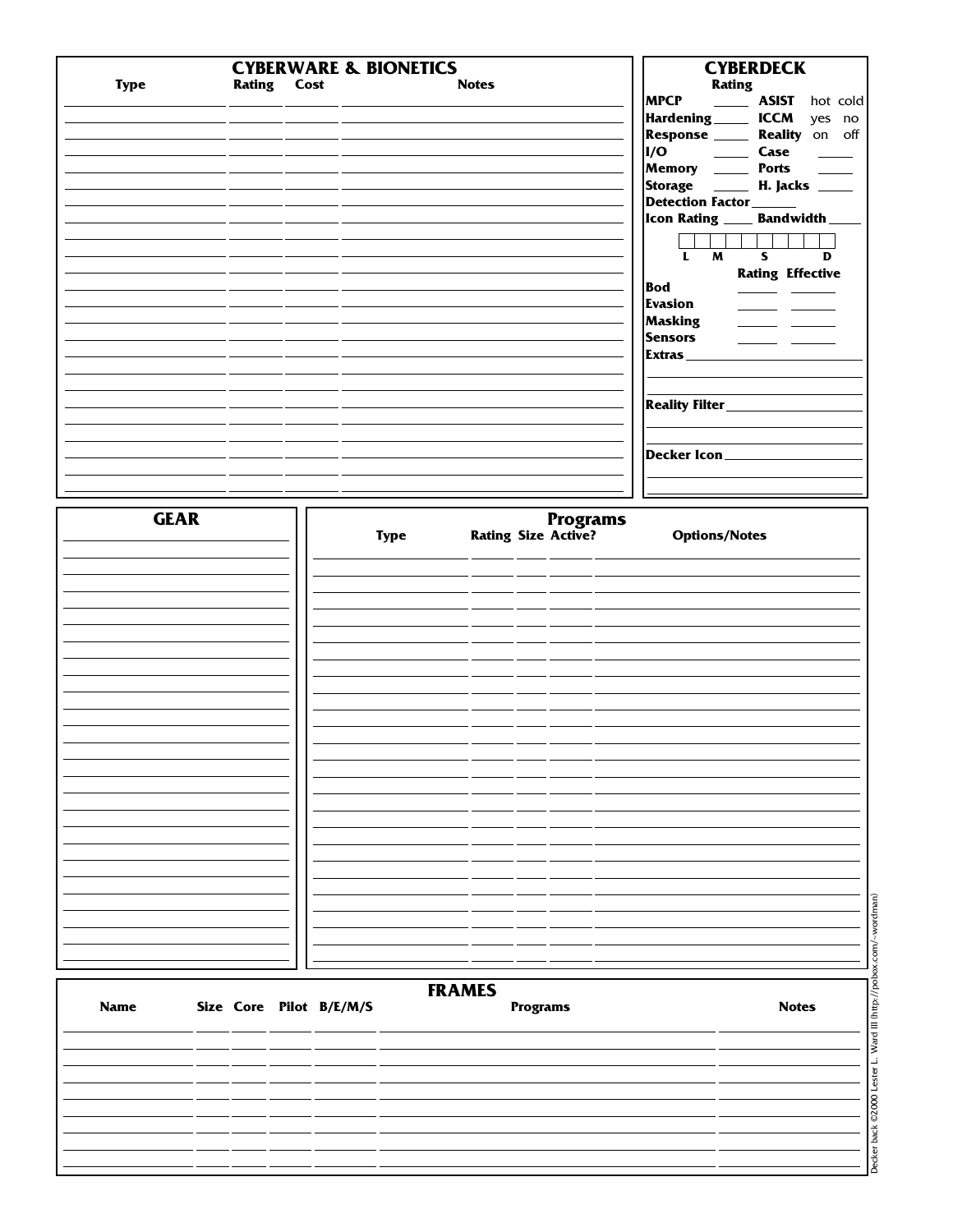|                                                                              | <b>CYBERWARE &amp; BIONETICS</b>                           |                                                                                                                                                                                                                                                                                                                                                                           |
|------------------------------------------------------------------------------|------------------------------------------------------------|---------------------------------------------------------------------------------------------------------------------------------------------------------------------------------------------------------------------------------------------------------------------------------------------------------------------------------------------------------------------------|
| <b>Rating Cost</b><br><b>Type</b>                                            | <b>Notes</b>                                               |                                                                                                                                                                                                                                                                                                                                                                           |
|                                                                              |                                                            |                                                                                                                                                                                                                                                                                                                                                                           |
|                                                                              |                                                            |                                                                                                                                                                                                                                                                                                                                                                           |
|                                                                              |                                                            |                                                                                                                                                                                                                                                                                                                                                                           |
|                                                                              |                                                            |                                                                                                                                                                                                                                                                                                                                                                           |
|                                                                              |                                                            |                                                                                                                                                                                                                                                                                                                                                                           |
|                                                                              |                                                            |                                                                                                                                                                                                                                                                                                                                                                           |
|                                                                              |                                                            |                                                                                                                                                                                                                                                                                                                                                                           |
|                                                                              |                                                            |                                                                                                                                                                                                                                                                                                                                                                           |
|                                                                              |                                                            |                                                                                                                                                                                                                                                                                                                                                                           |
|                                                                              |                                                            |                                                                                                                                                                                                                                                                                                                                                                           |
|                                                                              |                                                            |                                                                                                                                                                                                                                                                                                                                                                           |
|                                                                              |                                                            |                                                                                                                                                                                                                                                                                                                                                                           |
|                                                                              |                                                            |                                                                                                                                                                                                                                                                                                                                                                           |
|                                                                              |                                                            |                                                                                                                                                                                                                                                                                                                                                                           |
|                                                                              |                                                            |                                                                                                                                                                                                                                                                                                                                                                           |
|                                                                              |                                                            |                                                                                                                                                                                                                                                                                                                                                                           |
|                                                                              |                                                            |                                                                                                                                                                                                                                                                                                                                                                           |
| <b>CRANIAL REMOTE DECK</b>                                                   | <b>REMOTE CONTROL DECK</b>                                 | <b>DRONE</b>                                                                                                                                                                                                                                                                                                                                                              |
|                                                                              |                                                            |                                                                                                                                                                                                                                                                                                                                                                           |
| Rating<br>Hitcher jacks________                                              | Rating <u>_________</u><br>Hitcher jacks________           | $\mathsf{Type} \qquad \qquad \qquad \mathsf{L}$                                                                                                                                                                                                                                                                                                                           |
| Flux Rating _______<br>Range                                                 | Flux Rating _______<br>Range                               | Handling Sig _____                                                                                                                                                                                                                                                                                                                                                        |
| Encryption ______<br>Decryption ______                                       | Encryption _______ Decryption _____                        | $ Speed$ Accel $M$                                                                                                                                                                                                                                                                                                                                                        |
| <b>ECCM</b><br>Storage __________ Mp<br><b>Contract Contract</b>             | ECCM $\qquad \qquad \qquad$<br>Storage __________ Mp       | Body _________ Armor_____                                                                                                                                                                                                                                                                                                                                                 |
| Extras                                                                       | Extras                                                     | $\left \text{Pilot}\right \right \rightleftharpoons\text{Sensors}\right\rule{1.5ex}{0.5ex}$                                                                                                                                                                                                                                                                               |
|                                                                              |                                                            |                                                                                                                                                                                                                                                                                                                                                                           |
| Signal Condition L<br>M<br>D<br>s                                            | Signal Condition L<br>S<br>D<br>M                          |                                                                                                                                                                                                                                                                                                                                                                           |
| <b>Command Channel</b>                                                       | <b>Command Channel</b>                                     |                                                                                                                                                                                                                                                                                                                                                                           |
| <b>Simsense Channel</b>                                                      | <b>Simsense Channel</b>                                    | $\mathbf{D}$                                                                                                                                                                                                                                                                                                                                                              |
|                                                                              |                                                            |                                                                                                                                                                                                                                                                                                                                                                           |
| <b>System Channel</b>                                                        | <b>System Channel</b>                                      |                                                                                                                                                                                                                                                                                                                                                                           |
| +1 to $T#$ +2 to $T#$<br>$+3$ to T#<br>Dis.                                  | +1 to $T# + 2$ to $T#$<br>$+3$ to T#<br>Dis.               | <b>DRONE</b>                                                                                                                                                                                                                                                                                                                                                              |
| <b>VEHICLE</b>                                                               | <b>VEHICLE</b>                                             | L                                                                                                                                                                                                                                                                                                                                                                         |
|                                                                              |                                                            | Handling ____ Sig ______                                                                                                                                                                                                                                                                                                                                                  |
| ${Type_{\_}}$                                                                | Type                                                       | Speed _______ Accel_______ M                                                                                                                                                                                                                                                                                                                                              |
| <b>Extras</b><br><b>Speed</b>                                                | Speed<br>$\frac{1}{\sqrt{2}}$ Extras                       | Body _________ Armor______                                                                                                                                                                                                                                                                                                                                                |
| Accel                                                                        | Accel                                                      | $\left  \text{Pilot} \right $ Sensors $\left  \text{S} \right $                                                                                                                                                                                                                                                                                                           |
| Handling ____                                                                | Handling ____                                              | $\mathsf{Econ}$ Fuel                                                                                                                                                                                                                                                                                                                                                      |
| <b>Bod/Amr</b> $\angle$                                                      | Bod/Amr /                                                  |                                                                                                                                                                                                                                                                                                                                                                           |
| Signature                                                                    | Signature                                                  |                                                                                                                                                                                                                                                                                                                                                                           |
| Nav/Snsr <u>/</u>                                                            | Nav/Snsr /                                                 |                                                                                                                                                                                                                                                                                                                                                                           |
| <b>Seating</b>                                                               | Seating _____                                              | D                                                                                                                                                                                                                                                                                                                                                                         |
|                                                                              |                                                            |                                                                                                                                                                                                                                                                                                                                                                           |
| Economy $\begin{array}{ c c }\n\hline\n\hline\n\hline\n\hline\n\end{array}$  | Economy ____ $\begin{array}{ c c } \hline \end{array}$     | <b>DRONE</b>                                                                                                                                                                                                                                                                                                                                                              |
| Fuel<br>$\mathbf{L}$<br>M<br>S.<br>D                                         | Fuel<br>$\mathbf{L}$<br>M<br>S.<br>D                       | $\mathsf{Type} \hspace{1.5cm} \begin{picture}(10,10) \put(0,0){\dashbox{0.5}(10,0){ }} \put(15,0){\dashbox{0.5}(10,0){ }} \put(15,0){\dashbox{0.5}(10,0){ }} \put(15,0){\dashbox{0.5}(10,0){ }} \put(15,0){\dashbox{0.5}(10,0){ }} \put(15,0){\dashbox{0.5}(10,0){ }} \put(15,0){\dashbox{0.5}(10,0){ }} \put(15,0){\dashbox{0.5}(10,0){ }} \put(15,0){\dashbox{0.5}(10,$ |
|                                                                              |                                                            | Handling Sig _____                                                                                                                                                                                                                                                                                                                                                        |
| <b>VEHICLE</b>                                                               | <b>VEHICLE</b>                                             | $ Speed $ Accel $M$                                                                                                                                                                                                                                                                                                                                                       |
|                                                                              | $Type \_\_$                                                | Body _________ Armor______                                                                                                                                                                                                                                                                                                                                                |
| Speed ______ Accel _____                                                     | Speed ______ Accel _____                                   | Pilot ________ Sensors____ $\left.\mathsf{s}\right $                                                                                                                                                                                                                                                                                                                      |
| Handling _____ Extras                                                        | Handling ______ Extras                                     |                                                                                                                                                                                                                                                                                                                                                                           |
| Bod/Amr <sub>1</sub>                                                         | Bod/Amr <sub>1</sub>                                       |                                                                                                                                                                                                                                                                                                                                                                           |
|                                                                              | Signature ____                                             |                                                                                                                                                                                                                                                                                                                                                                           |
| Signature _____                                                              |                                                            |                                                                                                                                                                                                                                                                                                                                                                           |
| Nav/Snsr /                                                                   | Nav/Snsr _ <u>/</u>                                        | $\mathbf{D}$                                                                                                                                                                                                                                                                                                                                                              |
|                                                                              | $ $ Seating $\quad \_$                                     |                                                                                                                                                                                                                                                                                                                                                                           |
| Economy $\begin{array}{ccc}\n\hline\n\end{array}$                            | Economy ________ 「                                         | <b>DRONE</b>                                                                                                                                                                                                                                                                                                                                                              |
| <b>Fuel</b><br>$\mathbf{L}$<br>S.<br>D<br>M                                  | Fuel<br>L<br>S.<br>D<br>M                                  | $\mathsf{Type} \hspace{25pt} \begin{picture}(10,10) \put(0,0){\dashbox{0.5}(10,0){ }} \put(15,0){\dashbox{0.5}(10,0){ }} \put(15,0){\dashbox{0.5}(10,0){ }} \put(15,0){\dashbox{0.5}(10,0){ }} \put(15,0){\dashbox{0.5}(10,0){ }} \put(15,0){\dashbox{0.5}(10,0){ }} \put(15,0){\dashbox{0.5}(10,0){ }} \put(15,0){\dashbox{0.5}(10,0){ }} \put(15,0){\dashbox{0.5}(10,0$ |
|                                                                              |                                                            | Handling____ Sig ______                                                                                                                                                                                                                                                                                                                                                   |
| <b>VEHICLE</b>                                                               | <b>VEHICLE</b>                                             | $ {\sf Speed}$ _________ Accel _________ M $[$                                                                                                                                                                                                                                                                                                                            |
|                                                                              | Handling                                                   | Body _________ Armor______                                                                                                                                                                                                                                                                                                                                                |
| Accel                                                                        | Accel                                                      |                                                                                                                                                                                                                                                                                                                                                                           |
| <b>Speed</b><br><u>and the state</u>                                         |                                                            | $\left  \text{Pilot} \right $ Sensors $\left  \right $                                                                                                                                                                                                                                                                                                                    |
| Bod/Amr $\_\$<br>Signature _____                                             | Bod/Amr $\_\_\_\$<br>Signature _____                       |                                                                                                                                                                                                                                                                                                                                                                           |
| Nav/Snsr _____                                                               | Nav/Snsr __/__<br>Seating _______                          |                                                                                                                                                                                                                                                                                                                                                                           |
| Economy ____                                                                 | Economy ____<br>$\mathcal{L}(\mathcal{A})$                 |                                                                                                                                                                                                                                                                                                                                                                           |
| $\mathsf{S}$<br>$\mathbf{L}$<br><b>M</b><br>D<br>Fuel $\qquad \qquad \qquad$ | S<br>Fuel $\qquad \qquad \qquad$<br>$\mathbf{L}$<br>M<br>D | $\mathbf{D}$                                                                                                                                                                                                                                                                                                                                                              |
|                                                                              |                                                            |                                                                                                                                                                                                                                                                                                                                                                           |

Rigger back © 2000 Lester L. Ward III (http://pobox.com/~wordman) Rigger back ©2000 Lester L. Ward III (http://pobox.com/~wordman)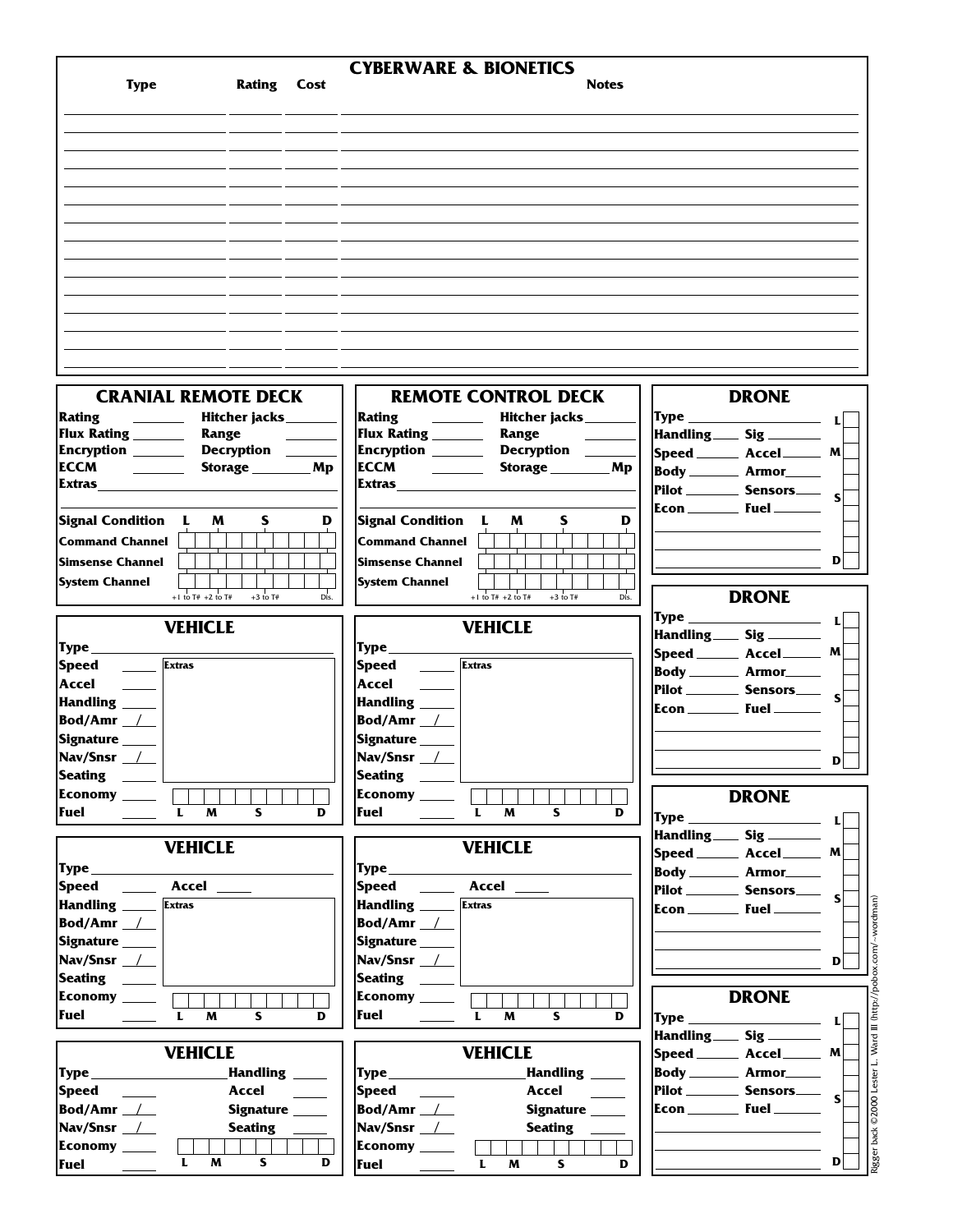|                                                                                                                                                                                                                                                                                                                                                                                                                                                     |                       |            |                    |                      |              |                       |   | <b>CYBERWARE &amp; BIONETICS</b>        |                       |                       |      |      | <b>DRONE</b>                               |                |      |
|-----------------------------------------------------------------------------------------------------------------------------------------------------------------------------------------------------------------------------------------------------------------------------------------------------------------------------------------------------------------------------------------------------------------------------------------------------|-----------------------|------------|--------------------|----------------------|--------------|-----------------------|---|-----------------------------------------|-----------------------|-----------------------|------|------|--------------------------------------------|----------------|------|
| <b>Type</b>                                                                                                                                                                                                                                                                                                                                                                                                                                         |                       |            | <b>Rating Cost</b> |                      |              |                       |   |                                         | <b>Notes</b>          |                       |      |      |                                            |                |      |
|                                                                                                                                                                                                                                                                                                                                                                                                                                                     |                       |            |                    |                      |              |                       |   |                                         |                       |                       |      |      | Handling Sig _____                         |                |      |
|                                                                                                                                                                                                                                                                                                                                                                                                                                                     |                       |            |                    |                      |              |                       |   |                                         |                       |                       |      |      | $ {\sf Speed} \_\_\_$ Accel $\_\_\_$ M $ $ |                |      |
|                                                                                                                                                                                                                                                                                                                                                                                                                                                     |                       |            |                    |                      |              |                       |   |                                         |                       |                       |      |      | Body ________ Armor_____                   |                |      |
|                                                                                                                                                                                                                                                                                                                                                                                                                                                     |                       |            |                    |                      |              |                       |   |                                         |                       |                       |      |      | Pilot _________ Sensors_____ s             |                |      |
|                                                                                                                                                                                                                                                                                                                                                                                                                                                     |                       |            |                    |                      |              |                       |   |                                         |                       |                       |      |      |                                            |                |      |
|                                                                                                                                                                                                                                                                                                                                                                                                                                                     |                       |            |                    |                      |              |                       |   |                                         |                       |                       |      |      |                                            |                |      |
|                                                                                                                                                                                                                                                                                                                                                                                                                                                     |                       |            |                    |                      |              |                       |   |                                         |                       |                       |      |      |                                            |                |      |
|                                                                                                                                                                                                                                                                                                                                                                                                                                                     |                       |            |                    |                      |              |                       |   |                                         |                       |                       |      |      |                                            |                | D    |
|                                                                                                                                                                                                                                                                                                                                                                                                                                                     |                       |            |                    |                      |              |                       |   |                                         |                       |                       |      |      |                                            |                |      |
|                                                                                                                                                                                                                                                                                                                                                                                                                                                     |                       |            |                    |                      |              |                       |   |                                         |                       |                       |      |      | <b>DRONE</b>                               |                | IJ   |
|                                                                                                                                                                                                                                                                                                                                                                                                                                                     |                       |            |                    |                      |              |                       |   |                                         |                       |                       |      |      |                                            |                |      |
|                                                                                                                                                                                                                                                                                                                                                                                                                                                     |                       |            |                    |                      |              |                       |   |                                         |                       |                       |      |      |                                            |                |      |
|                                                                                                                                                                                                                                                                                                                                                                                                                                                     |                       |            |                    |                      |              |                       |   |                                         |                       |                       |      |      | Speed ________ Accel _______               |                |      |
|                                                                                                                                                                                                                                                                                                                                                                                                                                                     |                       |            |                    |                      |              |                       |   |                                         |                       |                       |      |      | Body ______ Armor______ s                  |                |      |
|                                                                                                                                                                                                                                                                                                                                                                                                                                                     |                       |            |                    |                      |              |                       |   |                                         |                       |                       |      |      | Pilot ___________ Sensors____              |                |      |
|                                                                                                                                                                                                                                                                                                                                                                                                                                                     |                       |            |                    |                      |              |                       |   |                                         |                       |                       |      |      |                                            |                |      |
| <b>CRANIAL REMOTE DECK</b>                                                                                                                                                                                                                                                                                                                                                                                                                          |                       |            |                    |                      |              |                       |   | <b>REMOTE CONTROL DECK</b>              |                       |                       |      |      |                                            |                |      |
|                                                                                                                                                                                                                                                                                                                                                                                                                                                     |                       |            |                    |                      |              |                       |   |                                         |                       |                       |      |      |                                            |                | D    |
| Rating<br>Flux Rating __________ Range                                                                                                                                                                                                                                                                                                                                                                                                              |                       |            |                    |                      |              | Hitcher jacks_______  |   | Flux Rating ___________ Range           |                       | Hitcher jacks_______  |      |      |                                            |                |      |
| Encryption _______ Decryption _____                                                                                                                                                                                                                                                                                                                                                                                                                 |                       |            |                    | <u>and the state</u> |              |                       |   | Encryption ________ Decryption _____    |                       |                       |      |      | <b>DRONE</b>                               |                | L    |
| ECCM $\qquad \qquad \qquad$                                                                                                                                                                                                                                                                                                                                                                                                                         |                       |            |                    |                      |              | Storage __________ Mp |   |                                         |                       |                       |      |      |                                            |                |      |
| Extras                                                                                                                                                                                                                                                                                                                                                                                                                                              |                       |            |                    |                      |              |                       |   |                                         |                       |                       |      |      | Handling Sig ________ M                    |                |      |
|                                                                                                                                                                                                                                                                                                                                                                                                                                                     |                       |            |                    |                      |              |                       |   |                                         |                       |                       |      |      | Speed _______ Accel______                  |                |      |
| Signal Condition L                                                                                                                                                                                                                                                                                                                                                                                                                                  |                       | M          |                    | S                    |              | D                     |   | Signal Condition L                      | M                     | S                     | D    |      | Body ______ Armor_____ s                   |                |      |
|                                                                                                                                                                                                                                                                                                                                                                                                                                                     |                       |            |                    |                      |              |                       |   | <b>Command Channel</b>                  |                       |                       |      |      | Pilot __________ Sensors____               |                |      |
|                                                                                                                                                                                                                                                                                                                                                                                                                                                     |                       |            |                    |                      |              |                       |   |                                         |                       |                       |      |      |                                            |                |      |
|                                                                                                                                                                                                                                                                                                                                                                                                                                                     |                       |            |                    |                      |              |                       |   |                                         |                       |                       |      |      |                                            |                |      |
|                                                                                                                                                                                                                                                                                                                                                                                                                                                     |                       |            |                    |                      |              |                       |   | <b>Simsense Channel</b>                 |                       |                       |      |      |                                            |                |      |
|                                                                                                                                                                                                                                                                                                                                                                                                                                                     | $+1$ to T# $+2$ to T# |            |                    | $+3$ to T#           |              | Dis.                  |   | <b>System Channel</b><br><b>VEHICLE</b> | +1 to $T#$ +2 to $T#$ | $+3$ to T#            | Dis. |      |                                            |                | D    |
|                                                                                                                                                                                                                                                                                                                                                                                                                                                     |                       |            |                    |                      |              |                       |   |                                         | <b>Modification</b>   |                       |      |      | Rating CF                                  |                | Load |
|                                                                                                                                                                                                                                                                                                                                                                                                                                                     |                       |            |                    |                      |              |                       |   |                                         |                       |                       |      |      |                                            |                |      |
| Command Channel<br><b>Simsense Channel</b><br><b>System Channel</b><br><b>Model Model</b><br>Chassis<br><b>Condition</b>                                                                                                                                                                                                                                                                                                                            |                       |            |                    |                      |              |                       |   |                                         |                       |                       |      |      |                                            |                |      |
| Point Value ______ $\Box$                                                                                                                                                                                                                                                                                                                                                                                                                           |                       |            |                    |                      |              |                       |   |                                         |                       |                       |      |      |                                            |                |      |
| $\begin{tabular}{ll} \multicolumn{3}{c }{\textbf{}} & \multicolumn{3}{c }{\textbf{}}\\ \multicolumn{3}{c }{\textbf{}} & \multicolumn{3}{c }{\textbf{}}\\ \multicolumn{3}{c }{\textbf{}} & \multicolumn{3}{c }{\textbf{}}\\ \multicolumn{3}{c }{\textbf{}} & \multicolumn{3}{c }{\textbf{}}\\ \multicolumn{3}{c }{\textbf{}} & \multicolumn{3}{c }{\textbf{}}\\ \multicolumn{3}{c }{\textbf{}} & \multicolumn{3}{c }{\textbf{}}\\ \multicolumn{3}{c$ | Speed - $25\%$ - 50%  |            | M                  |                      | $\mathsf{s}$ |                       | D |                                         |                       |                       |      |      |                                            |                |      |
|                                                                                                                                                                                                                                                                                                                                                                                                                                                     |                       |            |                    |                      |              |                       |   |                                         |                       |                       |      |      |                                            |                |      |
|                                                                                                                                                                                                                                                                                                                                                                                                                                                     |                       | Fuel       |                    | $1$ box =            |              |                       |   |                                         |                       |                       |      |      |                                            |                |      |
|                                                                                                                                                                                                                                                                                                                                                                                                                                                     |                       |            |                    |                      |              |                       |   |                                         |                       |                       |      |      |                                            |                |      |
|                                                                                                                                                                                                                                                                                                                                                                                                                                                     |                       |            |                    |                      |              |                       |   |                                         |                       |                       |      |      |                                            |                |      |
|                                                                                                                                                                                                                                                                                                                                                                                                                                                     |                       |            |                    |                      |              |                       |   |                                         |                       |                       |      |      |                                            |                |      |
|                                                                                                                                                                                                                                                                                                                                                                                                                                                     |                       |            |                    |                      |              |                       |   |                                         |                       |                       |      |      |                                            |                |      |
|                                                                                                                                                                                                                                                                                                                                                                                                                                                     |                       |            |                    |                      |              |                       |   |                                         |                       |                       |      |      |                                            |                |      |
|                                                                                                                                                                                                                                                                                                                                                                                                                                                     |                       |            |                    |                      |              |                       |   |                                         |                       |                       |      |      |                                            |                |      |
|                                                                                                                                                                                                                                                                                                                                                                                                                                                     |                       |            |                    |                      |              |                       |   |                                         |                       |                       |      |      |                                            |                |      |
|                                                                                                                                                                                                                                                                                                                                                                                                                                                     |                       |            |                    |                      |              |                       |   |                                         |                       |                       |      |      |                                            |                |      |
|                                                                                                                                                                                                                                                                                                                                                                                                                                                     |                       |            |                    |                      |              |                       |   | Weapon                                  |                       | Mount Mode Short Med. |      | Long |                                            | Extr. Ammo Dmg |      |
|                                                                                                                                                                                                                                                                                                                                                                                                                                                     | CF                    |            |                    |                      |              |                       |   |                                         |                       |                       |      |      |                                            |                |      |
|                                                                                                                                                                                                                                                                                                                                                                                                                                                     |                       |            |                    |                      |              |                       |   |                                         |                       |                       |      |      |                                            |                |      |
|                                                                                                                                                                                                                                                                                                                                                                                                                                                     |                       |            |                    |                      |              |                       |   |                                         |                       |                       |      |      |                                            |                |      |
|                                                                                                                                                                                                                                                                                                                                                                                                                                                     |                       |            |                    |                      |              |                       |   |                                         |                       |                       |      |      |                                            |                |      |
|                                                                                                                                                                                                                                                                                                                                                                                                                                                     |                       |            |                    |                      |              |                       |   |                                         |                       |                       |      |      |                                            |                |      |
|                                                                                                                                                                                                                                                                                                                                                                                                                                                     |                       |            |                    |                      |              | <b>Flux</b>           |   |                                         |                       |                       |      |      |                                            |                |      |
|                                                                                                                                                                                                                                                                                                                                                                                                                                                     |                       |            |                    |                      |              | <b>Rating Max Cur</b> |   |                                         |                       |                       |      |      |                                            |                |      |
|                                                                                                                                                                                                                                                                                                                                                                                                                                                     |                       | Sensors_   |                    |                      |              |                       |   |                                         |                       |                       |      |      |                                            |                |      |
|                                                                                                                                                                                                                                                                                                                                                                                                                                                     |                       | <b>ECM</b> |                    |                      |              |                       |   |                                         |                       |                       |      |      |                                            |                |      |
|                                                                                                                                                                                                                                                                                                                                                                                                                                                     | ¥ ECCM                |            |                    |                      |              |                       |   |                                         |                       |                       |      |      |                                            |                |      |
| <b>Speed</b><br><b>Max Speed</b><br><b>Acceleration</b><br><b>Handling</b><br><b>Body</b><br><b>Armor</b><br><b>Signature</b><br>Nav/Pilot<br><b>Seating</b><br><b>Entry Points</b><br>Firmpoints<br><b>Hardpoints</b><br><b>Cargo</b><br>Load<br><b>Stress</b><br><b>Fuel Type</b><br><b>Fuel Capcty</b><br><b>Economy</b><br>lidle<br>L/T Profile<br><b>Setup Time</b><br>Cost<br>Maintenence                                                     | ED<br>¥               |            |                    |                      |              |                       |   |                                         |                       |                       |      |      |                                            |                |      |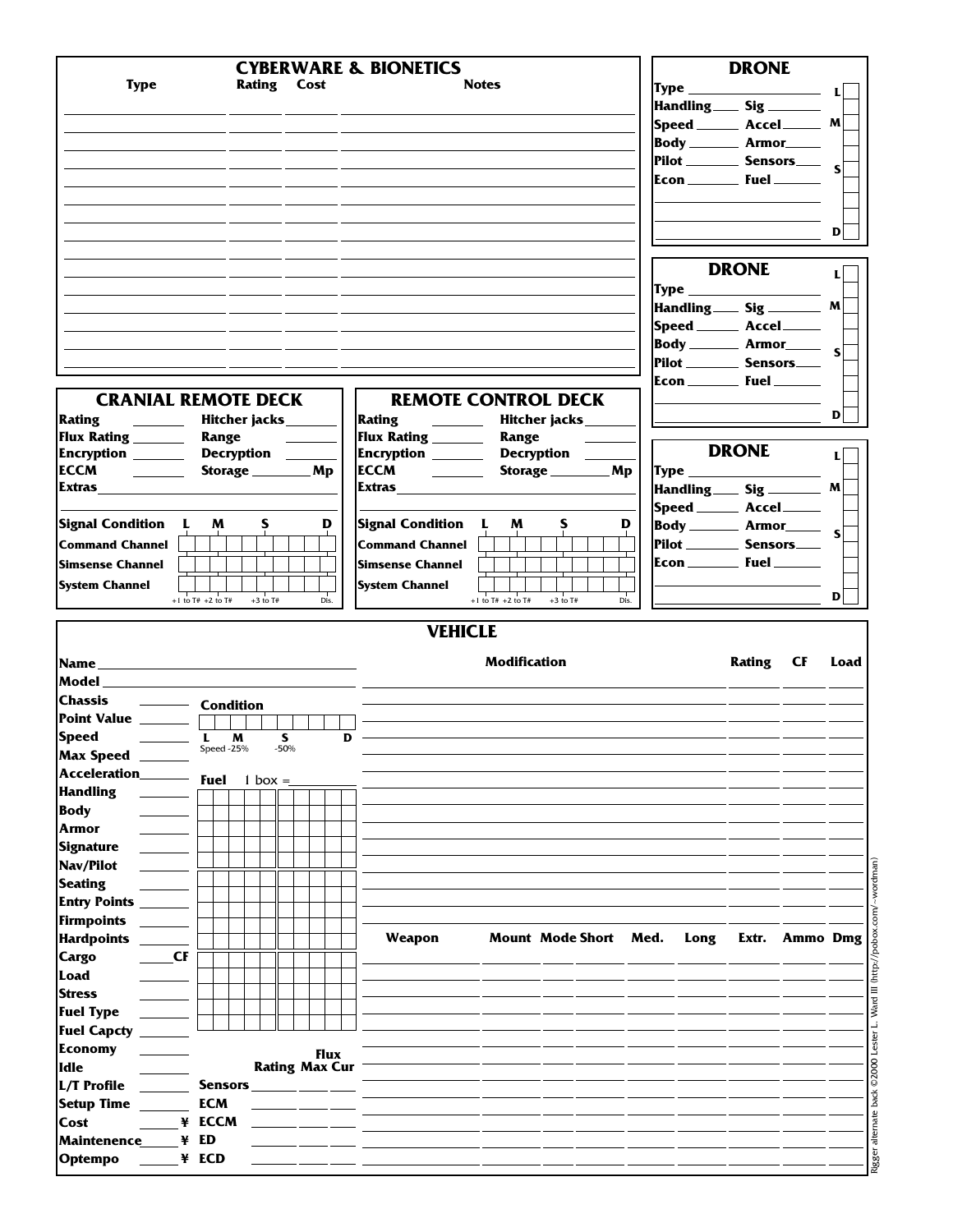| <b>Type</b>          |                                                          | <b>CYBERWARE &amp; BIONETICS</b><br><b>Notes</b><br>Rating Cost                                                                                                                                                                                                              | <b>CYBERDECK</b><br><b>Rating</b><br><b>MPCP</b><br><b>ASIST</b><br>hot cold<br>Hardening ______ ICCM<br>ves no<br>Response ______ Reality on off<br>Memory _______ Ports<br>Storage ______ H. Jacks _____<br>Detection Factor______<br>Icon Rating _____ Bandwidth __                                                                                                                                                                                                                                                                                                                     |
|----------------------|----------------------------------------------------------|------------------------------------------------------------------------------------------------------------------------------------------------------------------------------------------------------------------------------------------------------------------------------|--------------------------------------------------------------------------------------------------------------------------------------------------------------------------------------------------------------------------------------------------------------------------------------------------------------------------------------------------------------------------------------------------------------------------------------------------------------------------------------------------------------------------------------------------------------------------------------------|
|                      | <b>Type</b>                                              | <b>Programs</b><br><b>Rating Size Active?</b><br><b>Options/Notes</b>                                                                                                                                                                                                        | S.<br>M<br>D<br>L<br><b>Rating Effective</b><br><b>Bod</b><br>$\frac{1}{2} \left( \frac{1}{2} \right) \left( \frac{1}{2} \right)$<br>Evasion<br>$\frac{1}{2} \frac{1}{2} \frac{1}{2} \frac{1}{2} \frac{1}{2} \frac{1}{2} \frac{1}{2} \frac{1}{2} \frac{1}{2} \frac{1}{2} \frac{1}{2} \frac{1}{2} \frac{1}{2} \frac{1}{2} \frac{1}{2} \frac{1}{2} \frac{1}{2} \frac{1}{2} \frac{1}{2} \frac{1}{2} \frac{1}{2} \frac{1}{2} \frac{1}{2} \frac{1}{2} \frac{1}{2} \frac{1}{2} \frac{1}{2} \frac{1}{2} \frac{1}{2} \frac{1}{2} \frac{1}{2} \frac{$<br><b>Masking</b><br><b>Sensors</b><br>Extras |
|                      |                                                          |                                                                                                                                                                                                                                                                              | Decker Icon____________                                                                                                                                                                                                                                                                                                                                                                                                                                                                                                                                                                    |
|                      |                                                          |                                                                                                                                                                                                                                                                              |                                                                                                                                                                                                                                                                                                                                                                                                                                                                                                                                                                                            |
| <b>Name</b>          | <b>DRONE</b>                                             | <b>FRAMES</b><br>Size Core Pilot B/E/M/S<br><b>Programs</b><br><b>CRANIAL REMOTE DECK</b>                                                                                                                                                                                    | <b>Notes</b><br><b>REMOTE CONTROL DECK</b>                                                                                                                                                                                                                                                                                                                                                                                                                                                                                                                                                 |
|                      | Type $\sqrt{1-\frac{1}{2}}$<br>Handling Sig _____        | Hitcher jacks_________<br>Rating<br><u> 1999 - Andrea Sta</u><br>Flux Rating _______<br>Range                                                                                                                                                                                | Rating<br>Hitcher jacks____<br>$\frac{1}{2}$ and $\frac{1}{2}$<br>Flux Rating _______<br>Range                                                                                                                                                                                                                                                                                                                                                                                                                                                                                             |
|                      | Speed _______ Accel_______ M                             | Encryption _______ Decryption ___                                                                                                                                                                                                                                            | Encryption ______<br>Decryption _                                                                                                                                                                                                                                                                                                                                                                                                                                                                                                                                                          |
|                      | Body _________ Armor______                               | <b>ECCM</b><br><u>and the second part of the second part of the second part of the second part of the second part of the second part of the second part of the second part of the second part of the second part of the second part of the seco</u><br>Storage __________ Mp | <b>Storage</b><br>Mp                                                                                                                                                                                                                                                                                                                                                                                                                                                                                                                                                                       |
|                      | Pilot ________ Sensors _____ $\mathsf{s}$                | <b>Extras</b>                                                                                                                                                                                                                                                                | <b>Extras</b>                                                                                                                                                                                                                                                                                                                                                                                                                                                                                                                                                                              |
|                      | $\mathbf{D}$<br><b>DRONE</b>                             | Signal Condition L<br>D<br>S<br>M<br><b>Command Channel</b><br><b>Simsense Channel</b><br><b>System Channel</b><br>$+1$ to T# $+2$ to T#<br>$+3$ to T#<br>Dis.                                                                                                               | Signal Condition L<br>M<br>S<br>D<br><b>Command Channel</b><br><b>Simsense Channel</b><br><b>System Channel</b><br>+1 to $T#$ +2 to $T#$<br>$+3$ to T#<br>Dis.                                                                                                                                                                                                                                                                                                                                                                                                                             |
|                      |                                                          | <b>VEHICLE</b>                                                                                                                                                                                                                                                               | <b>VEHICLE</b>                                                                                                                                                                                                                                                                                                                                                                                                                                                                                                                                                                             |
|                      | Handling Sig _____<br>Speed _______ Accel_______ M       |                                                                                                                                                                                                                                                                              | $\mathbf{Type} \hspace{0.06cm} \hspace{0.08cm} \hspace{0.08cm} \hspace{0.08cm} \hspace{0.08cm} \hspace{0.08cm} \hspace{0.08cm} \hspace{0.08cm} \hspace{0.08cm} \hspace{0.08cm} \hspace{0.08cm} \hspace{0.08cm} \hspace{0.08cm} \hspace{0.08cm}$                                                                                                                                                                                                                                                                                                                                            |
|                      | <b>Body __________ Armor______</b>                       | Speed ______ Accel _____                                                                                                                                                                                                                                                     | Speed ______ Accel _____                                                                                                                                                                                                                                                                                                                                                                                                                                                                                                                                                                   |
|                      | Pilot Sensors $\frac{1}{s}$                              | Handling _____<br><b>Extras</b>                                                                                                                                                                                                                                              | Handling _____ Extras                                                                                                                                                                                                                                                                                                                                                                                                                                                                                                                                                                      |
|                      |                                                          | Bod/Amr $\_\$                                                                                                                                                                                                                                                                | Bod/Amr $\_\$                                                                                                                                                                                                                                                                                                                                                                                                                                                                                                                                                                              |
|                      |                                                          | Signature _____<br>Nav/Snsr $\_\$                                                                                                                                                                                                                                            | Signature ____<br>Nav/Snsr $\_\$                                                                                                                                                                                                                                                                                                                                                                                                                                                                                                                                                           |
|                      | $\mathbf{D}$                                             | Seating ______                                                                                                                                                                                                                                                               | Seating _____                                                                                                                                                                                                                                                                                                                                                                                                                                                                                                                                                                              |
|                      |                                                          | Economy ____                                                                                                                                                                                                                                                                 | Economy ____                                                                                                                                                                                                                                                                                                                                                                                                                                                                                                                                                                               |
|                      | <b>DRONE</b><br>$\mathbf{L}$                             | Fuel<br>L<br>M<br>S.<br>D                                                                                                                                                                                                                                                    | Fuel<br>$\mathbf{L}$<br>M<br>S.<br>D                                                                                                                                                                                                                                                                                                                                                                                                                                                                                                                                                       |
| $\mathbf{Type} \_\_$ |                                                          |                                                                                                                                                                                                                                                                              |                                                                                                                                                                                                                                                                                                                                                                                                                                                                                                                                                                                            |
|                      | Handling Sig _______ M                                   | <b>VEHICLE</b>                                                                                                                                                                                                                                                               | <b>VEHICLE</b>                                                                                                                                                                                                                                                                                                                                                                                                                                                                                                                                                                             |
|                      | Speed _______ Accel______                                | Handling <b>____</b>                                                                                                                                                                                                                                                         | Handling ____                                                                                                                                                                                                                                                                                                                                                                                                                                                                                                                                                                              |
|                      | $\overline{\mathsf{Body}}$ Armor $\overline{\mathsf{S}}$ | Speed _____<br>Accel                                                                                                                                                                                                                                                         | Accel                                                                                                                                                                                                                                                                                                                                                                                                                                                                                                                                                                                      |
|                      | Pilot ___________ Sensors_____                           | Bod/Amr $\_\$<br>Signature _____                                                                                                                                                                                                                                             | Bod/Amr $\_\_\_\$<br>Signature                                                                                                                                                                                                                                                                                                                                                                                                                                                                                                                                                             |
|                      |                                                          | Nav/Snsr $\_\_\_\_\_\_\$                                                                                                                                                                                                                                                     | $Nav/Snsr$ $\_\_\_\_\$                                                                                                                                                                                                                                                                                                                                                                                                                                                                                                                                                                     |
|                      | $\mathbf{D}$                                             | Economy ____<br>L<br>$\mathsf{s}$<br>D<br>M<br>Fuel ____                                                                                                                                                                                                                     | Economy ____<br>L<br>S.<br>D<br>M<br>Fuel ______                                                                                                                                                                                                                                                                                                                                                                                                                                                                                                                                           |

Rigger/decker back ©2000 Lester L. Ward III (http://pobox.com/~wordman) Rigger/decker back ©2000 Lester L. Ward III (http://pobox.com/~wordman)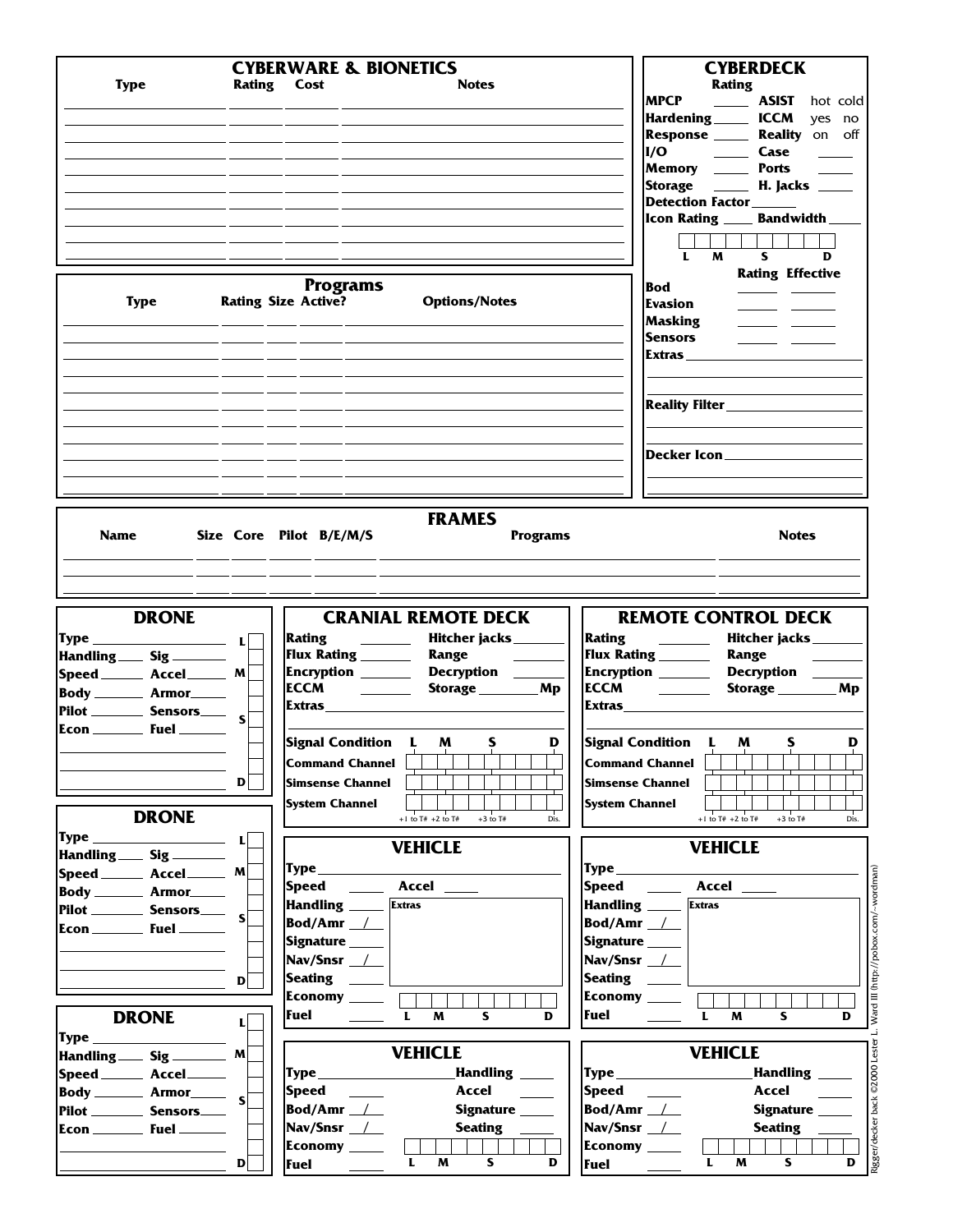|      |                    | <b>CYBERWARE &amp; BIONETICS</b>                                  |
|------|--------------------|-------------------------------------------------------------------|
| Type | <b>Rating Cost</b> | <b>Notes</b>                                                      |
|      |                    |                                                                   |
|      |                    |                                                                   |
|      |                    |                                                                   |
|      |                    |                                                                   |
|      |                    |                                                                   |
|      |                    |                                                                   |
|      |                    |                                                                   |
|      |                    |                                                                   |
|      |                    |                                                                   |
|      |                    |                                                                   |
|      |                    |                                                                   |
|      |                    |                                                                   |
|      |                    |                                                                   |
|      |                    |                                                                   |
|      |                    |                                                                   |
|      |                    |                                                                   |
|      |                    |                                                                   |
|      |                    |                                                                   |
|      |                    |                                                                   |
|      |                    |                                                                   |
|      |                    |                                                                   |
|      |                    |                                                                   |
|      |                    |                                                                   |
|      |                    |                                                                   |
|      |                    |                                                                   |
|      |                    |                                                                   |
|      |                    |                                                                   |
|      |                    |                                                                   |
|      |                    |                                                                   |
|      |                    |                                                                   |
|      |                    |                                                                   |
|      |                    |                                                                   |
|      |                    |                                                                   |
|      |                    |                                                                   |
|      |                    |                                                                   |
|      |                    |                                                                   |
|      |                    |                                                                   |
|      |                    |                                                                   |
|      |                    |                                                                   |
|      |                    |                                                                   |
|      |                    |                                                                   |
|      |                    |                                                                   |
|      |                    |                                                                   |
|      |                    |                                                                   |
|      |                    |                                                                   |
|      |                    |                                                                   |
|      |                    |                                                                   |
|      |                    |                                                                   |
|      |                    |                                                                   |
|      |                    |                                                                   |
|      |                    |                                                                   |
|      |                    |                                                                   |
|      |                    |                                                                   |
|      |                    | Samurai back ©2000 Lester L. Ward III (http://pobox.com/~wordman) |
|      |                    |                                                                   |
|      |                    |                                                                   |
|      |                    |                                                                   |
|      |                    |                                                                   |
|      |                    |                                                                   |
|      |                    |                                                                   |
|      |                    |                                                                   |
|      |                    |                                                                   |
|      |                    |                                                                   |
|      |                    |                                                                   |
|      |                    |                                                                   |
|      |                    |                                                                   |
|      |                    |                                                                   |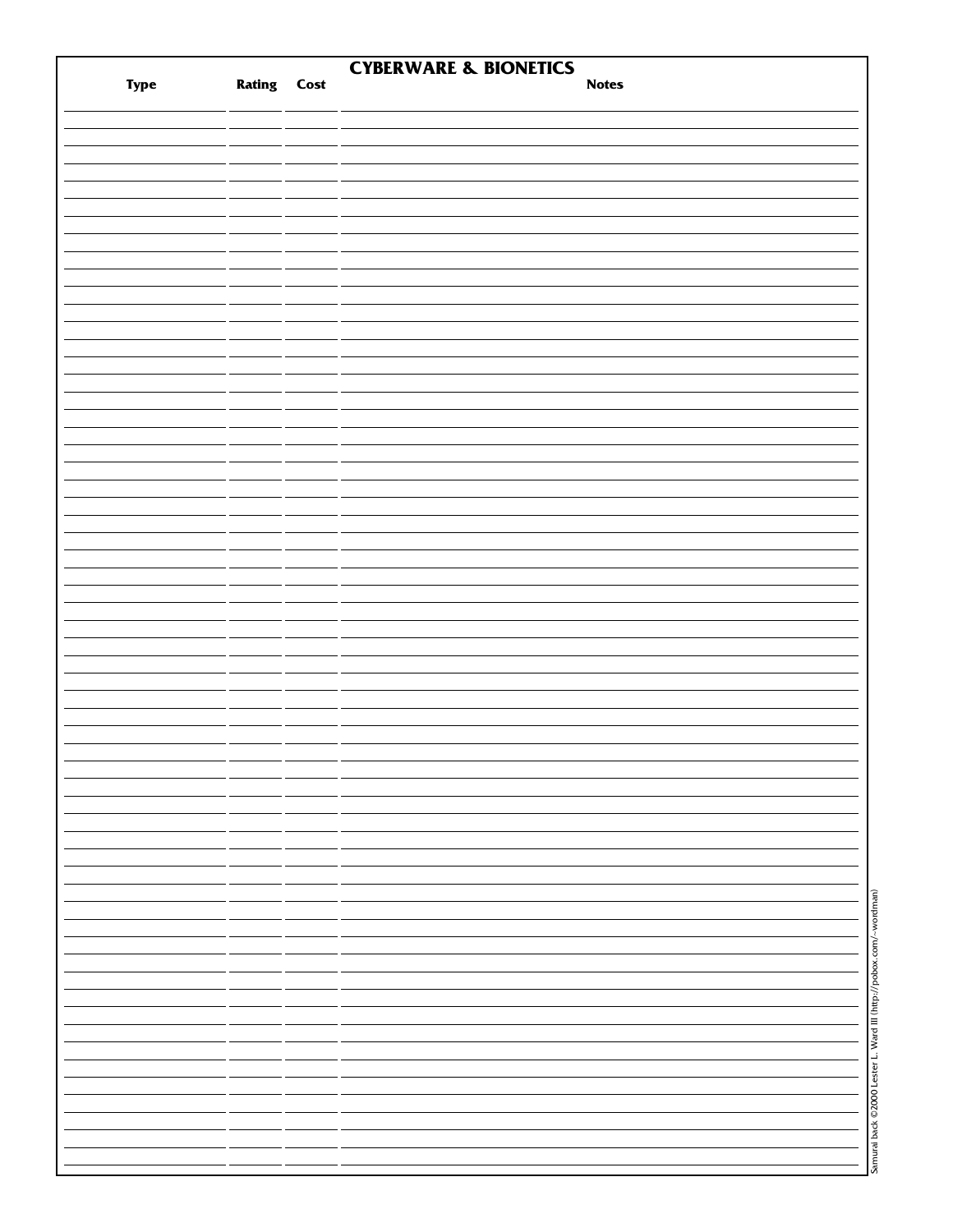|      |                    | <b>CYBERWARE</b> |  |
|------|--------------------|------------------|--|
| Type | <b>Rating Cost</b> | <b>Notes</b>     |  |
|      |                    |                  |  |
|      |                    |                  |  |
|      |                    |                  |  |
|      |                    |                  |  |
|      |                    |                  |  |
|      |                    |                  |  |
|      |                    |                  |  |
|      |                    |                  |  |
|      |                    |                  |  |
|      |                    |                  |  |
|      |                    |                  |  |
|      |                    |                  |  |
|      |                    |                  |  |
|      |                    |                  |  |
|      |                    |                  |  |
|      |                    |                  |  |
|      |                    |                  |  |
|      |                    |                  |  |
|      |                    |                  |  |
|      |                    |                  |  |
|      |                    |                  |  |
|      |                    |                  |  |
|      |                    |                  |  |
|      |                    |                  |  |
|      |                    |                  |  |
|      |                    |                  |  |
|      |                    |                  |  |
|      |                    |                  |  |
|      |                    |                  |  |
|      |                    |                  |  |
|      |                    |                  |  |
|      |                    |                  |  |
|      |                    |                  |  |
|      |                    |                  |  |
|      |                    |                  |  |
|      |                    | <b>BIONETICS</b> |  |
| Type | <b>Rating Cost</b> | <b>Notes</b>     |  |
|      |                    |                  |  |
|      |                    |                  |  |
|      |                    |                  |  |
|      |                    |                  |  |
|      |                    |                  |  |
|      |                    |                  |  |
|      |                    |                  |  |
|      |                    |                  |  |
|      |                    |                  |  |
|      |                    |                  |  |
|      |                    |                  |  |
|      |                    |                  |  |
|      |                    |                  |  |
|      |                    |                  |  |
|      |                    |                  |  |
|      |                    |                  |  |
|      |                    |                  |  |
|      |                    |                  |  |
|      |                    |                  |  |
|      |                    |                  |  |
|      |                    |                  |  |
|      |                    |                  |  |
|      |                    |                  |  |
|      |                    |                  |  |
|      |                    |                  |  |
|      |                    |                  |  |
|      |                    |                  |  |
|      |                    |                  |  |
|      |                    |                  |  |
|      |                    |                  |  |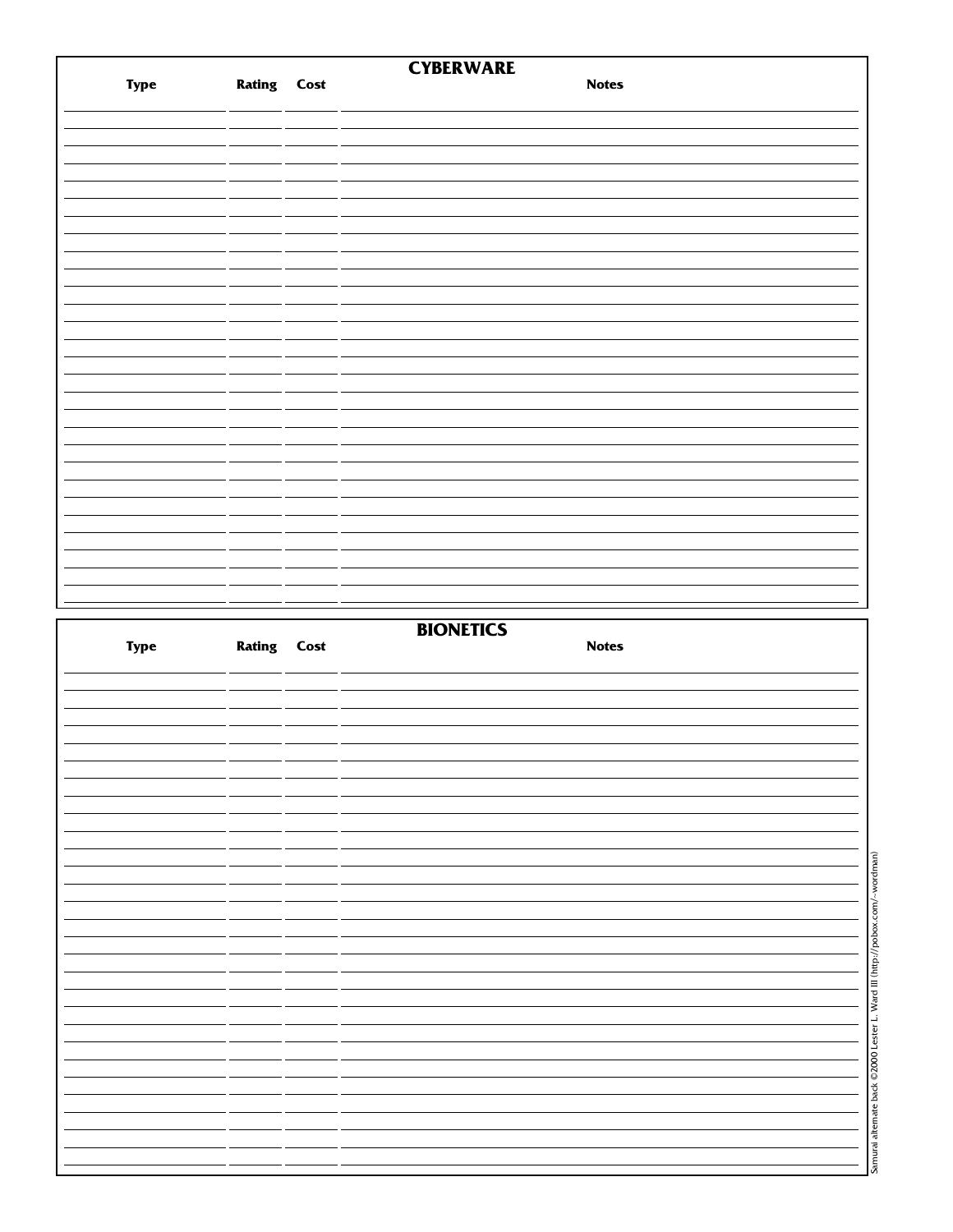|             |                    | <b>CYBERWARE &amp; BIONETICS</b> |                  |              |                   |        |
|-------------|--------------------|----------------------------------|------------------|--------------|-------------------|--------|
| <b>Type</b> | <b>Rating Cost</b> |                                  |                  | <b>Notes</b> |                   |        |
|             |                    |                                  |                  |              |                   |        |
|             |                    |                                  |                  |              |                   |        |
|             |                    |                                  |                  |              |                   |        |
|             |                    |                                  |                  |              |                   |        |
|             |                    |                                  |                  |              |                   |        |
|             |                    |                                  |                  |              |                   |        |
|             |                    |                                  |                  |              |                   |        |
|             |                    |                                  |                  |              |                   |        |
|             |                    |                                  |                  |              |                   |        |
|             |                    |                                  |                  |              |                   |        |
|             |                    |                                  |                  |              |                   |        |
|             |                    |                                  |                  |              |                   |        |
|             |                    |                                  |                  |              |                   |        |
|             |                    |                                  |                  |              |                   |        |
|             |                    |                                  |                  |              |                   |        |
|             |                    |                                  |                  |              |                   |        |
|             |                    |                                  |                  |              |                   |        |
|             |                    |                                  |                  |              |                   |        |
|             |                    |                                  |                  |              |                   |        |
|             |                    |                                  |                  |              |                   |        |
|             |                    |                                  |                  |              |                   |        |
|             |                    |                                  |                  |              |                   |        |
|             |                    |                                  |                  |              |                   |        |
|             |                    |                                  |                  |              |                   |        |
|             |                    |                                  |                  |              |                   |        |
|             |                    |                                  |                  |              |                   |        |
|             |                    |                                  |                  |              |                   |        |
|             |                    |                                  |                  |              |                   |        |
|             |                    |                                  |                  |              |                   |        |
|             |                    |                                  |                  |              |                   |        |
|             |                    |                                  |                  |              |                   |        |
|             |                    |                                  |                  |              |                   |        |
|             |                    |                                  |                  |              |                   |        |
|             |                    |                                  |                  |              |                   |        |
|             |                    |                                  |                  |              |                   |        |
|             |                    |                                  |                  |              |                   |        |
|             |                    |                                  |                  |              |                   |        |
| <b>GEAR</b> |                    | <b>AMMUNITION</b>                |                  |              | <b>EXPLOSIVES</b> |        |
|             |                    | <b>Type</b><br>Form              | Rounds $  $ #/kg |              | <b>Type</b>       | Rating |

| <b>GEAR</b> |             | <b>AMMUNITION</b> |        |                                     | <b>EXPLOSIVES</b> |                 |
|-------------|-------------|-------------------|--------|-------------------------------------|-------------------|-----------------|
|             | <b>Type</b> | Form              | Rounds | #/kg                                | <b>Type</b>       | <b>Rating</b>   |
|             |             |                   |        |                                     |                   |                 |
|             |             |                   |        |                                     |                   |                 |
|             |             |                   |        |                                     | <b>VEHICLE</b>    |                 |
|             |             |                   |        | Type<br><b>Speed</b>                | <b>Extras</b>     | Ward            |
|             |             |                   |        | Accel<br><b>Handling</b><br>Bod/Amr |                   |                 |
|             |             |                   |        | Signature<br>Nav/Snsr /             |                   | ©2000 Lester L. |
|             |             |                   |        | <b>Seating</b><br><b>Economy</b>    |                   |                 |
|             |             |                   |        | Fuel                                | M<br>S            | Mercena<br>D    |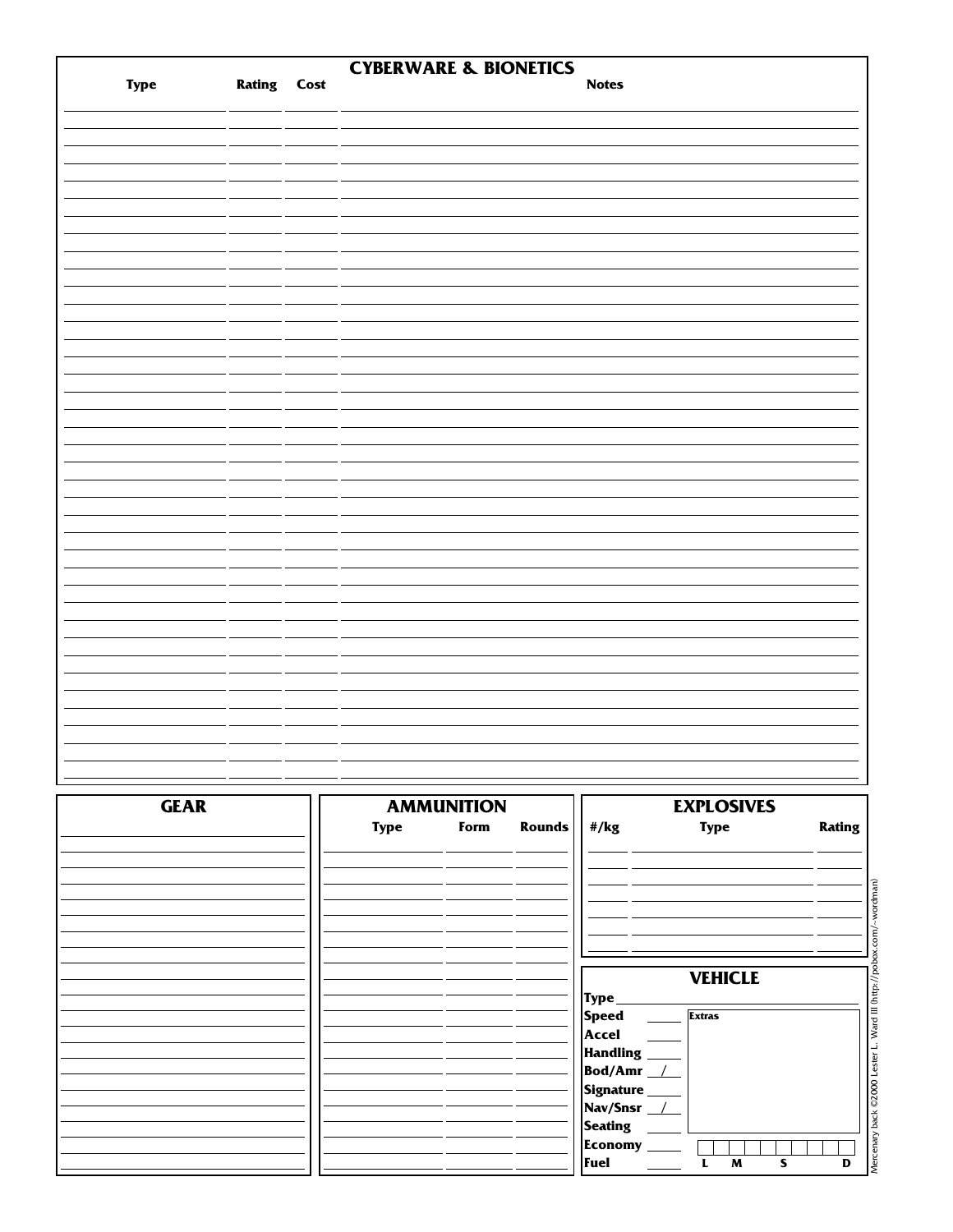|             |               |             | <b>CYBERWARE &amp; BIONETICS</b> |                                            |                                                    |               |
|-------------|---------------|-------------|----------------------------------|--------------------------------------------|----------------------------------------------------|---------------|
| <b>Type</b> | <b>Rating</b> | Cost        |                                  | <b>Notes</b>                               |                                                    |               |
|             |               |             |                                  |                                            |                                                    |               |
|             |               |             |                                  |                                            |                                                    |               |
|             |               |             |                                  |                                            |                                                    |               |
|             |               |             |                                  |                                            |                                                    |               |
|             |               |             |                                  |                                            |                                                    |               |
|             |               |             |                                  |                                            |                                                    |               |
|             |               |             |                                  |                                            |                                                    |               |
|             |               |             |                                  |                                            |                                                    |               |
|             |               |             |                                  |                                            |                                                    |               |
|             |               |             |                                  |                                            |                                                    |               |
|             |               |             |                                  |                                            |                                                    |               |
|             |               |             |                                  |                                            |                                                    |               |
|             |               |             |                                  |                                            |                                                    |               |
|             |               |             |                                  |                                            |                                                    |               |
|             |               |             |                                  |                                            |                                                    |               |
|             |               |             |                                  |                                            |                                                    |               |
|             |               |             |                                  |                                            |                                                    |               |
|             |               |             |                                  |                                            |                                                    |               |
|             |               | <b>GEAR</b> |                                  |                                            | <b>EXPLOSIVES</b>                                  |               |
|             |               |             |                                  | #/kg                                       | <b>Type</b>                                        | <b>Rating</b> |
|             |               |             |                                  |                                            |                                                    |               |
|             |               |             |                                  |                                            |                                                    |               |
|             |               |             |                                  |                                            |                                                    |               |
|             |               |             |                                  |                                            |                                                    |               |
|             |               |             |                                  |                                            |                                                    |               |
|             |               |             |                                  |                                            | <b>VEHICLE</b>                                     |               |
|             |               |             |                                  |                                            |                                                    |               |
|             |               |             |                                  | Type_                                      |                                                    |               |
|             |               |             |                                  | <b>Speed</b><br>$\mathcal{L}^{\text{max}}$ | <b>Extras</b>                                      |               |
|             |               |             |                                  | <b>Accel</b>                               |                                                    |               |
|             |               |             |                                  | Handling _                                 |                                                    |               |
|             |               |             |                                  | Bod/Amr <sub>1</sub>                       |                                                    |               |
|             |               |             |                                  | Signature _____                            |                                                    |               |
|             |               |             |                                  | Nav/Snsr __/__                             |                                                    |               |
|             |               |             |                                  | <b>Seating</b>                             |                                                    |               |
|             |               |             |                                  | Economy ____                               |                                                    |               |
|             |               |             |                                  | <b>Fuel</b>                                | $\mathbf L$<br>M<br>S                              | D             |
|             |               |             |                                  |                                            |                                                    |               |
|             |               |             |                                  |                                            | <b>VEHICLE</b>                                     |               |
|             |               |             |                                  | Type_                                      |                                                    |               |
|             |               |             |                                  |                                            | <b>Extras</b>                                      |               |
|             |               |             |                                  | <b>Speed</b>                               |                                                    |               |
|             |               |             |                                  | <b>Accel</b>                               |                                                    |               |
|             |               |             |                                  | Handling ___                               |                                                    |               |
|             |               |             |                                  | Bod/Amr <sub>1</sub>                       |                                                    |               |
|             |               |             |                                  | Signature ____                             |                                                    |               |
|             |               |             |                                  | Nav/Snsr /                                 |                                                    |               |
|             |               |             |                                  | Seating _                                  |                                                    |               |
|             |               |             |                                  | Economy ____                               |                                                    |               |
|             |               |             |                                  | <b>Fuel</b>                                | $\pmb{\mathsf{M}}$<br>$\mathbf{s}$<br>$\mathbf{L}$ | D             |
|             |               |             |                                  |                                            |                                                    |               |
|             |               |             |                                  |                                            | <b>VEHICLE</b>                                     |               |
|             |               |             |                                  | Type_                                      |                                                    |               |
|             |               |             |                                  |                                            | <b>Extras</b>                                      |               |
|             |               |             |                                  | <b>Speed</b>                               |                                                    |               |
|             |               |             |                                  | <b>Accel</b>                               |                                                    |               |
|             |               |             |                                  | Handling ____                              |                                                    |               |
|             |               |             |                                  | Bod/Amr <sub>1</sub>                       |                                                    |               |
|             |               |             |                                  | Signature ____                             |                                                    |               |
|             |               |             |                                  | Nav/Snsr _/                                |                                                    |               |
|             |               |             |                                  | <b>Seating</b>                             |                                                    |               |
|             |               |             |                                  | Economy ____                               |                                                    |               |
|             |               |             |                                  | Fuel __                                    | $\mathbf L$<br>$\pmb{\mathsf{M}}$<br>$\mathbf{s}$  | D             |
|             |               |             |                                  |                                            |                                                    |               |

Gadgeteer back ©2000 Lester L. Ward III (http://pobox.com/~wordman) Gadgeteer back ©2000 Lester L. Ward III (http://pobox.com/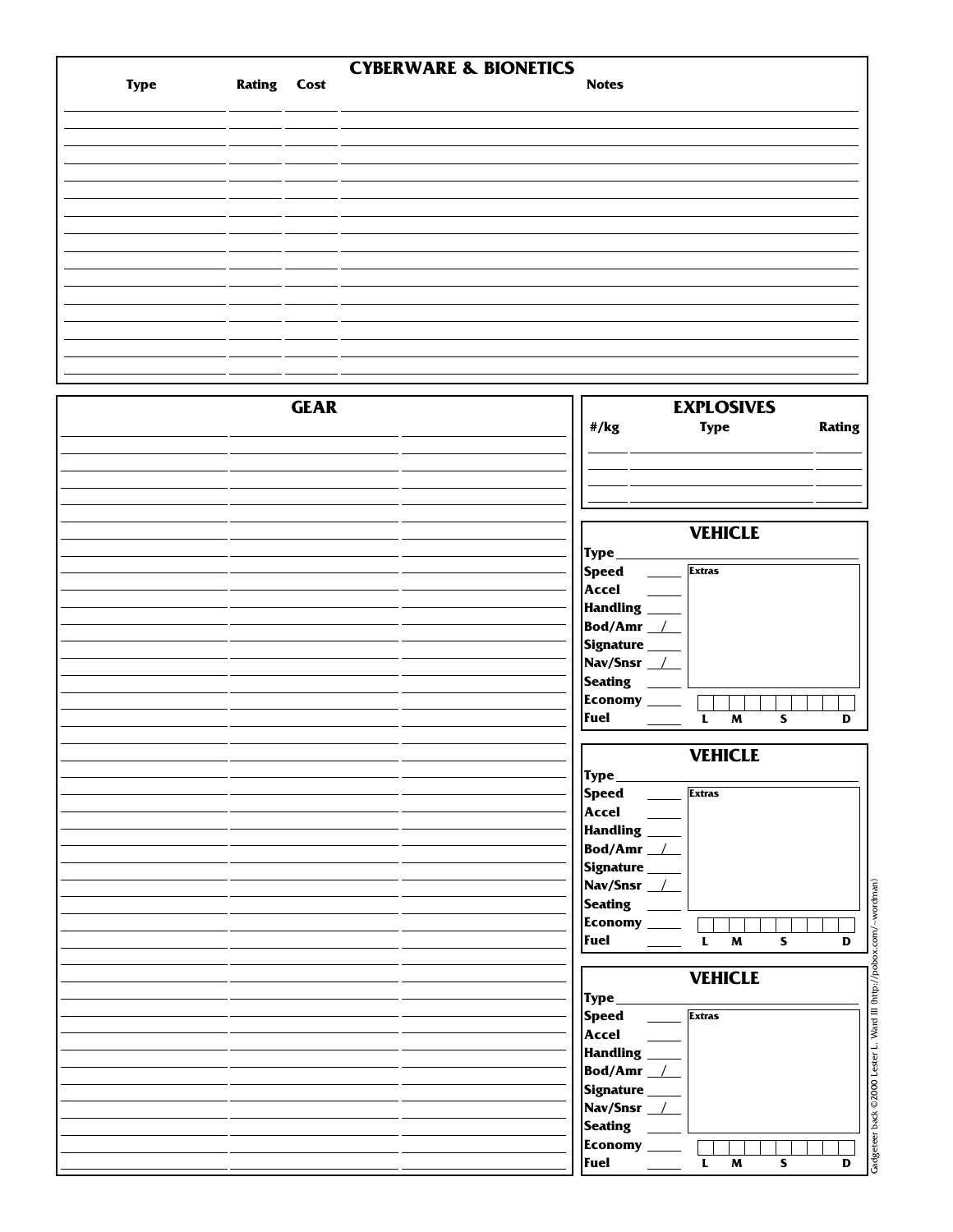|             |                    | <b>CYBERWARE &amp; BIONETICS</b> |
|-------------|--------------------|----------------------------------|
| <b>Type</b> | <b>Rating Cost</b> | <b>Notes</b>                     |
|             |                    |                                  |
|             |                    |                                  |
|             |                    |                                  |
|             |                    |                                  |
|             |                    |                                  |
|             |                    |                                  |
|             |                    |                                  |
|             |                    |                                  |
|             |                    |                                  |
|             |                    |                                  |

|                |            | <b>ABILITIES</b> |
|----------------|------------|------------------|
| <b>Ability</b> | Level Cost | <b>Notes</b>     |
|                |            |                  |
|                |            |                  |
|                |            |                  |
|                |            |                  |
|                |            |                  |
|                |            |                  |
|                |            |                  |
|                |            |                  |
|                |            |                  |
|                |            |                  |
|                |            |                  |
|                |            |                  |
|                |            |                  |
|                |            |                  |
|                |            |                  |
|                |            |                  |

| <b>MAGICAL DATA</b>             | <b>GEAR</b> |      | <b>MAGIC ITEMS</b>                       |                    |      |
|---------------------------------|-------------|------|------------------------------------------|--------------------|------|
| Initiation Grade ____________   |             | Item |                                          | Rating Description |      |
| Centering Skill _____________   |             |      |                                          |                    |      |
| Geasa _________________________ |             |      |                                          |                    |      |
| Ordeals Completed ________      |             |      |                                          |                    |      |
| <b>Magical Group</b>            |             |      | <b>ASTRAL DATA</b>                       |                    |      |
|                                 |             |      | Reaction _________ Initiative __________ | Pool               | Ξ    |
|                                 |             |      |                                          |                    | Vard |
|                                 |             |      |                                          |                    |      |
|                                 |             |      | <b>NOTES</b>                             |                    |      |
|                                 |             |      |                                          |                    |      |
|                                 |             |      |                                          |                    |      |
|                                 |             |      |                                          |                    |      |
|                                 |             |      |                                          |                    |      |
|                                 |             |      |                                          |                    |      |
|                                 |             |      |                                          |                    |      |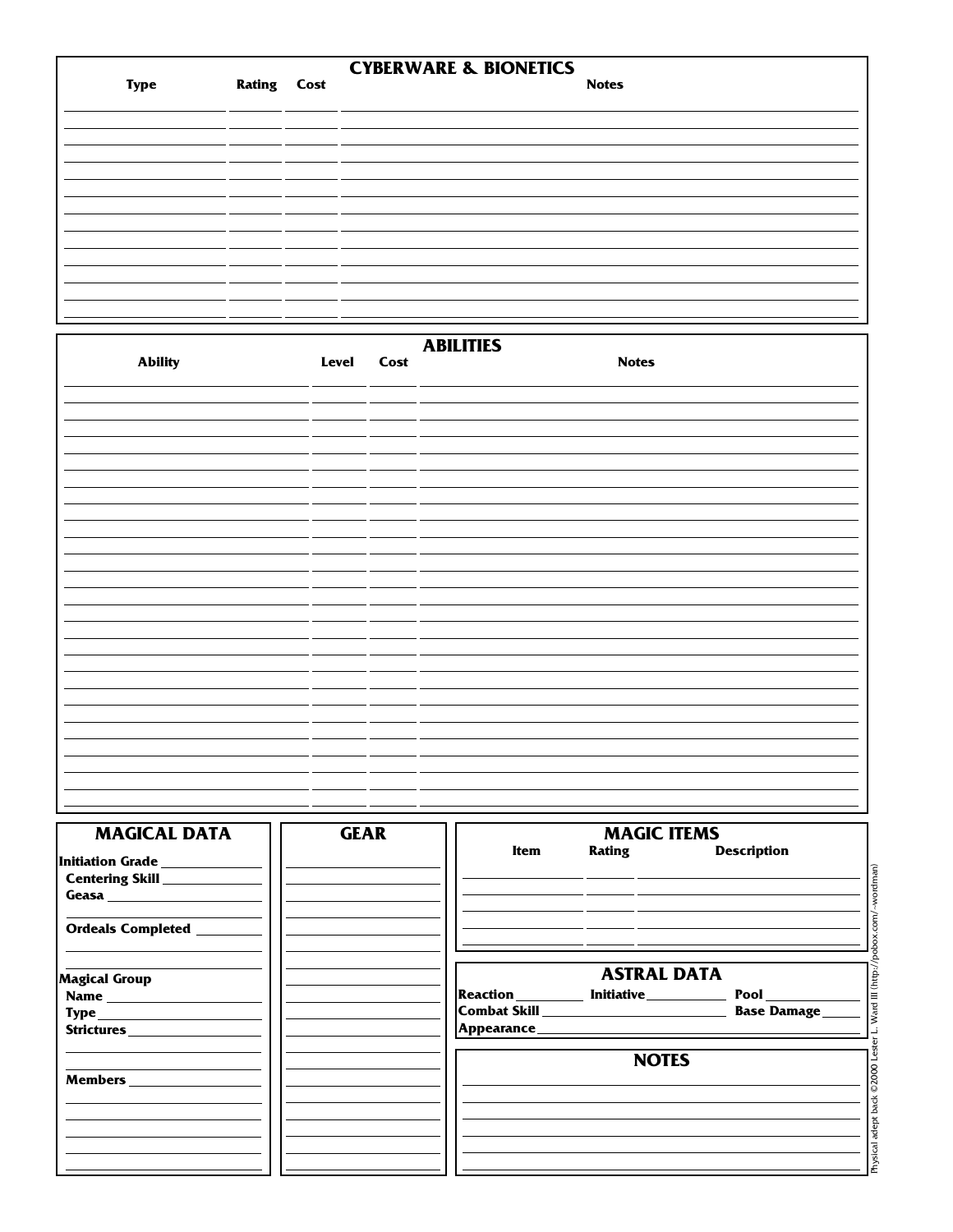|                |                    |       |      | <b>CYBERWARE &amp; BIONETICS</b> |              |  |
|----------------|--------------------|-------|------|----------------------------------|--------------|--|
| <b>Type</b>    | <b>Rating Cost</b> |       |      |                                  | <b>Notes</b> |  |
|                |                    |       |      |                                  |              |  |
|                |                    |       |      |                                  |              |  |
|                |                    |       |      |                                  |              |  |
|                |                    |       |      | <b>ABILITIES</b>                 |              |  |
| <b>Ability</b> |                    | Level | Cost |                                  | <b>Notes</b> |  |
|                |                    |       |      |                                  |              |  |
|                |                    |       |      |                                  |              |  |
|                |                    |       |      |                                  |              |  |
|                |                    |       |      |                                  |              |  |
|                |                    |       |      |                                  |              |  |
|                |                    |       |      |                                  |              |  |
|                |                    |       |      |                                  |              |  |
|                |                    |       |      |                                  |              |  |
|                |                    |       |      |                                  |              |  |
|                |                    |       |      |                                  |              |  |
|                |                    |       |      |                                  |              |  |
|                |                    |       |      |                                  |              |  |
|                |                    |       |      |                                  |              |  |
|                |                    |       |      |                                  |              |  |

| <b>Name</b> |  | Force Dmg Duration Type | <b>SPELLS</b><br><b>Target</b> | <b>Resist</b> | Range Drain | <b>Notes</b> |
|-------------|--|-------------------------|--------------------------------|---------------|-------------|--------------|
|             |  | ___                     |                                |               |             |              |
|             |  |                         |                                |               |             |              |
|             |  |                         |                                |               |             |              |
|             |  |                         |                                |               |             |              |
|             |  |                         |                                |               |             |              |
|             |  |                         |                                |               |             |              |
|             |  |                         |                                |               |             |              |
|             |  |                         |                                |               |             |              |

 $f = force + 2$  round down  $F = force$   $MR = Magic$  Rating  $#s = number of successes$  LOS = line of sight

|                                                                            | <b>MAGICAL DATA</b>                              |             | <b>MAGIC ITEMS</b>                                                                                            |                    |  |  |  |  |
|----------------------------------------------------------------------------|--------------------------------------------------|-------------|---------------------------------------------------------------------------------------------------------------|--------------------|--|--|--|--|
| <b>Totem _______________________</b>                                       |                                                  | Item        |                                                                                                               | Rating Description |  |  |  |  |
| Totem Bonuses ____________<br>Strictures __________________                | <b>Type ______________________</b><br>Strictures |             |                                                                                                               |                    |  |  |  |  |
| Library                                                                    |                                                  |             |                                                                                                               |                    |  |  |  |  |
| Conjuring <u>containing</u>                                                |                                                  |             | <b>BOUND SPIRITS</b>                                                                                          |                    |  |  |  |  |
| <b>Sorcery Example 2018</b><br><b>Initiation</b>                           | Members ____________                             | <b>Type</b> | <b>Force Example</b>                                                                                          | <b>Notes</b>       |  |  |  |  |
|                                                                            |                                                  |             |                                                                                                               |                    |  |  |  |  |
| the control of the control of the control of the control of the control of |                                                  |             |                                                                                                               |                    |  |  |  |  |
|                                                                            | <b>Notes</b>                                     |             | <b>ASTRAL DATA</b><br>Reaction __________ Initiative ___________                                              | <b>Pool</b>        |  |  |  |  |
|                                                                            |                                                  |             | Appearance Appearance Appearance Appearance Appearance Appearance Appearance Appearance Appearance Appearance | <b>Base Damage</b> |  |  |  |  |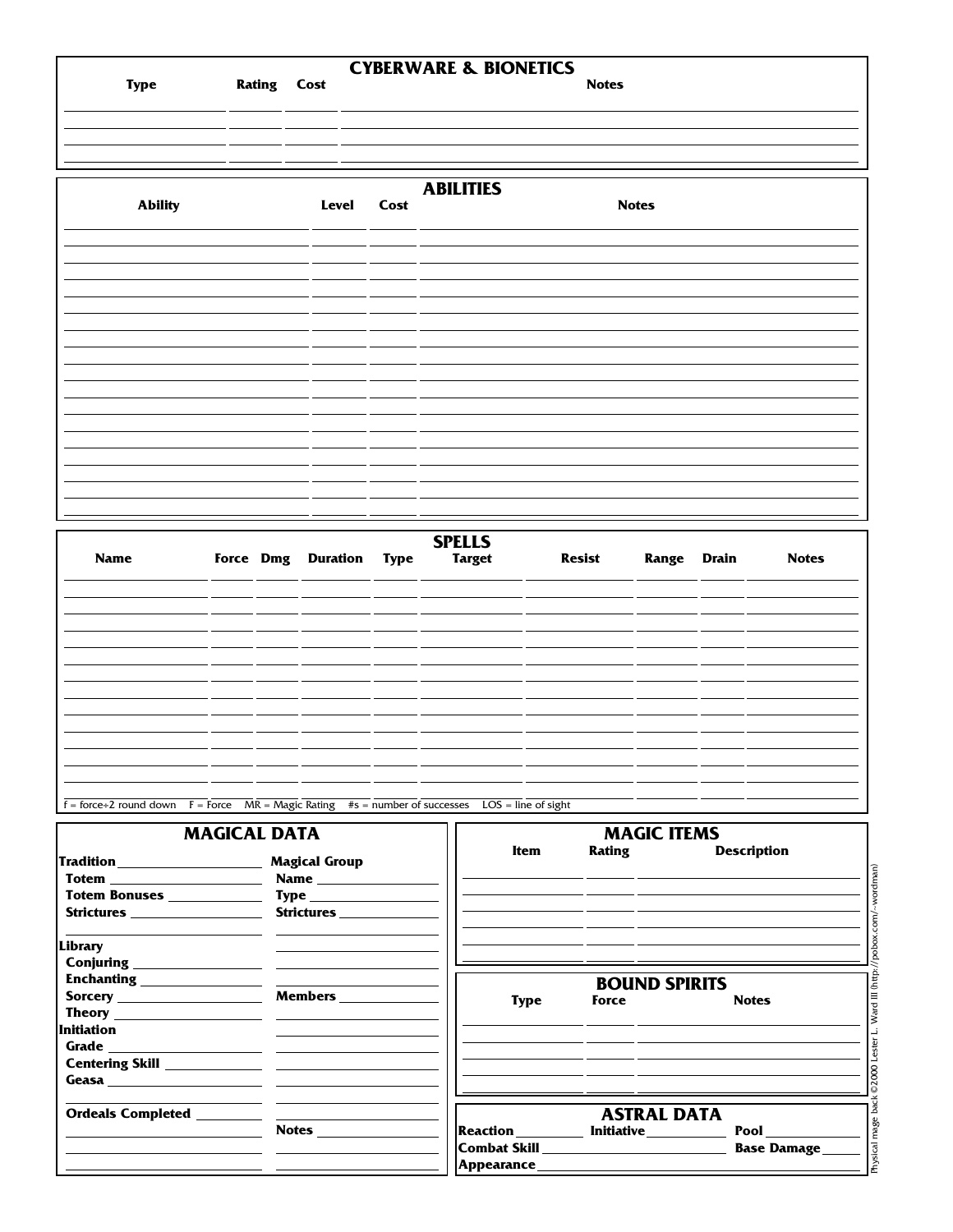| <b>Type</b>         | <b>Rating Cost</b>      | <b>CYBERWARE &amp; BIONETICS</b> | <b>Notes</b>   |                            | <b>VIRTUAL DECK</b><br><b>Rating</b><br>MPCP (Int+Wil+Cha)÷3                                                                                                                                                                                                                                                                                                                                                                                                                                                           |
|---------------------|-------------------------|----------------------------------|----------------|----------------------------|------------------------------------------------------------------------------------------------------------------------------------------------------------------------------------------------------------------------------------------------------------------------------------------------------------------------------------------------------------------------------------------------------------------------------------------------------------------------------------------------------------------------|
|                     |                         |                                  |                |                            | <b>Bod</b> (Wil)                                                                                                                                                                                                                                                                                                                                                                                                                                                                                                       |
|                     |                         |                                  |                |                            | <b>Evasion</b> (Int)<br>$\overline{\phantom{a}}$                                                                                                                                                                                                                                                                                                                                                                                                                                                                       |
|                     |                         |                                  |                |                            | Masking (Wil+Cha)÷2<br>$\frac{1}{1-\frac{1}{1-\frac{1}{1-\frac{1}{1-\frac{1}{1-\frac{1}{1-\frac{1}{1-\frac{1}{1-\frac{1}{1-\frac{1}{1-\frac{1}{1-\frac{1}{1-\frac{1}{1-\frac{1}{1-\frac{1}{1-\frac{1}{1-\frac{1}{1-\frac{1}{1-\frac{1}{1-\frac{1}{1-\frac{1}{1-\frac{1}{1-\frac{1}{1-\frac{1}{1-\frac{1}{1-\frac{1}{1-\frac{1}{1-\frac{1}{1-\frac{1}{1-\frac{1}{1-\frac{1}{1-\frac{1}{1-\frac{1}{1-\frac{1}{1-\frac{1}{1-\frac{1}{1-\frac{1$<br><b>Sensors (Int)</b>                                                   |
|                     |                         |                                  |                |                            | $\frac{1}{2} \left( \frac{1}{2} \right) \left( \frac{1}{2} \right) \left( \frac{1}{2} \right) \left( \frac{1}{2} \right) \left( \frac{1}{2} \right) \left( \frac{1}{2} \right) \left( \frac{1}{2} \right) \left( \frac{1}{2} \right) \left( \frac{1}{2} \right) \left( \frac{1}{2} \right) \left( \frac{1}{2} \right) \left( \frac{1}{2} \right) \left( \frac{1}{2} \right) \left( \frac{1}{2} \right) \left( \frac{1}{2} \right) \left( \frac{1}{2} \right) \left( \frac$<br><b>Detection Factor</b><br>$\frac{1}{2}$ |
|                     |                         |                                  |                |                            | Hardening (Wil)÷2<br>$\frac{1}{2}$                                                                                                                                                                                                                                                                                                                                                                                                                                                                                     |
|                     |                         |                                  |                |                            | I/O Speed (Int)x100Mp ____                                                                                                                                                                                                                                                                                                                                                                                                                                                                                             |
|                     |                         |                                  |                |                            | <b>Icon Rating</b>                                                                                                                                                                                                                                                                                                                                                                                                                                                                                                     |
|                     |                         |                                  |                |                            | <b>Reaction</b>                                                                                                                                                                                                                                                                                                                                                                                                                                                                                                        |
|                     |                         |                                  |                |                            | <b>Initiative Dice</b>                                                                                                                                                                                                                                                                                                                                                                                                                                                                                                 |
|                     |                         |                                  |                |                            | <b>TRIBE</b>                                                                                                                                                                                                                                                                                                                                                                                                                                                                                                           |
|                     |                         |                                  |                |                            |                                                                                                                                                                                                                                                                                                                                                                                                                                                                                                                        |
|                     |                         |                                  |                |                            | Tribe Name__________                                                                                                                                                                                                                                                                                                                                                                                                                                                                                                   |
|                     |                         |                                  |                |                            | Tribe Resources______                                                                                                                                                                                                                                                                                                                                                                                                                                                                                                  |
|                     |                         |                                  |                |                            | Tribe Members_____                                                                                                                                                                                                                                                                                                                                                                                                                                                                                                     |
|                     |                         |                                  |                |                            |                                                                                                                                                                                                                                                                                                                                                                                                                                                                                                                        |
|                     |                         |                                  |                |                            |                                                                                                                                                                                                                                                                                                                                                                                                                                                                                                                        |
|                     |                         |                                  |                |                            |                                                                                                                                                                                                                                                                                                                                                                                                                                                                                                                        |
|                     |                         |                                  |                |                            |                                                                                                                                                                                                                                                                                                                                                                                                                                                                                                                        |
|                     |                         |                                  |                |                            |                                                                                                                                                                                                                                                                                                                                                                                                                                                                                                                        |
| <b>CHANNELS</b>     |                         |                                  |                | <b>COMPLEX FORMS</b>       |                                                                                                                                                                                                                                                                                                                                                                                                                                                                                                                        |
| <b>Access</b>       |                         | <b>Type</b>                      |                | <b>Rating Size Active?</b> | <b>Options/Notes</b>                                                                                                                                                                                                                                                                                                                                                                                                                                                                                                   |
| <b>Control</b> 2008 |                         |                                  |                |                            |                                                                                                                                                                                                                                                                                                                                                                                                                                                                                                                        |
| Index               |                         |                                  |                |                            |                                                                                                                                                                                                                                                                                                                                                                                                                                                                                                                        |
| <b>Files</b>        |                         |                                  |                |                            |                                                                                                                                                                                                                                                                                                                                                                                                                                                                                                                        |
| <b>Slave</b>        |                         |                                  |                |                            |                                                                                                                                                                                                                                                                                                                                                                                                                                                                                                                        |
|                     |                         |                                  |                |                            |                                                                                                                                                                                                                                                                                                                                                                                                                                                                                                                        |
| <b>SUBMERSION</b>   |                         |                                  |                |                            |                                                                                                                                                                                                                                                                                                                                                                                                                                                                                                                        |
| Grade               |                         |                                  |                |                            |                                                                                                                                                                                                                                                                                                                                                                                                                                                                                                                        |
| Echoes_             |                         |                                  |                |                            |                                                                                                                                                                                                                                                                                                                                                                                                                                                                                                                        |
|                     |                         |                                  |                |                            |                                                                                                                                                                                                                                                                                                                                                                                                                                                                                                                        |
|                     |                         |                                  |                |                            |                                                                                                                                                                                                                                                                                                                                                                                                                                                                                                                        |
|                     |                         |                                  |                |                            |                                                                                                                                                                                                                                                                                                                                                                                                                                                                                                                        |
| <b>GEAR</b>         |                         |                                  |                |                            |                                                                                                                                                                                                                                                                                                                                                                                                                                                                                                                        |
|                     |                         |                                  |                |                            |                                                                                                                                                                                                                                                                                                                                                                                                                                                                                                                        |
|                     |                         |                                  |                |                            |                                                                                                                                                                                                                                                                                                                                                                                                                                                                                                                        |
|                     |                         |                                  |                |                            |                                                                                                                                                                                                                                                                                                                                                                                                                                                                                                                        |
|                     |                         |                                  |                |                            |                                                                                                                                                                                                                                                                                                                                                                                                                                                                                                                        |
|                     |                         |                                  |                |                            |                                                                                                                                                                                                                                                                                                                                                                                                                                                                                                                        |
|                     |                         |                                  |                |                            |                                                                                                                                                                                                                                                                                                                                                                                                                                                                                                                        |
|                     |                         |                                  |                |                            |                                                                                                                                                                                                                                                                                                                                                                                                                                                                                                                        |
|                     |                         |                                  |                |                            |                                                                                                                                                                                                                                                                                                                                                                                                                                                                                                                        |
|                     |                         |                                  |                |                            |                                                                                                                                                                                                                                                                                                                                                                                                                                                                                                                        |
|                     |                         |                                  |                |                            |                                                                                                                                                                                                                                                                                                                                                                                                                                                                                                                        |
| <b>Name</b>         | Size Core Pilot B/E/M/S |                                  | <b>SPRITES</b> | <b>Programs</b>            | <b>Notes</b>                                                                                                                                                                                                                                                                                                                                                                                                                                                                                                           |
|                     |                         |                                  |                |                            |                                                                                                                                                                                                                                                                                                                                                                                                                                                                                                                        |
|                     |                         |                                  |                |                            |                                                                                                                                                                                                                                                                                                                                                                                                                                                                                                                        |
|                     |                         |                                  |                |                            |                                                                                                                                                                                                                                                                                                                                                                                                                                                                                                                        |
|                     |                         |                                  |                |                            |                                                                                                                                                                                                                                                                                                                                                                                                                                                                                                                        |
|                     |                         |                                  |                |                            |                                                                                                                                                                                                                                                                                                                                                                                                                                                                                                                        |
|                     |                         |                                  |                |                            |                                                                                                                                                                                                                                                                                                                                                                                                                                                                                                                        |
|                     |                         |                                  |                |                            |                                                                                                                                                                                                                                                                                                                                                                                                                                                                                                                        |

Otaku back © 2000 Lester L. Ward III (http://pobox.com/~wordman) Otaku back ©2000 Lester L. Ward III (http://pobox.com/~wordman)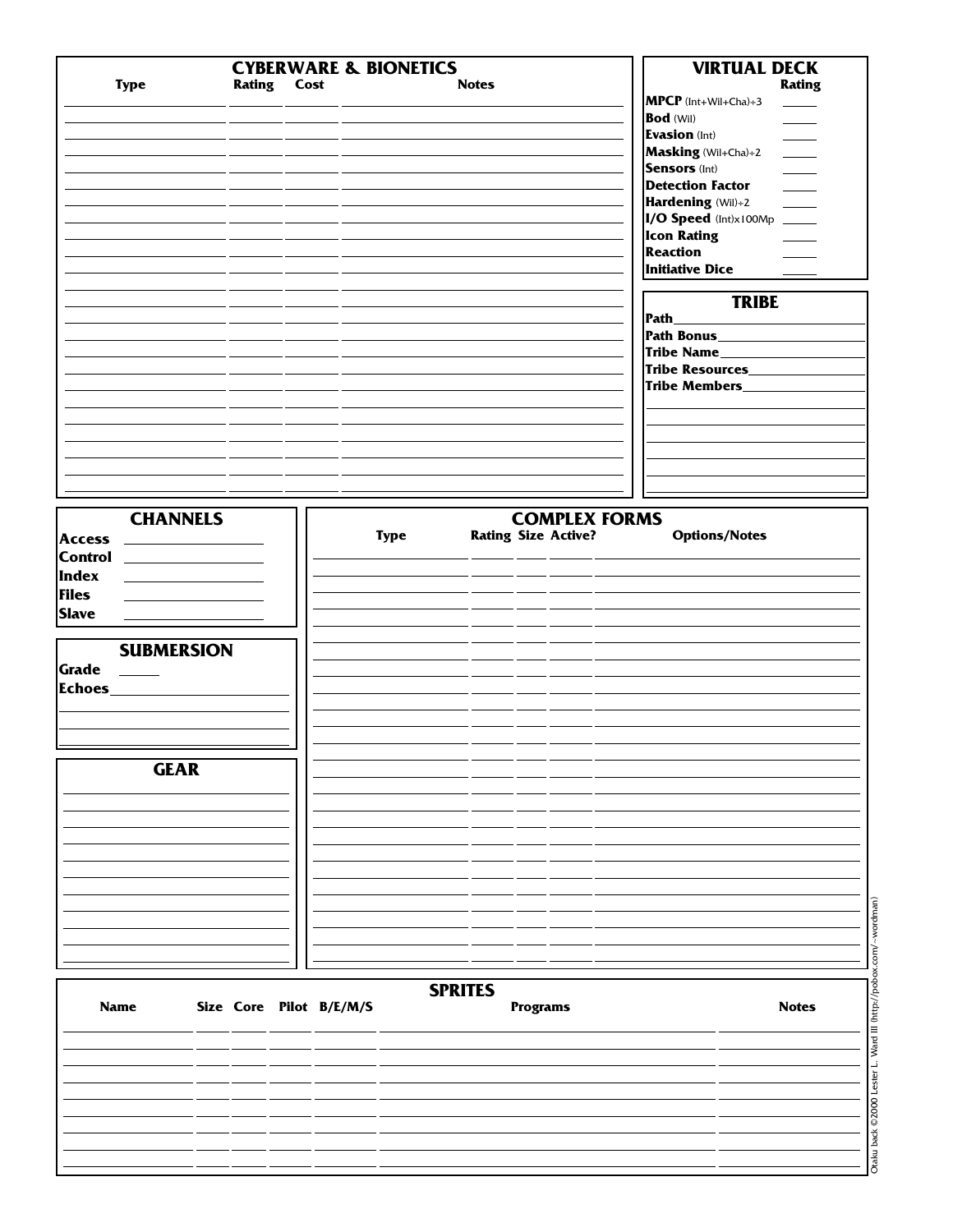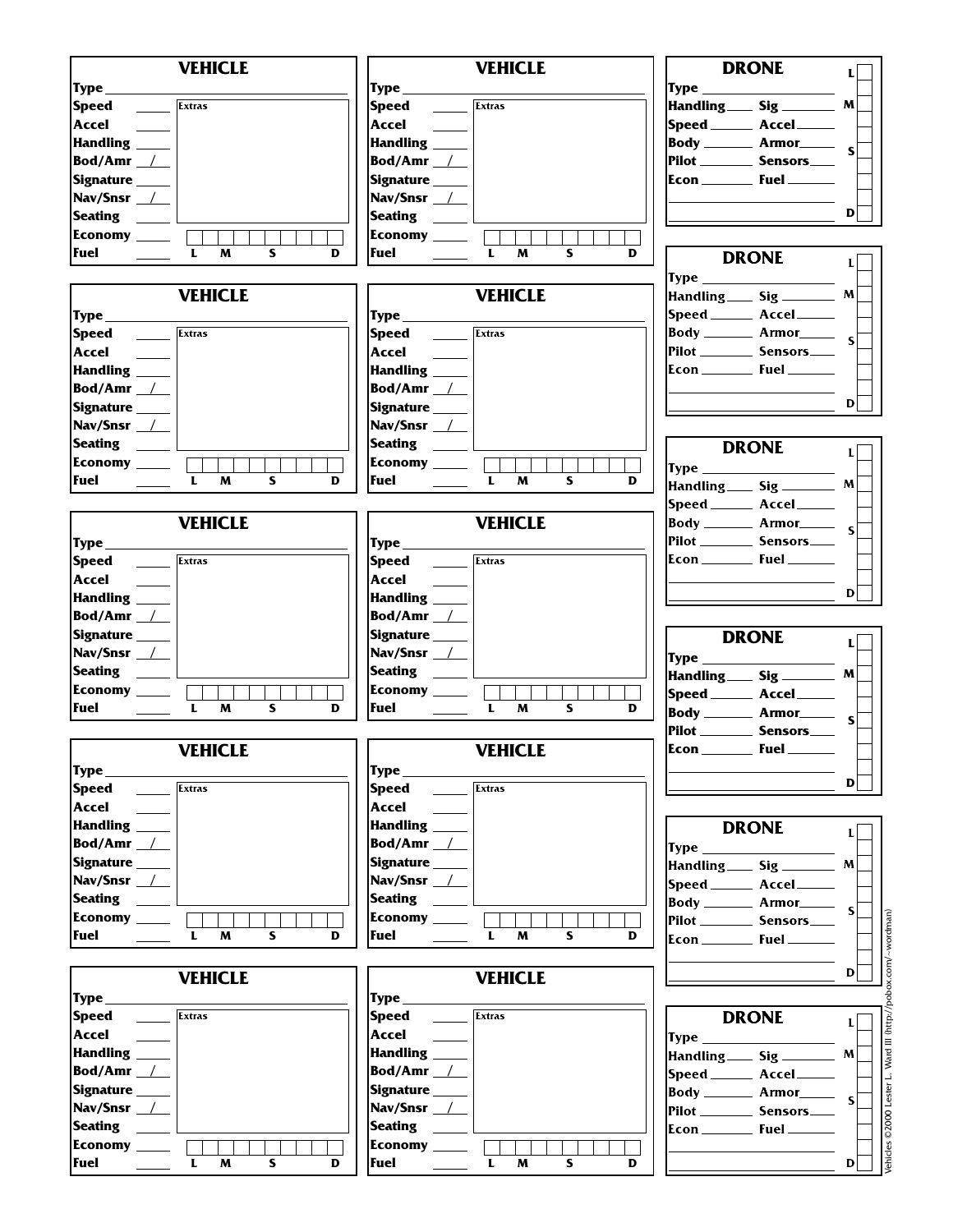|                                                                                                                                                                                                                                                                                                                                                                                                                                                         |    |                          |             |                                      |   | <b>VEHICLE</b> |                     |                       |      |               |           |      |
|---------------------------------------------------------------------------------------------------------------------------------------------------------------------------------------------------------------------------------------------------------------------------------------------------------------------------------------------------------------------------------------------------------------------------------------------------------|----|--------------------------|-------------|--------------------------------------|---|----------------|---------------------|-----------------------|------|---------------|-----------|------|
|                                                                                                                                                                                                                                                                                                                                                                                                                                                         |    |                          |             |                                      |   |                |                     |                       |      |               |           |      |
| Name                                                                                                                                                                                                                                                                                                                                                                                                                                                    |    |                          |             |                                      |   |                | <b>Modification</b> |                       |      | <b>Rating</b> | <b>CF</b> | Load |
| Model                                                                                                                                                                                                                                                                                                                                                                                                                                                   |    |                          |             |                                      |   |                |                     |                       |      |               |           |      |
| <b>Chassis</b>                                                                                                                                                                                                                                                                                                                                                                                                                                          |    | <b>Condition</b>         |             |                                      |   |                |                     |                       |      |               |           |      |
| Point Value                                                                                                                                                                                                                                                                                                                                                                                                                                             |    |                          |             |                                      |   |                |                     |                       |      |               |           |      |
| <b>Speed</b>                                                                                                                                                                                                                                                                                                                                                                                                                                            |    | M<br>L<br>Speed -25%     | S<br>$-50%$ |                                      | D |                |                     |                       |      |               |           |      |
| <b>Max Speed</b>                                                                                                                                                                                                                                                                                                                                                                                                                                        |    |                          |             |                                      |   |                |                     |                       |      |               |           |      |
| Acceleration_                                                                                                                                                                                                                                                                                                                                                                                                                                           |    | <b>Fuel</b><br>$1$ box = |             |                                      |   |                |                     |                       |      |               |           |      |
| <b>Handling</b>                                                                                                                                                                                                                                                                                                                                                                                                                                         |    |                          |             |                                      |   |                |                     |                       |      |               |           |      |
| <b>Body</b>                                                                                                                                                                                                                                                                                                                                                                                                                                             |    |                          |             |                                      |   |                |                     |                       |      |               |           |      |
| Armor                                                                                                                                                                                                                                                                                                                                                                                                                                                   |    |                          |             |                                      |   |                |                     |                       |      |               |           |      |
| <b>Signature</b>                                                                                                                                                                                                                                                                                                                                                                                                                                        |    |                          |             |                                      |   |                |                     |                       |      |               |           |      |
| Nav/Pilot                                                                                                                                                                                                                                                                                                                                                                                                                                               |    |                          |             |                                      |   |                |                     |                       |      |               |           |      |
| <b>Seating</b>                                                                                                                                                                                                                                                                                                                                                                                                                                          |    |                          |             |                                      |   |                |                     |                       |      |               |           |      |
| <b>Entry Points</b>                                                                                                                                                                                                                                                                                                                                                                                                                                     |    |                          |             |                                      |   |                |                     |                       |      |               |           |      |
| Firmpoints                                                                                                                                                                                                                                                                                                                                                                                                                                              |    |                          |             |                                      |   |                |                     |                       |      |               |           |      |
| <b>Hardpoints</b><br>$\sim 10^{-1}$                                                                                                                                                                                                                                                                                                                                                                                                                     |    |                          |             |                                      |   | Weapon         |                     | Mount Mode Short Med. | Long | Extr.         | Ammo Dmg  |      |
| <b>Cargo</b>                                                                                                                                                                                                                                                                                                                                                                                                                                            | CF |                          |             |                                      |   |                |                     |                       |      |               |           |      |
| Load                                                                                                                                                                                                                                                                                                                                                                                                                                                    |    |                          |             |                                      |   |                |                     |                       |      |               |           |      |
| <b>Stress</b>                                                                                                                                                                                                                                                                                                                                                                                                                                           |    |                          |             |                                      |   |                |                     |                       |      |               |           |      |
| <b>Fuel Type</b>                                                                                                                                                                                                                                                                                                                                                                                                                                        |    |                          |             |                                      |   |                |                     |                       |      |               |           |      |
| <b>Fuel Capcty</b>                                                                                                                                                                                                                                                                                                                                                                                                                                      |    |                          |             |                                      |   |                |                     |                       |      |               |           |      |
| <b>Economy</b>                                                                                                                                                                                                                                                                                                                                                                                                                                          |    |                          |             |                                      |   |                |                     |                       |      |               |           |      |
| Idle                                                                                                                                                                                                                                                                                                                                                                                                                                                    |    |                          |             | <b>Flux</b><br><b>Rating Max Cur</b> |   |                |                     |                       |      |               |           |      |
| L/T Profile                                                                                                                                                                                                                                                                                                                                                                                                                                             |    |                          |             |                                      |   |                |                     |                       |      |               |           |      |
|                                                                                                                                                                                                                                                                                                                                                                                                                                                         |    | <b>Sensors</b>           |             |                                      |   |                |                     |                       |      |               |           |      |
| <b>Setup Time</b>                                                                                                                                                                                                                                                                                                                                                                                                                                       |    | <b>ECM</b>               |             |                                      |   |                |                     |                       |      |               |           |      |
| Cost                                                                                                                                                                                                                                                                                                                                                                                                                                                    |    | ¥ ECCM                   |             |                                      |   |                |                     |                       |      |               |           |      |
| <b>Maintenence</b>                                                                                                                                                                                                                                                                                                                                                                                                                                      | ¥  | ED                       |             |                                      |   |                |                     |                       |      |               |           |      |
|                                                                                                                                                                                                                                                                                                                                                                                                                                                         |    |                          |             |                                      |   |                |                     |                       |      |               |           |      |
|                                                                                                                                                                                                                                                                                                                                                                                                                                                         |    | ¥ ECD                    |             |                                      |   | <b>VEHICLE</b> |                     |                       |      |               |           |      |
|                                                                                                                                                                                                                                                                                                                                                                                                                                                         |    |                          |             |                                      |   |                | <b>Modification</b> |                       |      | <b>Rating</b> | <b>CF</b> | Load |
|                                                                                                                                                                                                                                                                                                                                                                                                                                                         |    |                          |             |                                      |   |                |                     |                       |      |               |           |      |
|                                                                                                                                                                                                                                                                                                                                                                                                                                                         |    | <b>Condition</b>         |             |                                      |   |                |                     |                       |      |               |           |      |
|                                                                                                                                                                                                                                                                                                                                                                                                                                                         |    |                          |             |                                      |   |                |                     |                       |      |               |           |      |
|                                                                                                                                                                                                                                                                                                                                                                                                                                                         |    | M<br>L                   | S<br>$-50%$ |                                      | D |                |                     |                       |      |               |           |      |
|                                                                                                                                                                                                                                                                                                                                                                                                                                                         |    | Speed - $25%$            |             |                                      |   |                |                     |                       |      |               |           |      |
|                                                                                                                                                                                                                                                                                                                                                                                                                                                         |    | <b>Fuel</b><br>1 box $=$ |             |                                      |   |                |                     |                       |      |               |           |      |
|                                                                                                                                                                                                                                                                                                                                                                                                                                                         |    |                          |             |                                      |   |                |                     |                       |      |               |           |      |
|                                                                                                                                                                                                                                                                                                                                                                                                                                                         |    |                          |             |                                      |   |                |                     |                       |      |               |           |      |
|                                                                                                                                                                                                                                                                                                                                                                                                                                                         |    |                          |             |                                      |   |                |                     |                       |      |               |           |      |
|                                                                                                                                                                                                                                                                                                                                                                                                                                                         |    |                          |             |                                      |   |                |                     |                       |      |               |           |      |
|                                                                                                                                                                                                                                                                                                                                                                                                                                                         |    |                          |             |                                      |   |                |                     |                       |      |               |           |      |
|                                                                                                                                                                                                                                                                                                                                                                                                                                                         |    |                          |             |                                      |   |                |                     |                       |      |               |           |      |
|                                                                                                                                                                                                                                                                                                                                                                                                                                                         |    |                          |             |                                      |   |                |                     |                       |      |               |           |      |
|                                                                                                                                                                                                                                                                                                                                                                                                                                                         |    |                          |             |                                      |   |                |                     |                       |      |               |           |      |
|                                                                                                                                                                                                                                                                                                                                                                                                                                                         |    |                          |             |                                      |   | Weapon         |                     | Mount Mode Short Med. | Long |               |           |      |
|                                                                                                                                                                                                                                                                                                                                                                                                                                                         | CF |                          |             |                                      |   |                |                     |                       |      |               |           |      |
|                                                                                                                                                                                                                                                                                                                                                                                                                                                         |    |                          |             |                                      |   |                |                     |                       |      |               |           |      |
|                                                                                                                                                                                                                                                                                                                                                                                                                                                         |    |                          |             |                                      |   |                |                     |                       |      |               |           |      |
|                                                                                                                                                                                                                                                                                                                                                                                                                                                         |    |                          |             |                                      |   |                |                     |                       |      |               |           |      |
|                                                                                                                                                                                                                                                                                                                                                                                                                                                         |    |                          |             |                                      |   |                |                     |                       |      |               |           |      |
|                                                                                                                                                                                                                                                                                                                                                                                                                                                         |    |                          |             |                                      |   |                |                     |                       |      |               |           |      |
|                                                                                                                                                                                                                                                                                                                                                                                                                                                         |    |                          |             | <b>Flux</b><br><b>Rating Max Cur</b> |   |                |                     |                       |      |               |           |      |
|                                                                                                                                                                                                                                                                                                                                                                                                                                                         |    | Sensors_                 |             |                                      |   |                |                     |                       |      |               |           |      |
|                                                                                                                                                                                                                                                                                                                                                                                                                                                         |    | <b>ECM</b>               |             |                                      |   |                |                     |                       |      |               |           |      |
|                                                                                                                                                                                                                                                                                                                                                                                                                                                         |    | ¥ ECCM                   |             |                                      |   |                |                     |                       |      |               |           |      |
| Optempo<br>Name<br>Model<br><b>Chassis</b><br><b>Point Value</b><br><b>Speed</b><br><b>Max Speed</b><br>Acceleration_<br><b>Handling</b><br><b>Body</b><br><b>Armor</b><br><b>Signature</b><br>Nav/Pilot<br><b>Seating</b><br><b>Entry Points</b><br>Firmpoints<br><b>Hardpoints</b><br><b>Cargo</b><br>Load<br><b>Stress</b><br><b>Fuel Type</b><br>Fuel Capcty _<br>Economy<br>Idle<br>L/T Profile<br><b>Setup Time</b><br>Cost<br><b>Maintenence</b> |    | ¥ ED                     |             |                                      |   |                |                     |                       |      |               |           |      |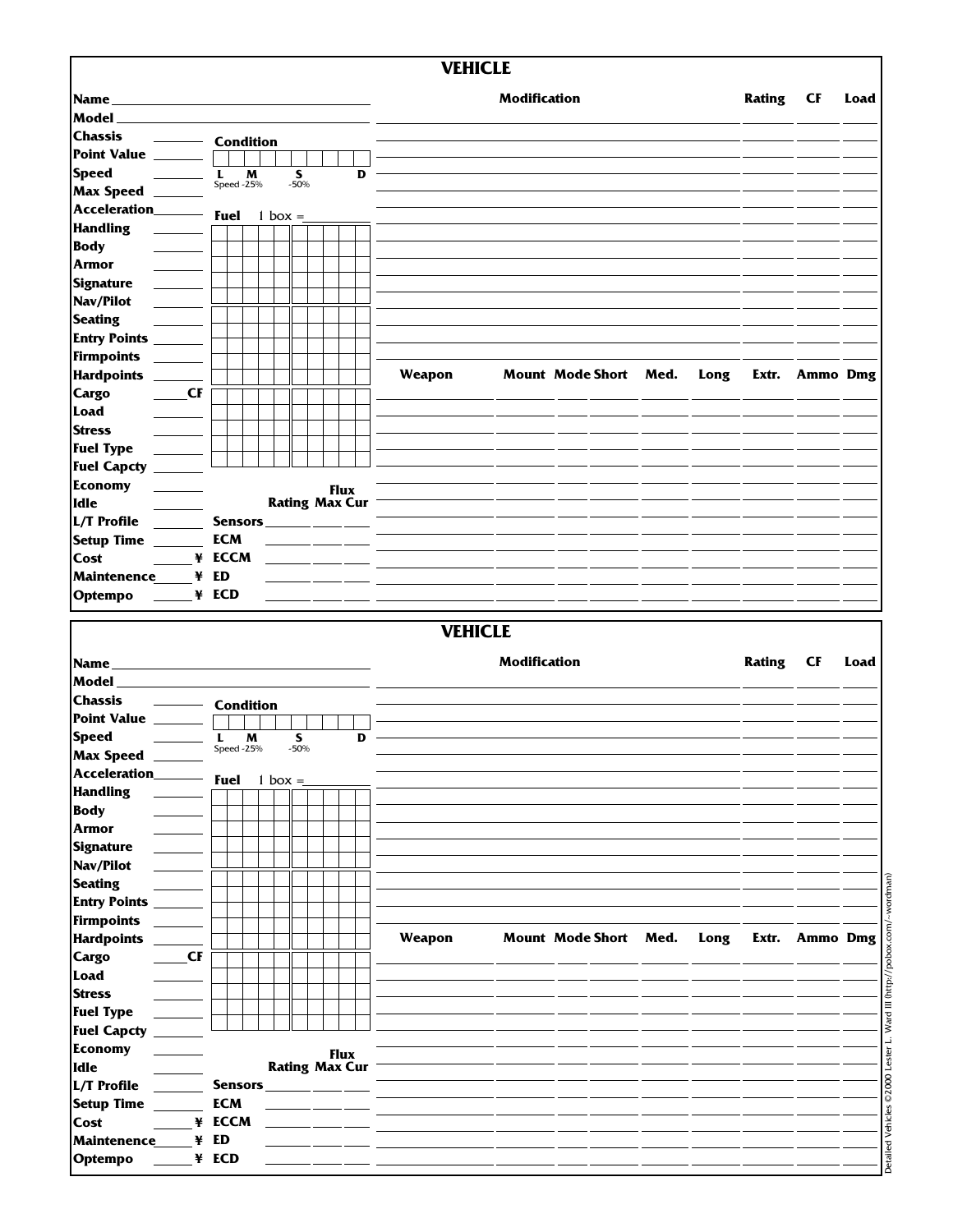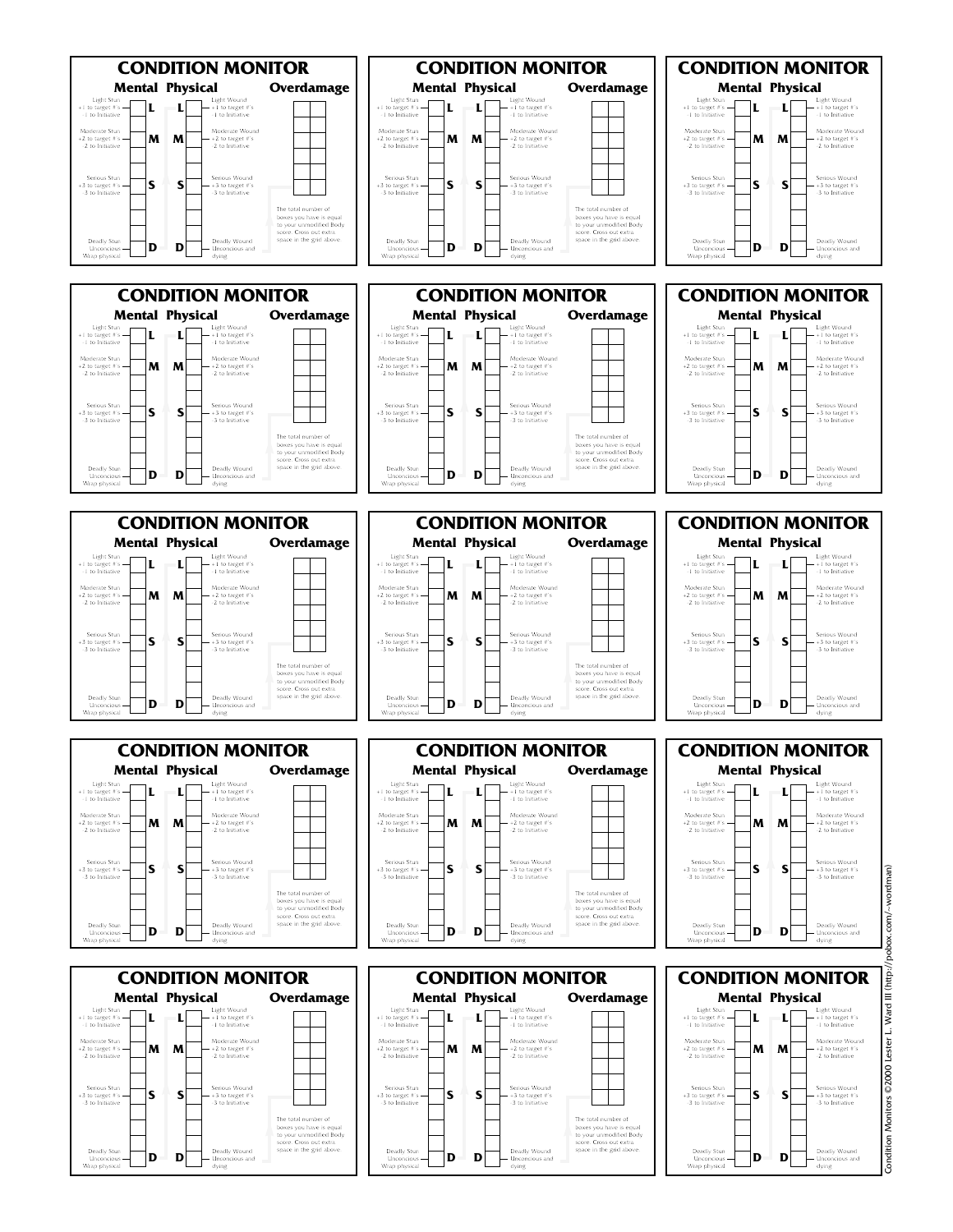| Conceal ______<br>Mode<br>Damage ______<br>Weight _______<br>Range <u>_________</u><br>Medium<br>Long<br>Extreme_<br>Accessories<br>Model<br>Ammo_<br>Conceal ______<br>Mode<br><u> 1999 - Jan Jan Jawa</u><br>Damage ______<br>Weight _______<br>Cost<br><b>Contract Contract</b><br>Range <u>_________</u><br>Medium<br><b>Short</b> Short<br>$Long \_$<br>Extreme<br>Accessories_<br>Ammo<br>Range <u>________</u><br>Medium<br>Short______<br>Long<br>Extreme $\_$<br>Accessories_<br>Model<br>Ammo<br>Conceal ______<br>Mode ______<br>Damage ______<br>Weight _______<br>Medium<br>Long<br><b>Extreme</b><br>Ammo<br>$\sim$ 100 $\sim$ 100 $\sim$<br>Weapons ©2000 Lester L. Ward III (http://pobox.com/~wordman)<br>Medium<br>Long<br><b>Extreme</b><br>Ammo_<br>$\frac{1}{2}$ and $\frac{1}{2}$<br>$\sim$ 100 $\sim$ 100 $\sim$<br>Medium<br>Long<br>Extreme_ | Model ________                                                                                                                                                                       | Ammo |  |
|-----------------------------------------------------------------------------------------------------------------------------------------------------------------------------------------------------------------------------------------------------------------------------------------------------------------------------------------------------------------------------------------------------------------------------------------------------------------------------------------------------------------------------------------------------------------------------------------------------------------------------------------------------------------------------------------------------------------------------------------------------------------------------------------------------------------------------------------------------------------------|--------------------------------------------------------------------------------------------------------------------------------------------------------------------------------------|------|--|
|                                                                                                                                                                                                                                                                                                                                                                                                                                                                                                                                                                                                                                                                                                                                                                                                                                                                       |                                                                                                                                                                                      |      |  |
|                                                                                                                                                                                                                                                                                                                                                                                                                                                                                                                                                                                                                                                                                                                                                                                                                                                                       |                                                                                                                                                                                      |      |  |
|                                                                                                                                                                                                                                                                                                                                                                                                                                                                                                                                                                                                                                                                                                                                                                                                                                                                       |                                                                                                                                                                                      |      |  |
|                                                                                                                                                                                                                                                                                                                                                                                                                                                                                                                                                                                                                                                                                                                                                                                                                                                                       |                                                                                                                                                                                      |      |  |
|                                                                                                                                                                                                                                                                                                                                                                                                                                                                                                                                                                                                                                                                                                                                                                                                                                                                       |                                                                                                                                                                                      |      |  |
|                                                                                                                                                                                                                                                                                                                                                                                                                                                                                                                                                                                                                                                                                                                                                                                                                                                                       |                                                                                                                                                                                      |      |  |
|                                                                                                                                                                                                                                                                                                                                                                                                                                                                                                                                                                                                                                                                                                                                                                                                                                                                       |                                                                                                                                                                                      |      |  |
|                                                                                                                                                                                                                                                                                                                                                                                                                                                                                                                                                                                                                                                                                                                                                                                                                                                                       |                                                                                                                                                                                      |      |  |
|                                                                                                                                                                                                                                                                                                                                                                                                                                                                                                                                                                                                                                                                                                                                                                                                                                                                       |                                                                                                                                                                                      |      |  |
|                                                                                                                                                                                                                                                                                                                                                                                                                                                                                                                                                                                                                                                                                                                                                                                                                                                                       |                                                                                                                                                                                      |      |  |
|                                                                                                                                                                                                                                                                                                                                                                                                                                                                                                                                                                                                                                                                                                                                                                                                                                                                       |                                                                                                                                                                                      |      |  |
|                                                                                                                                                                                                                                                                                                                                                                                                                                                                                                                                                                                                                                                                                                                                                                                                                                                                       |                                                                                                                                                                                      |      |  |
|                                                                                                                                                                                                                                                                                                                                                                                                                                                                                                                                                                                                                                                                                                                                                                                                                                                                       |                                                                                                                                                                                      |      |  |
|                                                                                                                                                                                                                                                                                                                                                                                                                                                                                                                                                                                                                                                                                                                                                                                                                                                                       |                                                                                                                                                                                      |      |  |
|                                                                                                                                                                                                                                                                                                                                                                                                                                                                                                                                                                                                                                                                                                                                                                                                                                                                       |                                                                                                                                                                                      |      |  |
|                                                                                                                                                                                                                                                                                                                                                                                                                                                                                                                                                                                                                                                                                                                                                                                                                                                                       |                                                                                                                                                                                      |      |  |
|                                                                                                                                                                                                                                                                                                                                                                                                                                                                                                                                                                                                                                                                                                                                                                                                                                                                       |                                                                                                                                                                                      |      |  |
|                                                                                                                                                                                                                                                                                                                                                                                                                                                                                                                                                                                                                                                                                                                                                                                                                                                                       |                                                                                                                                                                                      |      |  |
|                                                                                                                                                                                                                                                                                                                                                                                                                                                                                                                                                                                                                                                                                                                                                                                                                                                                       |                                                                                                                                                                                      |      |  |
|                                                                                                                                                                                                                                                                                                                                                                                                                                                                                                                                                                                                                                                                                                                                                                                                                                                                       |                                                                                                                                                                                      |      |  |
|                                                                                                                                                                                                                                                                                                                                                                                                                                                                                                                                                                                                                                                                                                                                                                                                                                                                       |                                                                                                                                                                                      |      |  |
|                                                                                                                                                                                                                                                                                                                                                                                                                                                                                                                                                                                                                                                                                                                                                                                                                                                                       |                                                                                                                                                                                      |      |  |
|                                                                                                                                                                                                                                                                                                                                                                                                                                                                                                                                                                                                                                                                                                                                                                                                                                                                       | Model                                                                                                                                                                                |      |  |
|                                                                                                                                                                                                                                                                                                                                                                                                                                                                                                                                                                                                                                                                                                                                                                                                                                                                       | Conceal ______                                                                                                                                                                       |      |  |
|                                                                                                                                                                                                                                                                                                                                                                                                                                                                                                                                                                                                                                                                                                                                                                                                                                                                       | Mode ______                                                                                                                                                                          |      |  |
|                                                                                                                                                                                                                                                                                                                                                                                                                                                                                                                                                                                                                                                                                                                                                                                                                                                                       | Damage ______                                                                                                                                                                        |      |  |
|                                                                                                                                                                                                                                                                                                                                                                                                                                                                                                                                                                                                                                                                                                                                                                                                                                                                       | Weight ______                                                                                                                                                                        |      |  |
|                                                                                                                                                                                                                                                                                                                                                                                                                                                                                                                                                                                                                                                                                                                                                                                                                                                                       |                                                                                                                                                                                      |      |  |
|                                                                                                                                                                                                                                                                                                                                                                                                                                                                                                                                                                                                                                                                                                                                                                                                                                                                       |                                                                                                                                                                                      |      |  |
|                                                                                                                                                                                                                                                                                                                                                                                                                                                                                                                                                                                                                                                                                                                                                                                                                                                                       |                                                                                                                                                                                      |      |  |
|                                                                                                                                                                                                                                                                                                                                                                                                                                                                                                                                                                                                                                                                                                                                                                                                                                                                       |                                                                                                                                                                                      |      |  |
|                                                                                                                                                                                                                                                                                                                                                                                                                                                                                                                                                                                                                                                                                                                                                                                                                                                                       |                                                                                                                                                                                      |      |  |
|                                                                                                                                                                                                                                                                                                                                                                                                                                                                                                                                                                                                                                                                                                                                                                                                                                                                       |                                                                                                                                                                                      |      |  |
|                                                                                                                                                                                                                                                                                                                                                                                                                                                                                                                                                                                                                                                                                                                                                                                                                                                                       |                                                                                                                                                                                      |      |  |
|                                                                                                                                                                                                                                                                                                                                                                                                                                                                                                                                                                                                                                                                                                                                                                                                                                                                       |                                                                                                                                                                                      |      |  |
|                                                                                                                                                                                                                                                                                                                                                                                                                                                                                                                                                                                                                                                                                                                                                                                                                                                                       |                                                                                                                                                                                      |      |  |
|                                                                                                                                                                                                                                                                                                                                                                                                                                                                                                                                                                                                                                                                                                                                                                                                                                                                       |                                                                                                                                                                                      |      |  |
|                                                                                                                                                                                                                                                                                                                                                                                                                                                                                                                                                                                                                                                                                                                                                                                                                                                                       |                                                                                                                                                                                      |      |  |
|                                                                                                                                                                                                                                                                                                                                                                                                                                                                                                                                                                                                                                                                                                                                                                                                                                                                       |                                                                                                                                                                                      |      |  |
|                                                                                                                                                                                                                                                                                                                                                                                                                                                                                                                                                                                                                                                                                                                                                                                                                                                                       |                                                                                                                                                                                      |      |  |
|                                                                                                                                                                                                                                                                                                                                                                                                                                                                                                                                                                                                                                                                                                                                                                                                                                                                       | <b>Cost</b>                                                                                                                                                                          |      |  |
|                                                                                                                                                                                                                                                                                                                                                                                                                                                                                                                                                                                                                                                                                                                                                                                                                                                                       | Range <u>________</u>                                                                                                                                                                |      |  |
|                                                                                                                                                                                                                                                                                                                                                                                                                                                                                                                                                                                                                                                                                                                                                                                                                                                                       |                                                                                                                                                                                      |      |  |
|                                                                                                                                                                                                                                                                                                                                                                                                                                                                                                                                                                                                                                                                                                                                                                                                                                                                       |                                                                                                                                                                                      |      |  |
|                                                                                                                                                                                                                                                                                                                                                                                                                                                                                                                                                                                                                                                                                                                                                                                                                                                                       |                                                                                                                                                                                      |      |  |
|                                                                                                                                                                                                                                                                                                                                                                                                                                                                                                                                                                                                                                                                                                                                                                                                                                                                       |                                                                                                                                                                                      |      |  |
|                                                                                                                                                                                                                                                                                                                                                                                                                                                                                                                                                                                                                                                                                                                                                                                                                                                                       |                                                                                                                                                                                      |      |  |
|                                                                                                                                                                                                                                                                                                                                                                                                                                                                                                                                                                                                                                                                                                                                                                                                                                                                       |                                                                                                                                                                                      |      |  |
|                                                                                                                                                                                                                                                                                                                                                                                                                                                                                                                                                                                                                                                                                                                                                                                                                                                                       |                                                                                                                                                                                      |      |  |
|                                                                                                                                                                                                                                                                                                                                                                                                                                                                                                                                                                                                                                                                                                                                                                                                                                                                       |                                                                                                                                                                                      |      |  |
|                                                                                                                                                                                                                                                                                                                                                                                                                                                                                                                                                                                                                                                                                                                                                                                                                                                                       |                                                                                                                                                                                      |      |  |
|                                                                                                                                                                                                                                                                                                                                                                                                                                                                                                                                                                                                                                                                                                                                                                                                                                                                       |                                                                                                                                                                                      |      |  |
|                                                                                                                                                                                                                                                                                                                                                                                                                                                                                                                                                                                                                                                                                                                                                                                                                                                                       |                                                                                                                                                                                      |      |  |
|                                                                                                                                                                                                                                                                                                                                                                                                                                                                                                                                                                                                                                                                                                                                                                                                                                                                       |                                                                                                                                                                                      |      |  |
|                                                                                                                                                                                                                                                                                                                                                                                                                                                                                                                                                                                                                                                                                                                                                                                                                                                                       |                                                                                                                                                                                      |      |  |
|                                                                                                                                                                                                                                                                                                                                                                                                                                                                                                                                                                                                                                                                                                                                                                                                                                                                       |                                                                                                                                                                                      |      |  |
|                                                                                                                                                                                                                                                                                                                                                                                                                                                                                                                                                                                                                                                                                                                                                                                                                                                                       |                                                                                                                                                                                      |      |  |
|                                                                                                                                                                                                                                                                                                                                                                                                                                                                                                                                                                                                                                                                                                                                                                                                                                                                       |                                                                                                                                                                                      |      |  |
|                                                                                                                                                                                                                                                                                                                                                                                                                                                                                                                                                                                                                                                                                                                                                                                                                                                                       |                                                                                                                                                                                      |      |  |
|                                                                                                                                                                                                                                                                                                                                                                                                                                                                                                                                                                                                                                                                                                                                                                                                                                                                       |                                                                                                                                                                                      |      |  |
|                                                                                                                                                                                                                                                                                                                                                                                                                                                                                                                                                                                                                                                                                                                                                                                                                                                                       |                                                                                                                                                                                      |      |  |
|                                                                                                                                                                                                                                                                                                                                                                                                                                                                                                                                                                                                                                                                                                                                                                                                                                                                       |                                                                                                                                                                                      |      |  |
|                                                                                                                                                                                                                                                                                                                                                                                                                                                                                                                                                                                                                                                                                                                                                                                                                                                                       | Accessories<br>Model<br>Conceal ______<br>Mode<br>Damage ______<br>Weight ______<br>Cost<br>Accessories_<br>Model ______<br>Conceal ______<br>Mode<br>Damage ______<br>Weight ______ |      |  |
|                                                                                                                                                                                                                                                                                                                                                                                                                                                                                                                                                                                                                                                                                                                                                                                                                                                                       |                                                                                                                                                                                      |      |  |
|                                                                                                                                                                                                                                                                                                                                                                                                                                                                                                                                                                                                                                                                                                                                                                                                                                                                       | Cost                                                                                                                                                                                 |      |  |
|                                                                                                                                                                                                                                                                                                                                                                                                                                                                                                                                                                                                                                                                                                                                                                                                                                                                       | <b>Accessories</b>                                                                                                                                                                   |      |  |
|                                                                                                                                                                                                                                                                                                                                                                                                                                                                                                                                                                                                                                                                                                                                                                                                                                                                       |                                                                                                                                                                                      |      |  |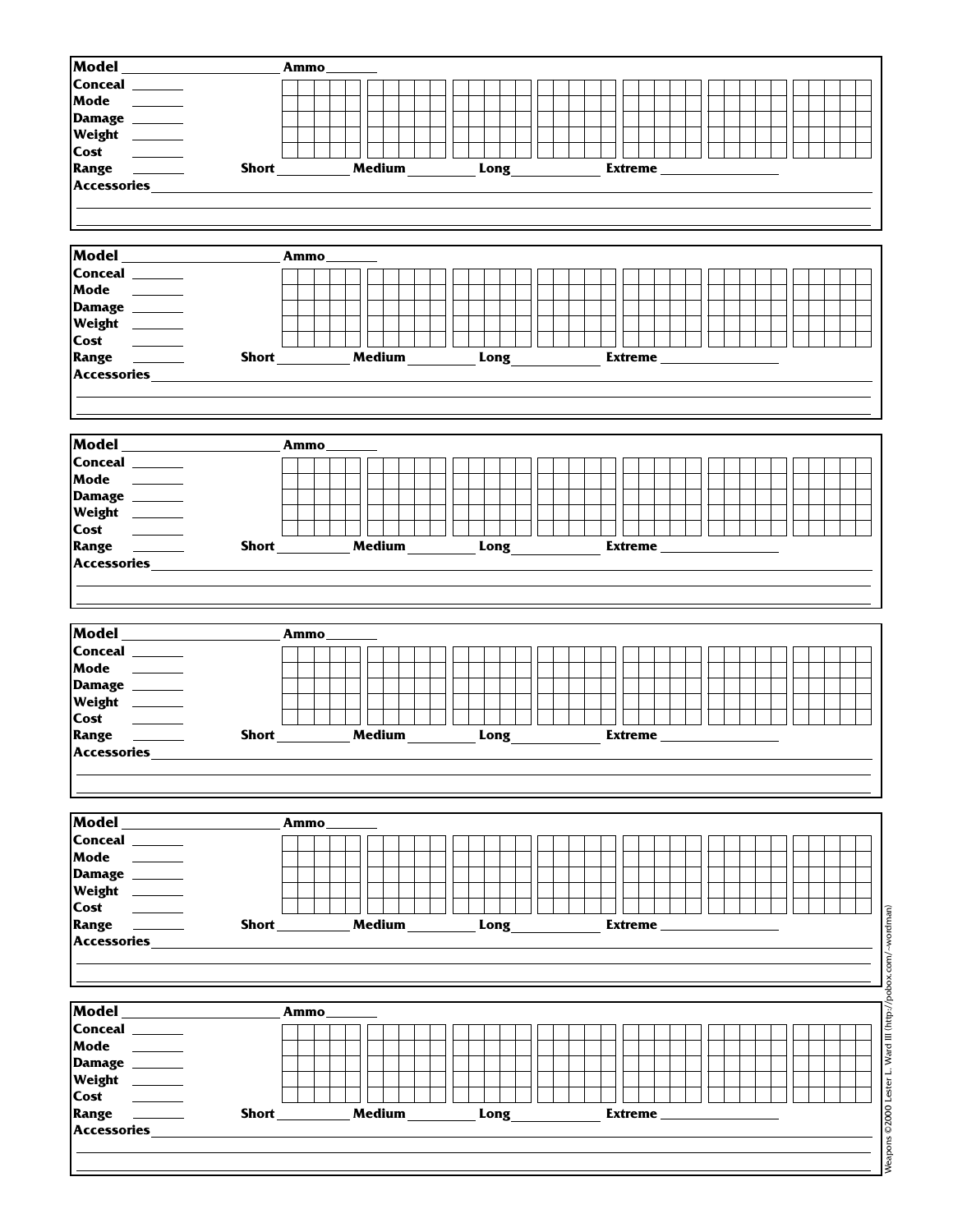| Name                                                                                |               | Race            |                                                                  | <b>Mental Physical</b>                                           | Overdamage                                                                                                                      |
|-------------------------------------------------------------------------------------|---------------|-----------------|------------------------------------------------------------------|------------------------------------------------------------------|---------------------------------------------------------------------------------------------------------------------------------|
| <b>Body</b>                                                                         | <b>Skills</b> | Cyber/Equipment | Light Stun<br>IL.<br>$+1$ to target #'s $-$<br>-1 to Initiative  | Light Wound<br>$- + 1$ to target $\#$ 's<br>-1 to Initiative     |                                                                                                                                 |
| <b>Quickness</b><br><b>Strength</b><br>Intelligence                                 |               |                 | Moderate Stun<br>M<br>$+2$ to target #'s $-$<br>-2 to Initiative | Moderate Wound<br>M<br>$-$ +2 to target $#s$<br>-2 to Initiative |                                                                                                                                 |
| Willpower<br>Charisma                                                               |               |                 | Serious Stun<br>S<br>$+3$ to target #'s $-$<br>-3 to Initiative  | Serious Wound<br>$- +3$ to target $\#$ 's<br>-3 to Initiative    |                                                                                                                                 |
| <b>Essense/B.I.</b><br><b>Magic</b><br><b>Reaction</b><br>Init Dice<br><b>Pools</b> | <b>Notes</b>  |                 | Deadly Stun<br>D<br>Unconcious-<br>Wrap physical                 | Deadly Wound<br>D<br>- Unconcious and<br>dying                   | The total number of<br>boxes you have is equal<br>to your unmodified Body<br>score. Cross out extra<br>space in the grid above. |

| Name                |                                                                                                                      | Race            |                                                 | <b>Mental Physical</b>                        | Overdamage                                          |
|---------------------|----------------------------------------------------------------------------------------------------------------------|-----------------|-------------------------------------------------|-----------------------------------------------|-----------------------------------------------------|
| <b>Body</b>         | <b>Skills</b>                                                                                                        | Cyber/Equipment | Light Stun<br>$+1$ to target #'s $-$            | Light Wound<br>$- +1$ to target #'s           |                                                     |
| <b>Quickness</b>    |                                                                                                                      |                 | -1 to Initiative                                | -1 to Initiative                              |                                                     |
| Strength            |                                                                                                                      |                 | Moderate Stun<br>м<br>$+2$ to target #'s $-$    | Moderate Wound<br>M<br>$-$ +2 to target $\#s$ |                                                     |
| Intelligence        | <u> 1980 - John Stone, amerikan besteht in der stadt i den stadt i den stadt i den stadt i den stadt i den stadt</u> |                 | -2 to Initiative                                | -2 to Initiative                              |                                                     |
| <b>Willpower</b>    |                                                                                                                      |                 | Serious Stun                                    | Serious Wound                                 |                                                     |
| <b>Charisma</b>     |                                                                                                                      |                 | S<br>$+3$ to target #'s $-$<br>-3 to Initiative | $-$ +3 to target #'s<br>-3 to Initiative      |                                                     |
| <b>Essense/B.I.</b> | the control of the control of the control of the control of the control of the control of                            |                 |                                                 |                                               | The total number of                                 |
| <b>Magic</b>        |                                                                                                                      |                 |                                                 |                                               | boxes you have is equal<br>to your unmodified Body  |
| <b>Reaction</b>     | <b>Notes</b>                                                                                                         |                 | Deadly Stun                                     | Deadly Wound                                  | score. Cross out extra.<br>space in the grid above. |
| Init Dice           |                                                                                                                      |                 | D<br>Unconcious -<br>Wrap physical              | D<br>Unconcious and<br>dying                  |                                                     |
| <b>Pool</b>         |                                                                                                                      |                 |                                                 |                                               |                                                     |

|               | Race            |                                                     | <b>Mental Physical</b>                                                                    | Overdamage                                                                                                                      |
|---------------|-----------------|-----------------------------------------------------|-------------------------------------------------------------------------------------------|---------------------------------------------------------------------------------------------------------------------------------|
| <b>Skills</b> | Cyber/Equipment | Light Stun<br>-1 to Initiative                      | Light Wound<br>$- + 1$ to target #'s<br>-1 to Initiative                                  |                                                                                                                                 |
|               |                 | M<br>-2 to Initiative                               | Moderate Wound<br>M<br>$-$ +2 to target $#s$<br>-2 to Initiative                          |                                                                                                                                 |
|               |                 | Serious Stun<br>۱S<br>-3 to Initiative              | Serious Wound<br>S<br>$-$ +3 to target $\#$ 's<br>-3 to Initiative                        |                                                                                                                                 |
|               |                 | Deadly Stun<br>ID.<br>Unconcious -<br>Wrap physical | Deadly Wound<br>D<br>Unconcious and<br>dying                                              | The total number of<br>boxes you have is equal<br>to your unmodified Body<br>score. Cross out extra<br>space in the grid above. |
|               | <b>Notes</b>    |                                                     | $+1$ to target #'s $-$<br>Moderate Stun<br>+2 to target #'s $-$<br>$+3$ to target #'s $-$ |                                                                                                                                 |

| <b>Name</b>                                         |               | Race             |                                                                  | <b>Mental Physical</b>                                             | Overdamage                                                                |
|-----------------------------------------------------|---------------|------------------|------------------------------------------------------------------|--------------------------------------------------------------------|---------------------------------------------------------------------------|
| <b>Body</b>                                         | <b>Skills</b> | Cyber/Equipment_ | Light Stun<br>$+1$ to target #'s $-$<br>-1 to Initiative         | Light Wound<br>$- + 1$ to target $\#$ 's<br>-1 to Initiative       |                                                                           |
| <b>Quickness</b><br><b>Strength</b>                 |               |                  | Moderate Stun<br>M<br>$+2$ to target #'s $-$<br>-2 to Initiative | Moderate Wound<br>M<br>$-$ +2 to target $\#s$<br>-2 to Initiative  |                                                                           |
| Intelligence<br><b>Willpower</b><br><b>Charisma</b> |               |                  | Serious Stun<br>S<br>$+3$ to target #'s $-$<br>-3 to Initiative  | Serious Wound<br>s<br>$-$ +3 to target $\#$ 's<br>-3 to Initiative |                                                                           |
| Essense/B.I.<br>Magic                               |               |                  |                                                                  |                                                                    | The total number of<br>boxes you have is equal<br>to your unmodified Body |
| <b>Reaction</b><br>Init Dice                        | <b>Notes</b>  |                  | Deadly Stun<br>D<br>Unconcious -<br>Wrap physical                | Deadly Wound<br>D<br><b>Unconcious</b> and<br>dying                | score. Cross out extra<br>space in the grid above.                        |
| <b>Pool</b>                                         |               |                  |                                                                  |                                                                    |                                                                           |

| Name                |               | Race            |                                                                  | <b>Mental Physical</b>                                          | Overdamage                                                                   |
|---------------------|---------------|-----------------|------------------------------------------------------------------|-----------------------------------------------------------------|------------------------------------------------------------------------------|
| <b>Body</b>         | <b>Skills</b> | Cyber/Equipment | Light Stun<br>L<br>$+1$ to target #'s $-$                        | Light Wound<br>$- + 1$ to target #'s                            |                                                                              |
| <b>Quickness</b>    |               |                 | -1 to Initiative                                                 | -1 to Initiative                                                |                                                                              |
| <b>Strength</b>     |               |                 | Moderate Stun<br>M<br>$+2$ to target #'s $-$<br>-2 to Initiative | Moderate Wound<br>M<br>$-$ +2 to target #'s<br>-2 to Initiative |                                                                              |
| Intelligence        |               |                 |                                                                  |                                                                 |                                                                              |
| <b>Willpower</b>    |               |                 | Serious Stun                                                     | Serious Wound                                                   |                                                                              |
| <b>Charisma</b>     |               |                 | S<br>$+3$ to target #'s $-$<br>-3 to Initiative                  | $-$ +3 to target #'s<br>-3 to Initiative                        |                                                                              |
| <b>Essense/B.I.</b> |               |                 |                                                                  |                                                                 | The total number of                                                          |
| <b>Magic</b>        |               |                 |                                                                  |                                                                 | boxes you have is equal<br>to your unmodified Body<br>score. Cross out extra |
| <b>Reaction</b>     | <b>Notes</b>  |                 | Deadly Stun<br>D<br>Unconcious -                                 | Deadly Wound<br>D<br>- Unconcious and                           | space in the grid above.                                                     |
| Init Dice           |               |                 | Wrap physical                                                    | dying                                                           |                                                                              |
| <b>Pool</b>         |               |                 |                                                                  |                                                                 |                                                                              |

Non-player characters ©2000 Lester L. Ward III (http://pobox.com/~wordman) Non-player characters ©2000 Lester L. Ward III (http://pobox.com/~wordman)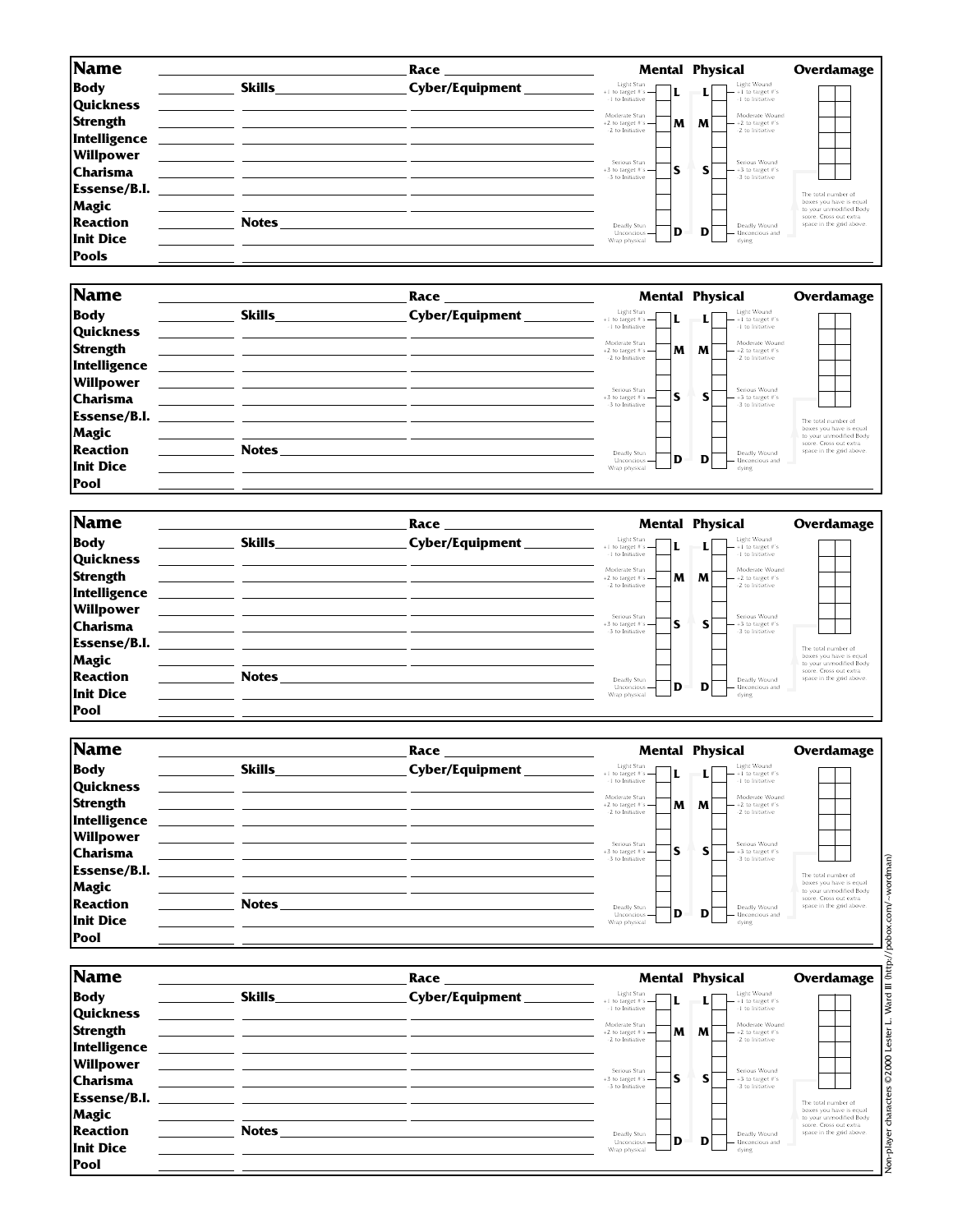| Item |  | <b>GEAR</b><br>Cncl Rating Weight Location | <b>Notes</b>                                               |
|------|--|--------------------------------------------|------------------------------------------------------------|
|      |  |                                            |                                                            |
|      |  |                                            |                                                            |
|      |  |                                            |                                                            |
|      |  |                                            |                                                            |
|      |  |                                            |                                                            |
|      |  |                                            |                                                            |
|      |  |                                            |                                                            |
|      |  |                                            |                                                            |
|      |  |                                            |                                                            |
|      |  |                                            |                                                            |
|      |  |                                            |                                                            |
|      |  |                                            |                                                            |
|      |  |                                            |                                                            |
|      |  |                                            |                                                            |
|      |  |                                            |                                                            |
|      |  |                                            |                                                            |
|      |  |                                            |                                                            |
|      |  |                                            |                                                            |
|      |  |                                            |                                                            |
|      |  |                                            |                                                            |
|      |  |                                            |                                                            |
|      |  |                                            |                                                            |
|      |  |                                            |                                                            |
|      |  |                                            |                                                            |
|      |  |                                            |                                                            |
|      |  |                                            |                                                            |
|      |  |                                            |                                                            |
|      |  |                                            |                                                            |
|      |  |                                            |                                                            |
|      |  |                                            |                                                            |
|      |  |                                            |                                                            |
|      |  |                                            |                                                            |
|      |  |                                            |                                                            |
|      |  |                                            |                                                            |
|      |  |                                            |                                                            |
|      |  |                                            |                                                            |
|      |  |                                            |                                                            |
|      |  |                                            |                                                            |
|      |  |                                            |                                                            |
|      |  |                                            |                                                            |
|      |  |                                            |                                                            |
|      |  |                                            |                                                            |
|      |  |                                            |                                                            |
|      |  |                                            |                                                            |
|      |  |                                            |                                                            |
|      |  |                                            |                                                            |
|      |  |                                            |                                                            |
|      |  |                                            |                                                            |
|      |  |                                            |                                                            |
|      |  |                                            |                                                            |
|      |  |                                            |                                                            |
|      |  |                                            |                                                            |
|      |  |                                            |                                                            |
|      |  |                                            |                                                            |
|      |  |                                            | Gear © 2000 Lester L. Ward III (http://pobox.com/~wordman) |
|      |  |                                            |                                                            |
|      |  |                                            |                                                            |
|      |  |                                            |                                                            |
|      |  |                                            |                                                            |
|      |  |                                            |                                                            |
|      |  |                                            |                                                            |
|      |  |                                            |                                                            |
|      |  |                                            |                                                            |
|      |  |                                            |                                                            |
|      |  |                                            |                                                            |
|      |  |                                            |                                                            |
|      |  |                                            |                                                            |
|      |  |                                            |                                                            |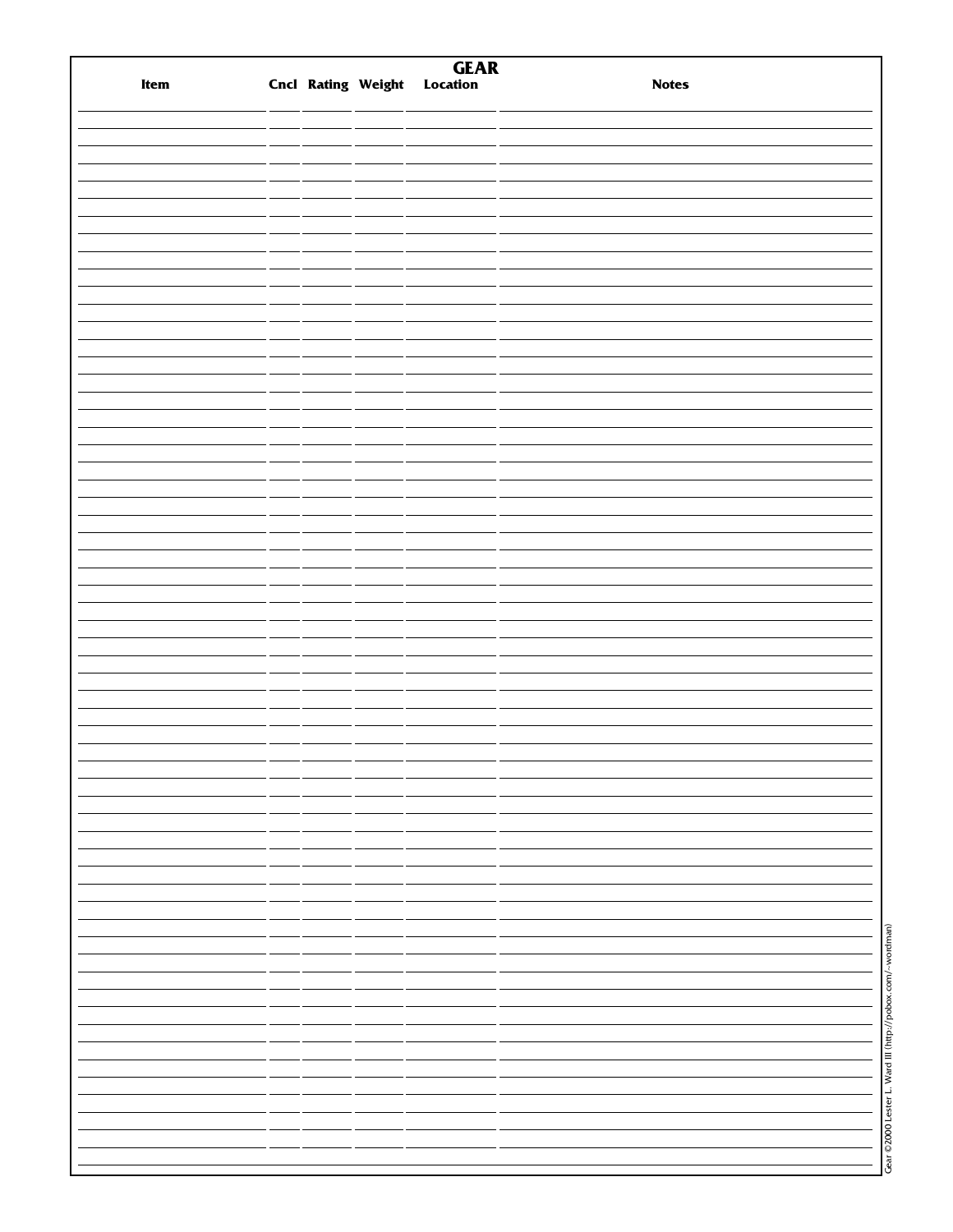| <b>IDENTITY</b>                          | <b>IDENTITY</b>              | <b>IDENTITY</b>                      | <b>IDENTITY</b>                           |
|------------------------------------------|------------------------------|--------------------------------------|-------------------------------------------|
|                                          |                              |                                      |                                           |
|                                          |                              |                                      | <b>Name_____________</b>                  |
| <b>SIN_________________________</b>      | <b>SIN</b>                   | <b>SIN</b>                           | $\begin{array}{c} \text{SIN} \end{array}$ |
| <b>Credstick</b>                         | <b>Credstick</b>             | <b>Credstick</b>                     | <b>Credstick</b>                          |
| Rating_____ Color ________               | Rating_____ Color __________ | Rating_____ Color ________           | Rating_____ Color __________              |
| Balance                                  | ¥<br>Balance                 | ¥                                    | ¥                                         |
|                                          |                              |                                      |                                           |
| Legal Residence_________                 | Legal Residence________      | Legal Residence________              | Legal Residence_________                  |
| <b>Notes</b>                             |                              |                                      |                                           |
|                                          |                              |                                      |                                           |
|                                          |                              |                                      |                                           |
| <b>IDENTITY</b>                          |                              | <b>STOCK</b>                         |                                           |
|                                          | Company                      | #Shares Purchase Price               | <b>Notes</b>                              |
|                                          |                              |                                      |                                           |
| <b>Credstick</b>                         |                              |                                      |                                           |
|                                          |                              |                                      |                                           |
| Rating <sub>____</sub> Color ______      |                              |                                      |                                           |
|                                          |                              |                                      |                                           |
|                                          |                              |                                      |                                           |
| Legal Residence_______                   |                              |                                      |                                           |
| <b>Notes Notes</b>                       |                              |                                      |                                           |
|                                          |                              |                                      |                                           |
|                                          |                              |                                      |                                           |
|                                          |                              | <b>BONDS</b>                         |                                           |
|                                          |                              |                                      |                                           |
|                                          | <b>Type</b>                  | <b>Rate Face Value Maturity Date</b> | <b>Notes</b>                              |
|                                          |                              |                                      |                                           |
| <b>IDENTITY</b>                          |                              |                                      |                                           |
| Name                                     |                              |                                      |                                           |
| <b>SIN SIN</b>                           |                              |                                      |                                           |
|                                          |                              |                                      |                                           |
| <b>Credstick</b>                         |                              |                                      |                                           |
| Rating <sub>____</sub> Color ___________ |                              |                                      |                                           |
| Balance                                  | ¥                            |                                      |                                           |
| Bank _                                   |                              |                                      |                                           |
| Legal Residence____                      |                              | <b>REAL ESTATE</b>                   |                                           |
|                                          | <b>Location</b>              | <b>Value</b>                         | <b>Notes</b>                              |
| Notes_____________                       |                              |                                      |                                           |
|                                          |                              |                                      |                                           |
|                                          |                              |                                      |                                           |
|                                          |                              |                                      |                                           |
|                                          |                              |                                      |                                           |
|                                          |                              |                                      |                                           |
|                                          |                              |                                      |                                           |
| <b>IDENTITY</b>                          | <b>CASH &amp; SCRIP</b>      | <b>CERTIFIED</b>                     | <b>LOANS</b>                              |
|                                          | <b>Currency</b><br>Value     | <b>Value</b>                         | To/From<br>Rate Principle Due             |
| <b>SIN</b>                               |                              |                                      |                                           |
| <b>Credstick</b>                         |                              |                                      |                                           |
|                                          |                              |                                      |                                           |
| Rating_____ Color _________              | ¥                            |                                      |                                           |
| Balance                                  |                              |                                      |                                           |
| Bank _                                   |                              |                                      |                                           |
| Legal Residence_                         |                              |                                      |                                           |
|                                          |                              |                                      |                                           |
| Notes_                                   |                              |                                      |                                           |

Finances © 2000 Lester L. Ward III (http://pobox.com/~wordman) Finances ©2000 Lester L. Ward III (http://pobox.com/~wordman)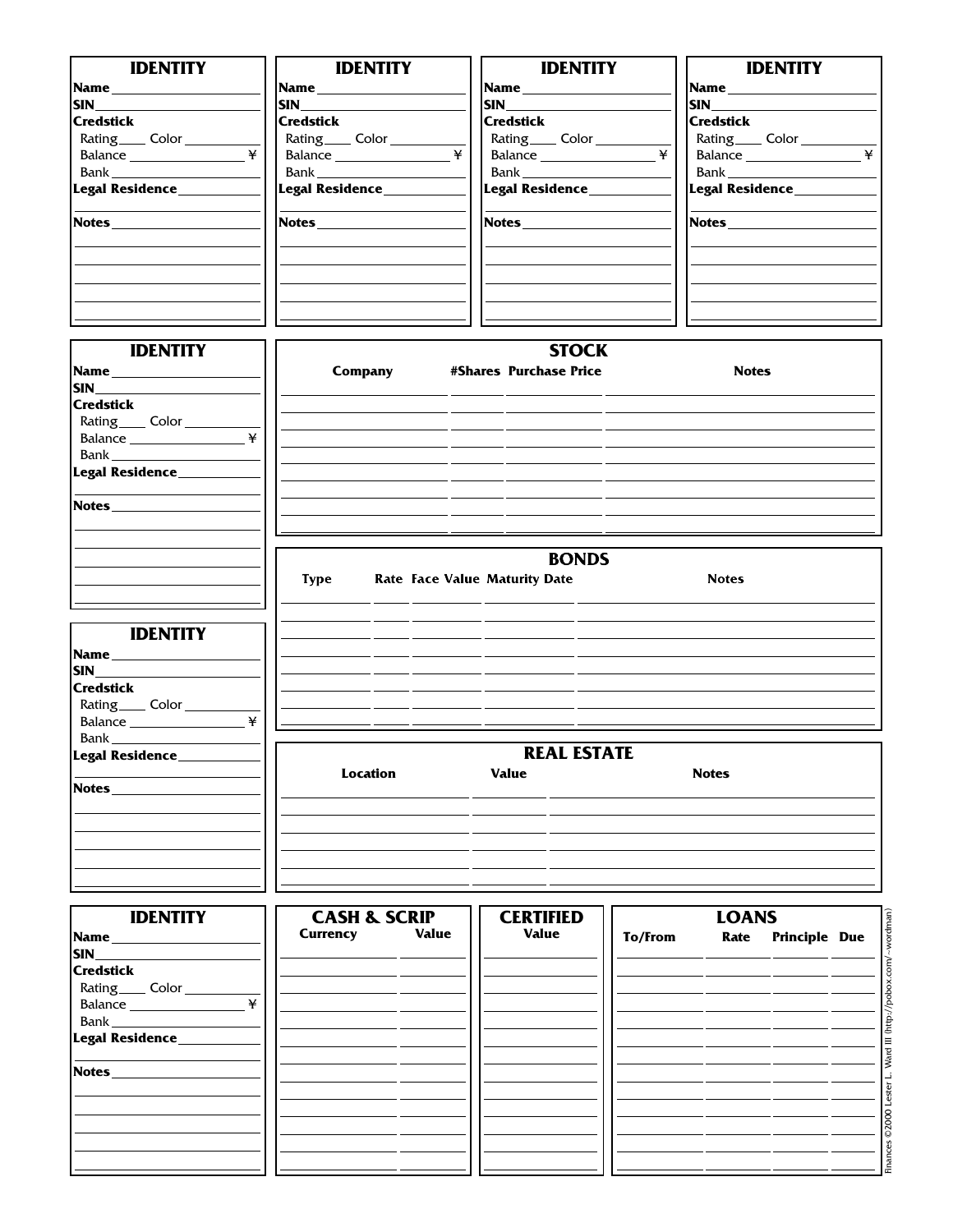| <b>HISTORY</b> | <b>CHARACTER DRAWING</b> |
|----------------|--------------------------|
|                |                          |
|                |                          |
|                |                          |
|                |                          |
|                |                          |
|                |                          |
|                |                          |
|                |                          |
|                |                          |
|                |                          |
|                |                          |
|                |                          |
|                |                          |
|                |                          |
|                |                          |
|                |                          |
|                |                          |
|                |                          |
|                |                          |
|                |                          |
|                |                          |
|                |                          |
|                |                          |
|                |                          |
|                |                          |
|                |                          |
|                |                          |
|                | <b>NOTES</b>             |
|                |                          |
|                |                          |
|                |                          |
|                |                          |
|                |                          |
|                |                          |
|                |                          |
|                |                          |
|                |                          |
|                |                          |
|                |                          |
|                |                          |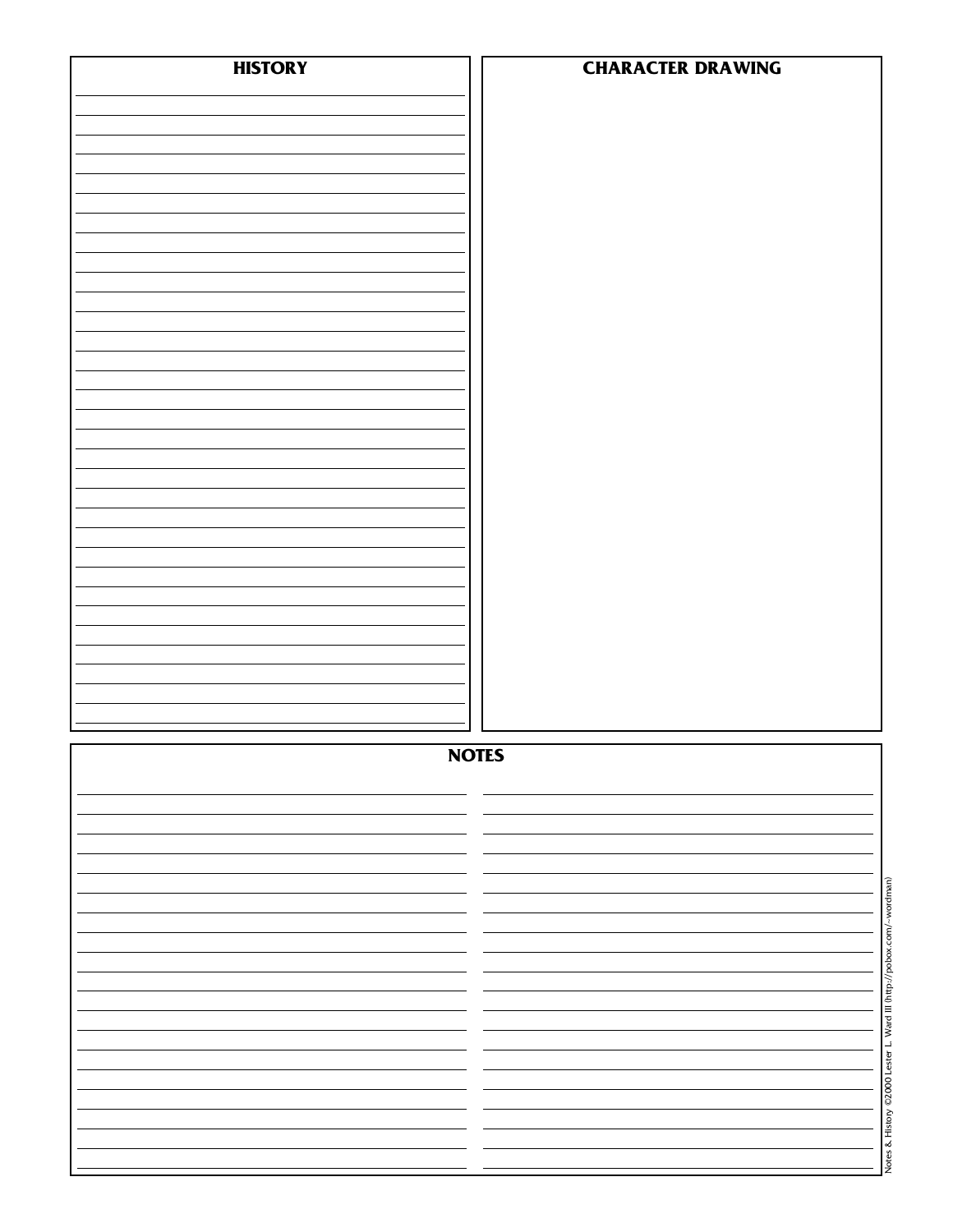| Name              |                           |                         |               | <b>POWERS</b> |                                                   |                                                                |                                                                           |
|-------------------|---------------------------|-------------------------|---------------|---------------|---------------------------------------------------|----------------------------------------------------------------|---------------------------------------------------------------------------|
| Summoner          |                           | <b>Name</b>             | <b>Type</b>   | <b>Action</b> | Range                                             | <b>Duration</b>                                                | <b>Notes</b>                                                              |
|                   |                           |                         |               |               |                                                   |                                                                |                                                                           |
| Force             |                           |                         |               |               |                                                   |                                                                |                                                                           |
| Spirit Energy _   |                           |                         |               |               |                                                   |                                                                |                                                                           |
| <b>Karma</b>      |                           |                         |               |               |                                                   |                                                                |                                                                           |
| Native Plane_     |                           |                         |               |               |                                                   |                                                                |                                                                           |
| Form(s)           |                           |                         |               |               |                                                   |                                                                |                                                                           |
|                   |                           |                         |               |               |                                                   |                                                                |                                                                           |
|                   |                           |                         |               |               |                                                   |                                                                |                                                                           |
|                   |                           |                         |               |               |                                                   |                                                                |                                                                           |
|                   |                           |                         |               |               |                                                   |                                                                |                                                                           |
|                   |                           |                         |               |               |                                                   |                                                                |                                                                           |
|                   |                           |                         |               |               |                                                   |                                                                |                                                                           |
|                   |                           |                         |               |               |                                                   |                                                                |                                                                           |
|                   |                           |                         |               |               |                                                   |                                                                |                                                                           |
|                   |                           |                         | <b>SKILLS</b> |               |                                                   | <b>POOLS</b>                                                   |                                                                           |
|                   |                           |                         |               | Karma         |                                                   | <b>Combat</b>                                                  |                                                                           |
|                   |                           |                         |               | <b>Spell</b>  |                                                   |                                                                |                                                                           |
|                   |                           |                         |               |               |                                                   |                                                                |                                                                           |
|                   |                           |                         |               |               |                                                   | <b>NOTES</b>                                                   |                                                                           |
|                   |                           |                         |               |               |                                                   |                                                                |                                                                           |
|                   |                           |                         |               |               |                                                   |                                                                |                                                                           |
|                   |                           |                         |               |               |                                                   |                                                                |                                                                           |
|                   |                           |                         |               |               |                                                   |                                                                |                                                                           |
|                   |                           |                         |               |               |                                                   |                                                                |                                                                           |
|                   |                           |                         |               |               |                                                   |                                                                |                                                                           |
|                   |                           |                         |               |               |                                                   |                                                                |                                                                           |
|                   |                           |                         |               |               |                                                   |                                                                |                                                                           |
| <b>ATTRIBUTES</b> |                           |                         |               |               |                                                   |                                                                |                                                                           |
|                   | Physical<br><b>Astral</b> |                         |               |               |                                                   | <b>CONDITION MONITOR</b>                                       |                                                                           |
| <b>Body</b>       |                           |                         |               |               |                                                   | <b>Mental Physical</b>                                         | <b>Overdamage</b>                                                         |
| Quickness         |                           |                         |               |               | Light Stun<br>+1 to target #'s<br>L               | Light Wound<br>+1 to target #'s                                |                                                                           |
| Strength          |                           |                         |               |               | -1 to Initiative                                  | -1 to Initiative                                               |                                                                           |
| Charisma          |                           |                         |               |               | Moderate Stun<br>M<br>$+2$ to target $\#s$        | Moderate Wound<br>M<br>+2 to target #'s                        |                                                                           |
|                   |                           |                         |               |               | -2 to Initiative                                  | -2 to Initiative                                               |                                                                           |
| Intelligence      |                           |                         |               |               |                                                   |                                                                |                                                                           |
| Willpower         |                           |                         |               |               | Serious Stun<br>${\sf s}$<br>$+3$ to target $\#s$ | Serious Wound<br>S<br>$+3$ to target #'s<br>$-3$ to Initiative |                                                                           |
| Essence           |                           |                         |               |               | -3 to Initiative                                  |                                                                |                                                                           |
| Magic             |                           |                         |               |               |                                                   |                                                                | The total number of<br>boxes you have is equal<br>to your unmodified Body |
| Reaction          |                           |                         |               |               | Deadly Stun                                       | Deadly Wound                                                   | score. Cross out extra<br>space in the grid above.                        |
| Initiative Dice   |                           |                         |               |               | D<br>Unconcious-<br>Vrap physical                 | D<br>- Unconcious and<br>dying                                 |                                                                           |
|                   |                           |                         |               |               |                                                   |                                                                |                                                                           |
|                   |                           |                         | <b>SPELLS</b> |               |                                                   |                                                                |                                                                           |
| <b>Name</b>       |                           | Force Dmg Duration Type | <b>Target</b> | <b>Resist</b> |                                                   | Range Drain                                                    | <b>Notes</b>                                                              |
|                   |                           |                         |               |               |                                                   |                                                                |                                                                           |
|                   |                           |                         |               |               |                                                   |                                                                |                                                                           |
|                   |                           |                         |               |               |                                                   |                                                                |                                                                           |
|                   |                           |                         |               |               |                                                   |                                                                |                                                                           |
|                   |                           |                         |               |               |                                                   |                                                                |                                                                           |
|                   |                           |                         |               |               |                                                   |                                                                |                                                                           |
|                   |                           |                         |               |               |                                                   |                                                                |                                                                           |
|                   |                           |                         |               |               |                                                   |                                                                |                                                                           |
|                   |                           |                         |               |               |                                                   |                                                                |                                                                           |
|                   |                           |                         |               |               |                                                   |                                                                |                                                                           |
|                   |                           |                         |               |               |                                                   |                                                                |                                                                           |
|                   |                           |                         |               |               |                                                   |                                                                |                                                                           |
|                   |                           |                         |               |               |                                                   |                                                                |                                                                           |
|                   |                           |                         |               |               |                                                   |                                                                |                                                                           |
|                   |                           |                         |               |               |                                                   |                                                                |                                                                           |
|                   |                           |                         |               |               |                                                   |                                                                |                                                                           |
|                   |                           |                         |               |               |                                                   |                                                                |                                                                           |
|                   |                           |                         |               |               |                                                   |                                                                |                                                                           |
|                   |                           |                         |               |               |                                                   |                                                                |                                                                           |
|                   |                           |                         |               |               |                                                   |                                                                |                                                                           |
|                   |                           |                         |               |               |                                                   |                                                                |                                                                           |
|                   |                           |                         |               |               |                                                   |                                                                |                                                                           |
|                   |                           |                         |               |               |                                                   |                                                                |                                                                           |

Ally/Free Spirit ©2000 Lester L. Ward III (http://pobox.com/~wordman) Ally/Free Spirit ©2000 Lester L. Ward III (http://pobox.com/~wordman)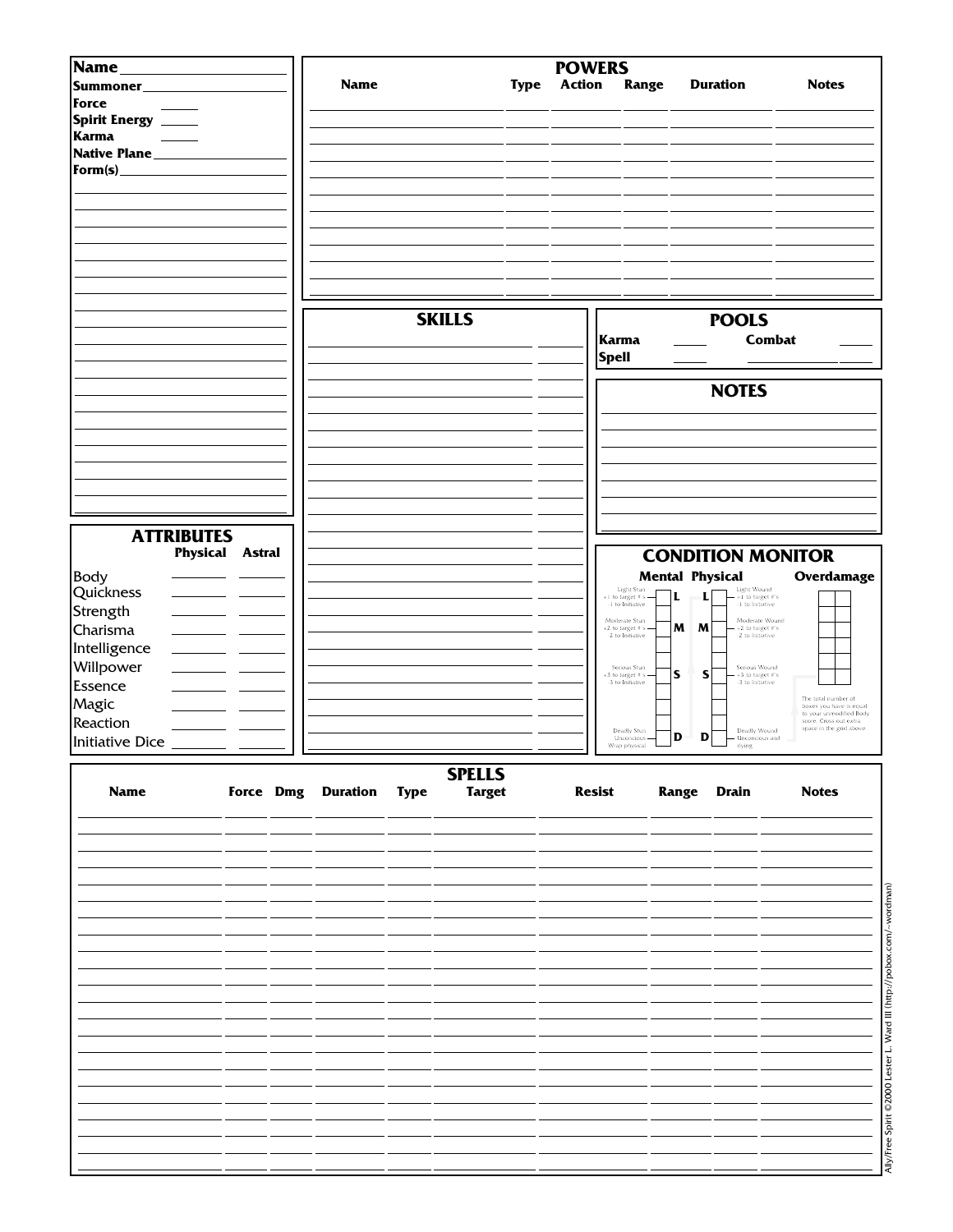| <b>Rating</b><br><b>Detection Factor</b><br>$\frac{1}{2}$<br><b>Hardening</b><br>$\overline{\phantom{a}}$<br><b>Response</b><br>$\overline{\phantom{a}}$<br>I/O<br>Memory<br><b>Storage</b><br><b>ASIST</b><br>hot cold<br><b>ICCM</b> filter<br>yes no<br><b>Reality Filter</b><br>on off<br><b>Filter Description___</b> | <b>CYBERDECK</b><br>$Type_$<br>Hitcher jacks ____<br><b>Ports</b><br>Case armor _____ | Manual<br>Manual/hot<br><b>Manual/RF</b><br>Manual/hot/RF<br>DNI/hot<br>DNI/hot/RF<br>Link<br>Legal<br>Legal High<br>Illegal<br>Illegal High<br>Maser Grid<br>Junction Tap<br>Remote Tap<br>Cellular<br>Laser<br>Microwave<br>Radio<br>Satellite | <b>INITIATIVE</b><br><b>React. Dice</b><br>$\frac{1}{2} \left( \frac{1}{2} \right) \frac{1}{2} \left( \frac{1}{2} \right) \frac{1}{2} \left( \frac{1}{2} \right) \frac{1}{2} \left( \frac{1}{2} \right) \frac{1}{2} \left( \frac{1}{2} \right) \frac{1}{2} \left( \frac{1}{2} \right) \frac{1}{2} \left( \frac{1}{2} \right) \frac{1}{2} \left( \frac{1}{2} \right) \frac{1}{2} \left( \frac{1}{2} \right) \frac{1}{2} \left( \frac{1}{2} \right) \frac{1}{2} \left( \frac{1}{2} \right)$<br>$=$ $-$<br>Access Trace I/O<br>300<br>$-2$<br>$-2$<br>$-2$<br>$-2$<br>500<br>$+0$<br>$+0$<br>300<br>$+0$<br>500<br>$+0$<br>$+0$<br>$-2$<br>400<br>$+0$<br>$+0$<br><b>Rx50</b><br>$+4$<br>$+4$<br>100<br>$+3$<br>$-3$<br>100<br>$-2$<br>$-2$<br>300<br>$-2$<br>$-2$<br>200<br>$+2$<br>$-2$<br>200<br>$+2$<br>$+0$<br>500 | <b>Band</b><br>20<br>50<br>20<br>50<br>25<br>Rx5<br>10<br>5<br>20<br>10<br>Rx2<br>50 | <b>PERSONA</b><br><b>Rating Effective</b><br><b>MPCP</b><br>Bod<br>$\sim$<br><b>Evasion</b><br><u>and the state</u><br>Masking<br><u> a se</u><br><b>Service</b><br>Sensors<br>$\frac{1}{2}$ and $\frac{1}{2}$<br>Icon Rating<br>Icon Bandwidth ___<br>Icon Description______<br>$\mathbf{L}$<br>M<br>S<br>D |
|----------------------------------------------------------------------------------------------------------------------------------------------------------------------------------------------------------------------------------------------------------------------------------------------------------------------------|---------------------------------------------------------------------------------------|--------------------------------------------------------------------------------------------------------------------------------------------------------------------------------------------------------------------------------------------------|----------------------------------------------------------------------------------------------------------------------------------------------------------------------------------------------------------------------------------------------------------------------------------------------------------------------------------------------------------------------------------------------------------------------------------------------------------------------------------------------------------------------------------------------------------------------------------------------------------------------------------------------------------------------------------------------------------------------------------------------------------------------------------------------------------------------|--------------------------------------------------------------------------------------|--------------------------------------------------------------------------------------------------------------------------------------------------------------------------------------------------------------------------------------------------------------------------------------------------------------|
| Item                                                                                                                                                                                                                                                                                                                       | <b>Rating Size Active?</b>                                                            | <b>STORAGE</b>                                                                                                                                                                                                                                   | <b>Options/Notes</b>                                                                                                                                                                                                                                                                                                                                                                                                                                                                                                                                                                                                                                                                                                                                                                                                 |                                                                                      |                                                                                                                                                                                                                                                                                                              |
|                                                                                                                                                                                                                                                                                                                            |                                                                                       |                                                                                                                                                                                                                                                  |                                                                                                                                                                                                                                                                                                                                                                                                                                                                                                                                                                                                                                                                                                                                                                                                                      |                                                                                      |                                                                                                                                                                                                                                                                                                              |
|                                                                                                                                                                                                                                                                                                                            |                                                                                       |                                                                                                                                                                                                                                                  |                                                                                                                                                                                                                                                                                                                                                                                                                                                                                                                                                                                                                                                                                                                                                                                                                      |                                                                                      |                                                                                                                                                                                                                                                                                                              |
|                                                                                                                                                                                                                                                                                                                            |                                                                                       |                                                                                                                                                                                                                                                  |                                                                                                                                                                                                                                                                                                                                                                                                                                                                                                                                                                                                                                                                                                                                                                                                                      |                                                                                      |                                                                                                                                                                                                                                                                                                              |
|                                                                                                                                                                                                                                                                                                                            |                                                                                       |                                                                                                                                                                                                                                                  |                                                                                                                                                                                                                                                                                                                                                                                                                                                                                                                                                                                                                                                                                                                                                                                                                      |                                                                                      |                                                                                                                                                                                                                                                                                                              |
|                                                                                                                                                                                                                                                                                                                            |                                                                                       |                                                                                                                                                                                                                                                  |                                                                                                                                                                                                                                                                                                                                                                                                                                                                                                                                                                                                                                                                                                                                                                                                                      |                                                                                      |                                                                                                                                                                                                                                                                                                              |
|                                                                                                                                                                                                                                                                                                                            |                                                                                       |                                                                                                                                                                                                                                                  |                                                                                                                                                                                                                                                                                                                                                                                                                                                                                                                                                                                                                                                                                                                                                                                                                      |                                                                                      |                                                                                                                                                                                                                                                                                                              |
|                                                                                                                                                                                                                                                                                                                            |                                                                                       |                                                                                                                                                                                                                                                  |                                                                                                                                                                                                                                                                                                                                                                                                                                                                                                                                                                                                                                                                                                                                                                                                                      |                                                                                      |                                                                                                                                                                                                                                                                                                              |
|                                                                                                                                                                                                                                                                                                                            |                                                                                       |                                                                                                                                                                                                                                                  |                                                                                                                                                                                                                                                                                                                                                                                                                                                                                                                                                                                                                                                                                                                                                                                                                      |                                                                                      |                                                                                                                                                                                                                                                                                                              |
|                                                                                                                                                                                                                                                                                                                            |                                                                                       |                                                                                                                                                                                                                                                  |                                                                                                                                                                                                                                                                                                                                                                                                                                                                                                                                                                                                                                                                                                                                                                                                                      |                                                                                      |                                                                                                                                                                                                                                                                                                              |
|                                                                                                                                                                                                                                                                                                                            |                                                                                       |                                                                                                                                                                                                                                                  |                                                                                                                                                                                                                                                                                                                                                                                                                                                                                                                                                                                                                                                                                                                                                                                                                      |                                                                                      |                                                                                                                                                                                                                                                                                                              |
|                                                                                                                                                                                                                                                                                                                            |                                                                                       |                                                                                                                                                                                                                                                  |                                                                                                                                                                                                                                                                                                                                                                                                                                                                                                                                                                                                                                                                                                                                                                                                                      |                                                                                      |                                                                                                                                                                                                                                                                                                              |
|                                                                                                                                                                                                                                                                                                                            |                                                                                       |                                                                                                                                                                                                                                                  |                                                                                                                                                                                                                                                                                                                                                                                                                                                                                                                                                                                                                                                                                                                                                                                                                      |                                                                                      |                                                                                                                                                                                                                                                                                                              |
|                                                                                                                                                                                                                                                                                                                            |                                                                                       |                                                                                                                                                                                                                                                  |                                                                                                                                                                                                                                                                                                                                                                                                                                                                                                                                                                                                                                                                                                                                                                                                                      |                                                                                      |                                                                                                                                                                                                                                                                                                              |
|                                                                                                                                                                                                                                                                                                                            |                                                                                       |                                                                                                                                                                                                                                                  |                                                                                                                                                                                                                                                                                                                                                                                                                                                                                                                                                                                                                                                                                                                                                                                                                      |                                                                                      |                                                                                                                                                                                                                                                                                                              |
|                                                                                                                                                                                                                                                                                                                            |                                                                                       |                                                                                                                                                                                                                                                  |                                                                                                                                                                                                                                                                                                                                                                                                                                                                                                                                                                                                                                                                                                                                                                                                                      |                                                                                      |                                                                                                                                                                                                                                                                                                              |
|                                                                                                                                                                                                                                                                                                                            |                                                                                       |                                                                                                                                                                                                                                                  |                                                                                                                                                                                                                                                                                                                                                                                                                                                                                                                                                                                                                                                                                                                                                                                                                      |                                                                                      |                                                                                                                                                                                                                                                                                                              |
|                                                                                                                                                                                                                                                                                                                            |                                                                                       |                                                                                                                                                                                                                                                  |                                                                                                                                                                                                                                                                                                                                                                                                                                                                                                                                                                                                                                                                                                                                                                                                                      |                                                                                      |                                                                                                                                                                                                                                                                                                              |
|                                                                                                                                                                                                                                                                                                                            |                                                                                       |                                                                                                                                                                                                                                                  |                                                                                                                                                                                                                                                                                                                                                                                                                                                                                                                                                                                                                                                                                                                                                                                                                      |                                                                                      |                                                                                                                                                                                                                                                                                                              |
|                                                                                                                                                                                                                                                                                                                            |                                                                                       |                                                                                                                                                                                                                                                  |                                                                                                                                                                                                                                                                                                                                                                                                                                                                                                                                                                                                                                                                                                                                                                                                                      |                                                                                      |                                                                                                                                                                                                                                                                                                              |
|                                                                                                                                                                                                                                                                                                                            |                                                                                       |                                                                                                                                                                                                                                                  |                                                                                                                                                                                                                                                                                                                                                                                                                                                                                                                                                                                                                                                                                                                                                                                                                      |                                                                                      |                                                                                                                                                                                                                                                                                                              |
|                                                                                                                                                                                                                                                                                                                            |                                                                                       |                                                                                                                                                                                                                                                  |                                                                                                                                                                                                                                                                                                                                                                                                                                                                                                                                                                                                                                                                                                                                                                                                                      |                                                                                      |                                                                                                                                                                                                                                                                                                              |
|                                                                                                                                                                                                                                                                                                                            |                                                                                       |                                                                                                                                                                                                                                                  |                                                                                                                                                                                                                                                                                                                                                                                                                                                                                                                                                                                                                                                                                                                                                                                                                      |                                                                                      |                                                                                                                                                                                                                                                                                                              |
|                                                                                                                                                                                                                                                                                                                            |                                                                                       |                                                                                                                                                                                                                                                  |                                                                                                                                                                                                                                                                                                                                                                                                                                                                                                                                                                                                                                                                                                                                                                                                                      |                                                                                      |                                                                                                                                                                                                                                                                                                              |
|                                                                                                                                                                                                                                                                                                                            |                                                                                       |                                                                                                                                                                                                                                                  |                                                                                                                                                                                                                                                                                                                                                                                                                                                                                                                                                                                                                                                                                                                                                                                                                      |                                                                                      |                                                                                                                                                                                                                                                                                                              |
|                                                                                                                                                                                                                                                                                                                            |                                                                                       |                                                                                                                                                                                                                                                  |                                                                                                                                                                                                                                                                                                                                                                                                                                                                                                                                                                                                                                                                                                                                                                                                                      |                                                                                      |                                                                                                                                                                                                                                                                                                              |
|                                                                                                                                                                                                                                                                                                                            |                                                                                       |                                                                                                                                                                                                                                                  |                                                                                                                                                                                                                                                                                                                                                                                                                                                                                                                                                                                                                                                                                                                                                                                                                      |                                                                                      |                                                                                                                                                                                                                                                                                                              |
|                                                                                                                                                                                                                                                                                                                            |                                                                                       |                                                                                                                                                                                                                                                  |                                                                                                                                                                                                                                                                                                                                                                                                                                                                                                                                                                                                                                                                                                                                                                                                                      |                                                                                      |                                                                                                                                                                                                                                                                                                              |
|                                                                                                                                                                                                                                                                                                                            |                                                                                       |                                                                                                                                                                                                                                                  |                                                                                                                                                                                                                                                                                                                                                                                                                                                                                                                                                                                                                                                                                                                                                                                                                      |                                                                                      |                                                                                                                                                                                                                                                                                                              |
|                                                                                                                                                                                                                                                                                                                            |                                                                                       |                                                                                                                                                                                                                                                  |                                                                                                                                                                                                                                                                                                                                                                                                                                                                                                                                                                                                                                                                                                                                                                                                                      |                                                                                      |                                                                                                                                                                                                                                                                                                              |
|                                                                                                                                                                                                                                                                                                                            |                                                                                       |                                                                                                                                                                                                                                                  |                                                                                                                                                                                                                                                                                                                                                                                                                                                                                                                                                                                                                                                                                                                                                                                                                      |                                                                                      |                                                                                                                                                                                                                                                                                                              |
|                                                                                                                                                                                                                                                                                                                            |                                                                                       |                                                                                                                                                                                                                                                  |                                                                                                                                                                                                                                                                                                                                                                                                                                                                                                                                                                                                                                                                                                                                                                                                                      |                                                                                      |                                                                                                                                                                                                                                                                                                              |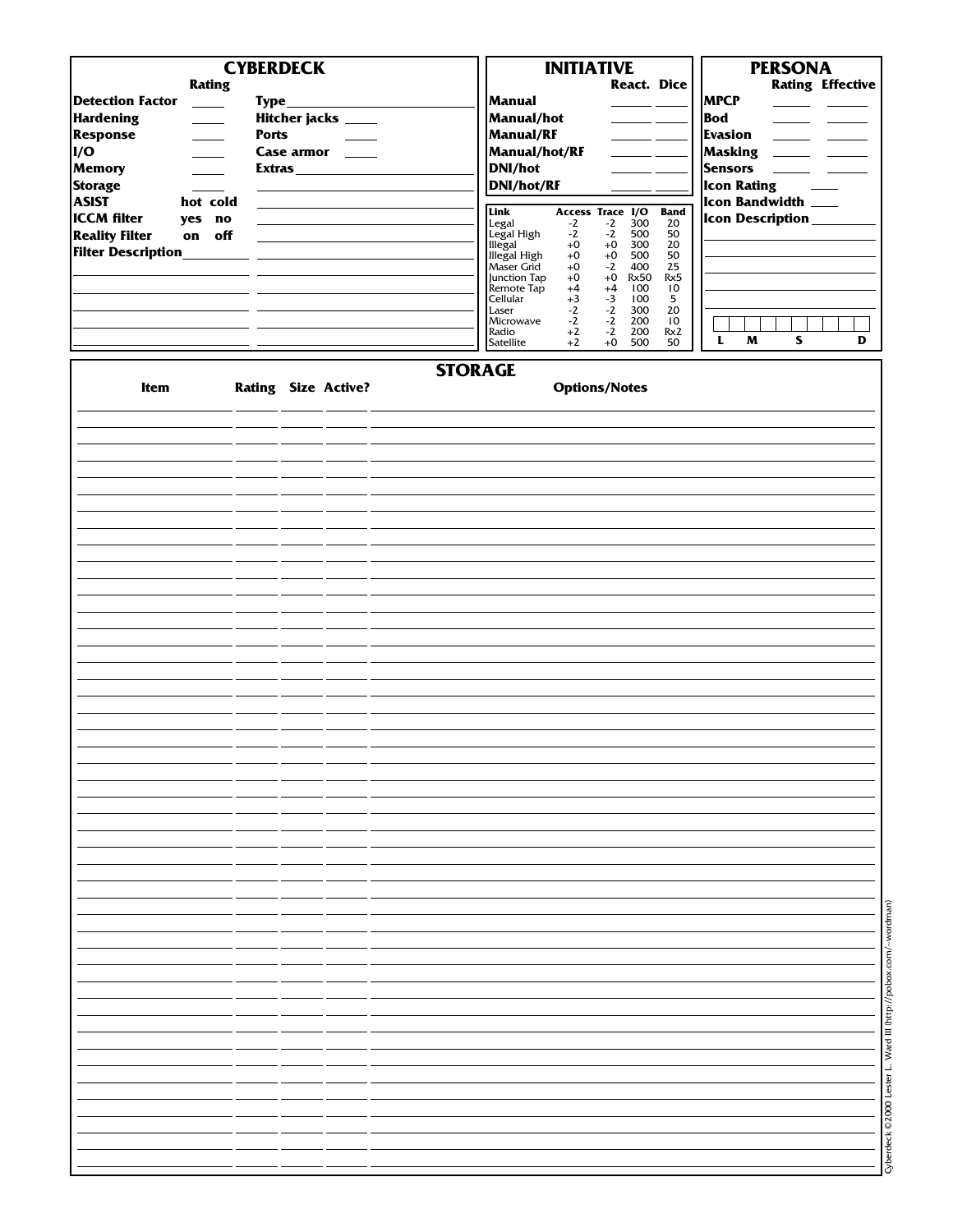| Name                                               |                |                                                         |                    |                                                                | Payload<br><u>Type ____________________</u> | <b>Condition</b> |
|----------------------------------------------------|----------------|---------------------------------------------------------|--------------------|----------------------------------------------------------------|---------------------------------------------|------------------|
| Core<br><b>Bod</b>                                 |                | Reaction<br><b>Initiative Dice</b>                      |                    | Appearance__                                                   |                                             |                  |
| <b>Evasion</b><br><b>Masking</b><br><b>Sensors</b> |                | Pilot Rating <b>Pilot</b> Rating<br><b>Hacking Pool</b> |                    | <b>Notes</b><br><u> 1990 - Jan Barbara Barat, prima popula</u> |                                             | M                |
|                                                    | <b>Utility</b> |                                                         | <b>Rating Size</b> | Type                                                           | <b>Options/Notes</b>                        |                  |
|                                                    |                |                                                         |                    |                                                                |                                             | ID               |
|                                                    |                |                                                         |                    |                                                                |                                             |                  |

| Name                                       |                                 |                            | Payload _______      | <b>Condition</b> |
|--------------------------------------------|---------------------------------|----------------------------|----------------------|------------------|
| Core<br>Bod<br><b>Evasion</b><br>Masking _ | Reaction<br><b>Pilot Rating</b> | <b>Notes Exercise 2020</b> |                      | M                |
| <b>Sensors</b><br><b>Utility</b>           | <b>Rating Size Type</b>         |                            | <b>Options/Notes</b> |                  |
|                                            |                                 |                            |                      | ID               |

| Name                                                                                     | <u> 1989 - Johann Stoff, amerikansk politiker (d. 1989)</u>                             |                             |                                               | Payload ______       | <b>Condition</b> |
|------------------------------------------------------------------------------------------|-----------------------------------------------------------------------------------------|-----------------------------|-----------------------------------------------|----------------------|------------------|
| Core<br>Bod _____<br><b>Evasion</b><br>Masking _____<br><b>Sensors</b><br><b>Utility</b> | Reaction<br><b>Initiative Dice</b><br>Pilot Rating <u>_______</u><br><b>Rating Size</b> | <b>Notes</b><br><b>Type</b> | <u> 1980 - Andrea Andrew Maria (h. 1980).</u> | <b>Options/Notes</b> | M                |
|                                                                                          |                                                                                         |                             |                                               |                      | l D              |

| <b>Name</b>                                                   |                                                           | .Type_                                                                                 | Payload              | <b>Condition</b> |
|---------------------------------------------------------------|-----------------------------------------------------------|----------------------------------------------------------------------------------------|----------------------|------------------|
| <b>Core</b><br><b>Bod</b><br><b>Evasion</b><br><b>Masking</b> | Reaction<br><b>Initiative Dice</b><br><b>Pilot Rating</b> | Appearance<br><b>Detection Factor Exercísion Exercísion Exercísion</b><br><b>Notes</b> |                      | M                |
| <b>Sensors</b><br><b>Utility</b>                              | <b>Hacking Pool</b><br><b>Rating Size</b>                 | <b>Type</b>                                                                            | <b>Options/Notes</b> | э                |
|                                                               |                                                           |                                                                                        |                      | D                |
|                                                               |                                                           |                                                                                        |                      |                  |

| Core<br>Reaction<br><b>Example 2018 Appearance Appearance Example 2018</b><br><b>Bod</b><br><b>Evasion</b> |    |
|------------------------------------------------------------------------------------------------------------|----|
|                                                                                                            |    |
|                                                                                                            | M  |
| Masking _____<br>Pilot Rating The Rotes <b>Notes Notes Notes Notes Notes Notes Notes Notes Notes Notes</b> |    |
| <b>Sensors</b><br><b>Utility</b><br><b>Rating Size Type</b><br><b>Options/Notes</b>                        | ١S |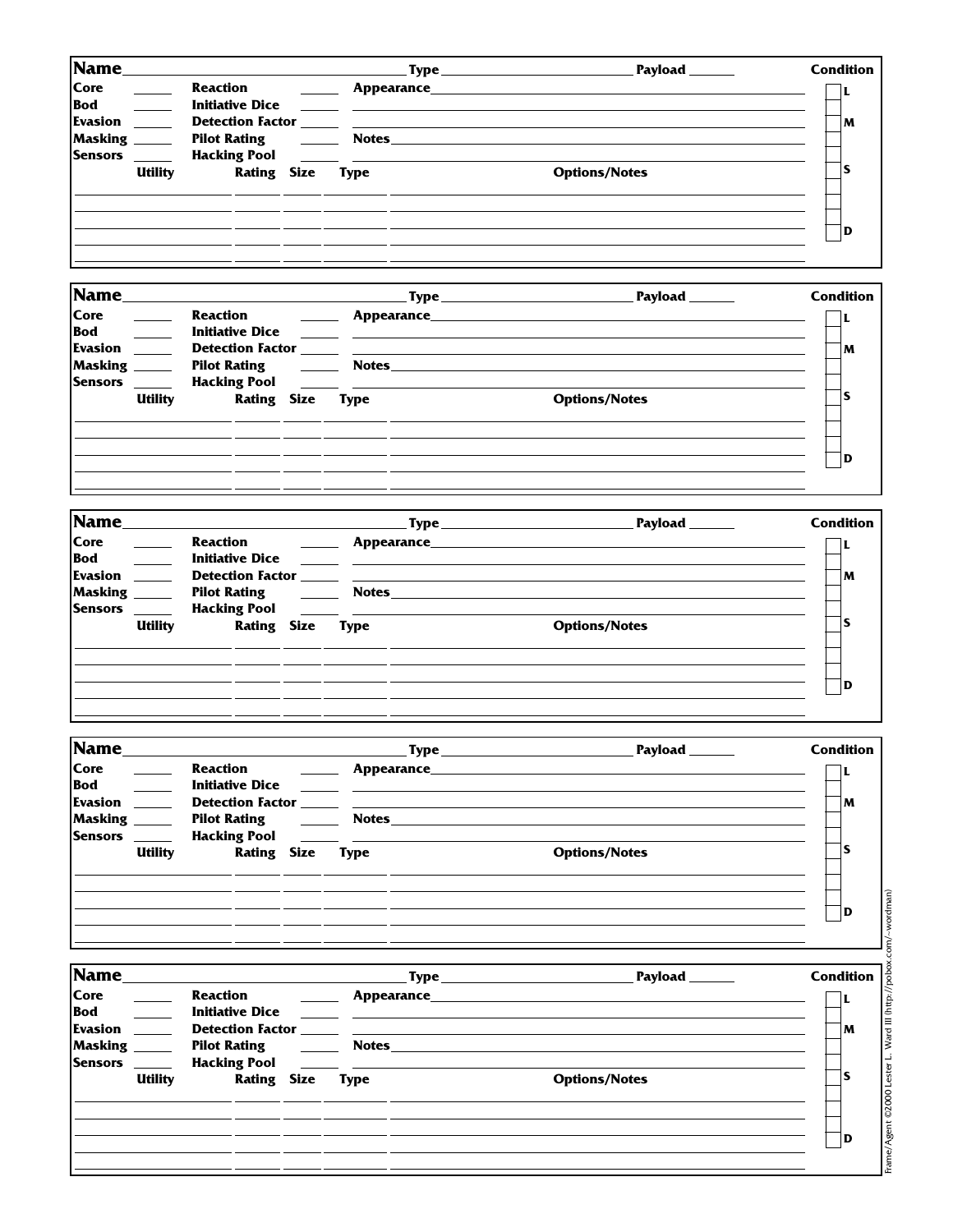| <b>Condition</b>                   |                                                                                                                                                                                                                                |                          |                             |                                                           |                                           |                                |
|------------------------------------|--------------------------------------------------------------------------------------------------------------------------------------------------------------------------------------------------------------------------------|--------------------------|-----------------------------|-----------------------------------------------------------|-------------------------------------------|--------------------------------|
| L                                  | <b>Example 2018</b> Appearance <b>Example 2018</b> 2019 12:30 Appearance <b>Example 2018</b>                                                                                                                                   |                          | <b>Access</b>               |                                                           |                                           | <b>Reaction</b>                |
|                                    | <u> 1988 - Johann Stein, mars et al. (</u>                                                                                                                                                                                     |                          | Control                     | <u> 1999 - Johann Barnett, f</u>                          | <b>Initiative Dice</b>                    |                                |
| M                                  | the control of the control of the control of the control of the control of the control of the control of the control of the control of the control of the control of the control of the control of the control of the control  |                          | Index                       |                                                           | Detection Factor _____                    | Evasion ______                 |
|                                    |                                                                                                                                                                                                                                |                          | <b>Files</b>                |                                                           | <b>Pilot Rating</b>                       | Masking _____                  |
|                                    |                                                                                                                                                                                                                                | <u>___</u> ___           | <b>Slave</b>                |                                                           | <b>Hacking Pool</b>                       | Sensors <u>_____</u>           |
| ls                                 | <b>Options/Notes</b>                                                                                                                                                                                                           |                          | <b>Type</b>                 |                                                           | <b>Rating Size</b>                        | <b>Complex Form</b>            |
| D                                  |                                                                                                                                                                                                                                |                          |                             |                                                           |                                           |                                |
| <b>Condition</b>                   |                                                                                                                                                                                                                                |                          |                             |                                                           |                                           | <b>Name</b>                    |
| Payload ______                     |                                                                                                                                                                                                                                |                          |                             |                                                           |                                           |                                |
| L                                  |                                                                                                                                                                                                                                |                          |                             |                                                           |                                           | <b>Reaction</b>                |
|                                    |                                                                                                                                                                                                                                |                          | ______ Control              |                                                           | <b>Initiative Dice</b>                    |                                |
| M                                  |                                                                                                                                                                                                                                |                          | Index<br>Files              |                                                           | Detection Factor _____                    | Evasion _____<br>Masking _____ |
|                                    |                                                                                                                                                                                                                                |                          |                             | <b>Contract Contract Contract</b>                         | <b>Pilot Rating</b>                       |                                |
| ls.                                |                                                                                                                                                                                                                                |                          | <b>Slave</b>                |                                                           | <b>Hacking Pool</b>                       | Sensors _____                  |
|                                    | <b>Options/Notes</b>                                                                                                                                                                                                           |                          | <b>Type</b>                 |                                                           | <b>Rating Size</b>                        | <b>Complex Form</b>            |
| D                                  |                                                                                                                                                                                                                                |                          |                             |                                                           |                                           |                                |
|                                    |                                                                                                                                                                                                                                |                          |                             |                                                           |                                           |                                |
| <b>Condition</b>                   |                                                                                                                                                                                                                                |                          |                             |                                                           |                                           | <b>Name</b>                    |
| L                                  | Appearance Appearance Appearance Appearance Appearance Appearance Appearance Appearance Appearance Appearance Appearance Appearance Appearance Appearance Appearance Appearance Appearance Appearance Appearance Appearance Ap |                          | <b>Access</b>               | <b>Contract Contract</b>                                  |                                           | <b>Reaction</b>                |
|                                    | $\sim$                                                                                                                                                                                                                         |                          | Control                     |                                                           | <b>Initiative Dice</b>                    |                                |
| M                                  | the control of the control of the control of the control of the control of the control of the control of the control of the control of the control of the control of the control of the control of the control of the control  |                          | Index                       |                                                           | Detection Factor ______                   | Evasion _____                  |
|                                    | Notes and the second second second second second second second second second second second second second second second second second second second second second second second second second second second second second secon |                          | <b>Files</b>                | $\mathcal{L}^{\text{max}}$ and $\mathcal{L}^{\text{max}}$ | <b>Pilot Rating</b>                       | Masking _____                  |
|                                    |                                                                                                                                                                                                                                |                          | <b>Slave</b>                |                                                           | <b>Hacking Pool</b>                       | <b>Sensors</b>                 |
| ls                                 | <b>Options/Notes</b>                                                                                                                                                                                                           |                          | <b>Type</b>                 |                                                           | <b>Rating Size</b>                        | <b>Complex Form</b>            |
|                                    |                                                                                                                                                                                                                                |                          |                             |                                                           |                                           |                                |
| D                                  |                                                                                                                                                                                                                                |                          |                             |                                                           |                                           |                                |
| <b>Condition</b><br>Payload ______ | the control of the control of the control of the                                                                                                                                                                               | $\mathbf{Type\_}$        |                             |                                                           |                                           | <b>Name________</b>            |
| L                                  |                                                                                                                                                                                                                                | $\sim$ 100 $\sim$        | <b>Access</b>               |                                                           |                                           | <b>Reaction</b>                |
|                                    | <u> 1980 - Andrea Stadt, fransk politik (d. 1980)</u>                                                                                                                                                                          | $\overline{\phantom{a}}$ | Control                     |                                                           | <b>Initiative Dice</b>                    |                                |
| M                                  |                                                                                                                                                                                                                                |                          | Index                       |                                                           | Detection Factor _____                    | Evasion                        |
|                                    | Notes and the second second second second second second second second second second second second second second second second second second second second second second second second second second second second second secon |                          | <b>Files</b>                |                                                           | <b>Pilot Rating</b>                       | Masking ______                 |
|                                    |                                                                                                                                                                                                                                |                          | <b>Slave</b>                |                                                           | <b>Hacking Pool</b>                       | Sensors <u>Sensors</u>         |
| ls                                 | <b>Options/Notes</b>                                                                                                                                                                                                           |                          | <b>Type</b>                 |                                                           | <b>Rating Size</b>                        | <b>Complex Form</b>            |
| D                                  |                                                                                                                                                                                                                                |                          |                             |                                                           |                                           |                                |
|                                    |                                                                                                                                                                                                                                |                          |                             |                                                           |                                           |                                |
| <b>Condition</b><br>Payload ______ |                                                                                                                                                                                                                                |                          |                             |                                                           |                                           | Name_                          |
| L                                  |                                                                                                                                                                                                                                |                          |                             |                                                           |                                           | <b>Reaction</b>                |
|                                    |                                                                                                                                                                                                                                |                          | Control                     |                                                           | <b>Initiative Dice</b>                    |                                |
| M                                  |                                                                                                                                                                                                                                |                          | Index                       |                                                           | Detection Factor _____                    | Evasion                        |
|                                    | Notes <b>Notes</b>                                                                                                                                                                                                             |                          | <b>Files</b>                | $\overline{\phantom{a}}$                                  | <b>Pilot Rating</b>                       | Masking _____                  |
| ls                                 | <b>Options/Notes</b>                                                                                                                                                                                                           |                          | <b>Slave</b><br><b>Type</b> |                                                           | <b>Hacking Pool</b><br><b>Rating Size</b> | Sensors<br><b>Complex Form</b> |

| Sprite/Dæmon ©2000 Lester L. Ward III (http://pobox.com/~wordman) |
|-------------------------------------------------------------------|
|                                                                   |
|                                                                   |
|                                                                   |
|                                                                   |
|                                                                   |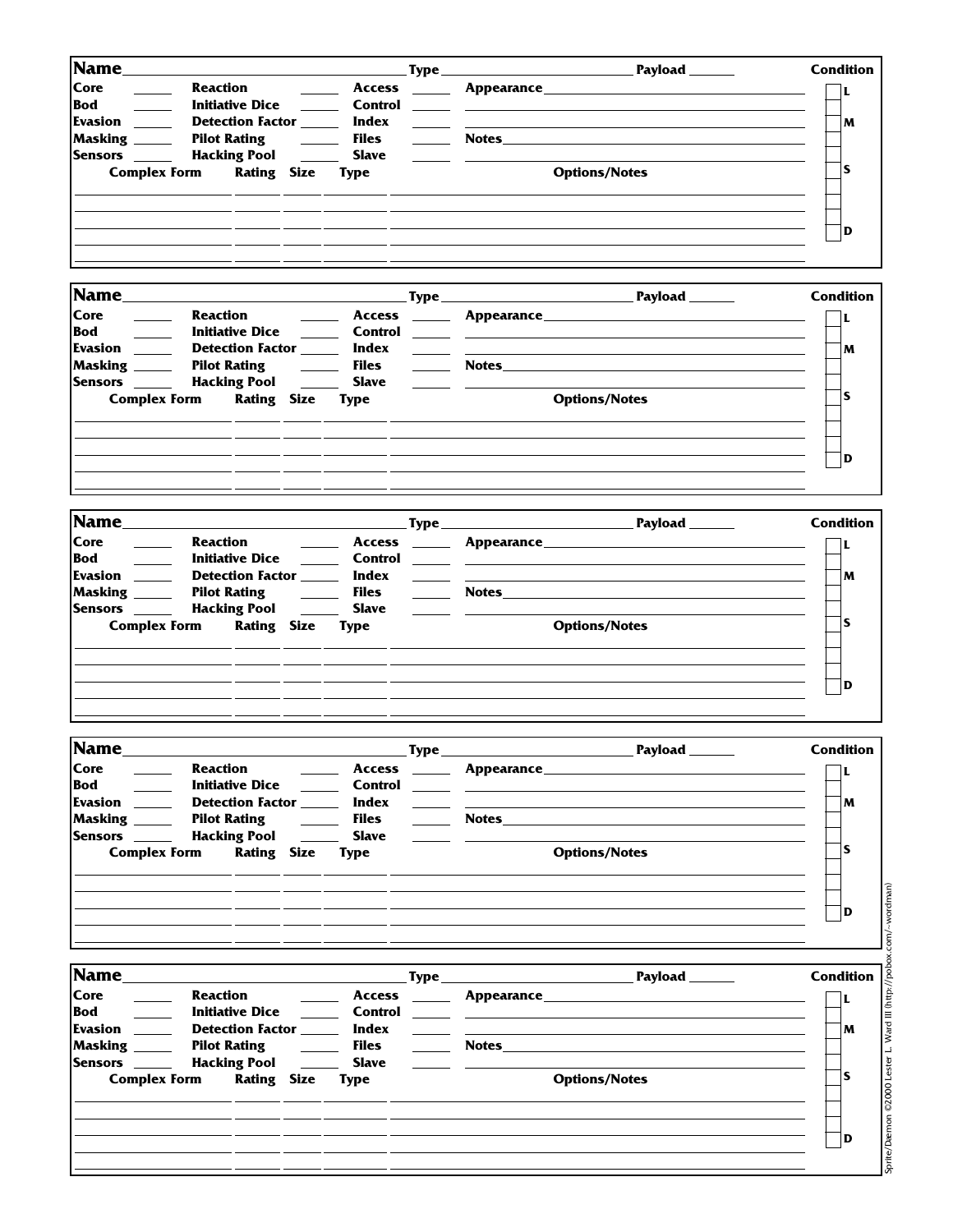| Name_<br><b>Type_____________</b><br><b>RTG</b><br><b>LTG</b> _______<br>Security ____<br>Access ____<br>Control ___<br><b>Files</b><br>Slave <u>__</u><br>Iconography | <b>Trigger</b> | <b>Event</b> | Name_<br><b>RTG</b><br> LTG _______<br>Security ___<br>Access ____<br>Control ___<br><b>Files</b><br>Slave ____<br>Iconography | <b>Trigger</b> | Event |
|------------------------------------------------------------------------------------------------------------------------------------------------------------------------|----------------|--------------|--------------------------------------------------------------------------------------------------------------------------------|----------------|-------|
| Sec. Tally<br>Alert<br>None<br>Passive<br>Active                                                                                                                       |                |              | Sec. Tally<br>Alert<br>None<br>Passive<br>Active                                                                               |                |       |

| Name         |                |              | Name_               |                |              |
|--------------|----------------|--------------|---------------------|----------------|--------------|
|              | <b>Trigger</b> | <b>Event</b> |                     | <b>Trigger</b> | <b>Event</b> |
| <b>RTG</b>   |                |              | <b>RTG</b> ________ |                |              |
|              |                |              | LTG ______________  |                |              |
| Security ___ |                |              | Security ___        |                |              |
| Access _____ |                |              | $ Access \_\_$      |                |              |
| Control ___  |                |              | Control ___         |                |              |
|              |                |              | Index _____         |                |              |
| Files        |                |              | <b>Files</b>        |                |              |
| <b>Slave</b> |                |              | Slave               |                |              |
| Iconography  |                |              | Iconography         |                |              |
|              |                |              |                     |                |              |
|              |                |              |                     |                |              |
|              |                |              |                     |                |              |
|              |                |              |                     |                |              |
|              |                |              |                     |                |              |
|              |                |              |                     |                |              |
|              |                |              |                     |                |              |
|              |                |              |                     |                |              |
|              |                |              |                     |                |              |
|              |                |              |                     |                |              |
|              |                |              |                     |                |              |
|              |                |              |                     |                |              |
|              |                |              |                     |                |              |
|              |                |              |                     |                |              |
|              |                |              |                     |                |              |
|              |                |              |                     |                |              |
| Sec. Tally   |                |              | Sec. Tally          |                |              |
| Alert        |                |              | Alert               |                |              |
| None         |                |              | None                |                |              |
| Passive      |                |              | Passive             |                |              |
| Active       |                |              | Active              |                |              |